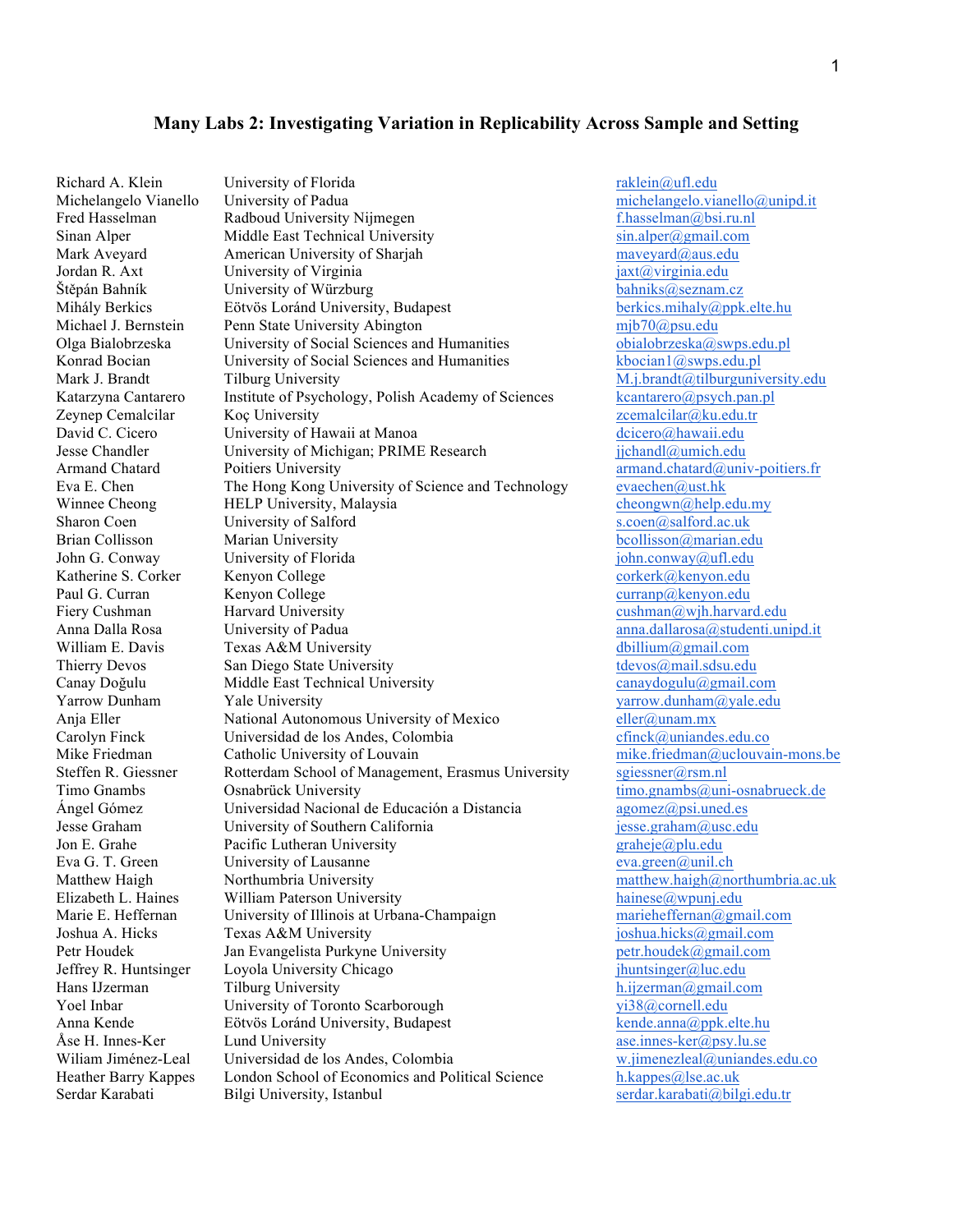Victor N. Keller **University of Brasilia** vnfskeller@gmail.com Nicolas Kervyn Catholic University of Louvain nicolas.o.kervyn@uclouvain.be<br>
Lacy E. Krueger Texas A&M University-Commerce lacy.krueger@tamuc.edu Texas A&M University-Commerce lacy lacy krueger@tamuc.edu Daniël Lakens Eindhoven University of Technology<br>
Liliana B. Lazarević Institute of psychology, University of Belgrade *liliana lazarevic@f.bg.ac.rs* Ljiljana B. Lazarević Institute of psychology, University of Belgrade Carmel A. Levitan Cocidental College levitan and levitan and levitan and levitan and levitan and levitan and levitan and levitan and levitan and levitan and levitan and levitan and levitan and levitan and levitan and levit Samuel Lins Pontifical Catholic University of Rio de Janeiro samuel.bezerra.lins@gmail.com Melissa-Sue John Worcester Polytechnic Institute mightn $\frac{m}{m}$  mjohn $\frac{m}{m}$ wpi.edu Robyn K. Mallett Loyola University Chicago **rmallett** *Enciano L. Milfont* Victoria University of Wellington **rmallett** *raciano milfont acume raciano L. Milfont* **Victoria University of Wellington reading** *raciano* Taciano L. Milfont Victoria University of Wellington Wendy L. Morris McDaniel College wmorris wmorris@mcdaniel.edu Andriy Myachykov Northumbria University andriy.myachykov@northumbria.ac.uk Nick Neave **Northumbria University** nick.neave@northumbria.ac.uk Austin Lee Nichols University of Navarra anichols anichols anichols anichols anichols and the University of Navarra Susan L. O'Donnell George Fox University Susan Susan L. O'Donnell George Fox University Gábor Orosz Eötvös Loránd University, Budapest orosz.gabor@ppk.elte.hu<br>
Rolando Pérez-Sánchez University of Costa Rica de anticom contra contra component orosz.gabor@ppk.elte.hu University of Costa Rica rolarez $\alpha$ gmail.com Boban Petrovic Institute of Criminological and Sociological Research, Belgrade bobanpetrovi@gmail.com Ronaldo Pilati **Exercity of Brasilia** rpilation replation replation replation replation replation replation replation replation replation replation replation replation replation replation replation replation replation repl Monique M.H. Pollmann Tilburg University<br>
Erika Salomon University of Illinois at Urbana-Champaign salomon3@illinois.edu<br>
salomon3@illinois.edu Erika Salomon University of Illinois at Urbana-Champaign Kathleen Schmidt The University of Virginia's College at Wise kes7z@virginia.edu Maciej B. Sekerdej Jagiellonian University maciek@apple.phils.uj.edu.pl Michael A. Smith Northumbria University michael4.smith@northumbria.ac.uk Vanessa Smith-Castro University of Costa Rica vanessa.smith@ucr.ac.cr Agata Sobkow University of Social Sciences and Humanities, Faculty in Wroclaw asobkow@swps.edu.pl Jeroen Stouten KULeuven jeroen.stouten@kuleuven.be Chris N. H. Street University of British Columbia c.street@psych.ubc.ca Jakub Traczyk University of Social Sciences and Humanities, Faculty in Wroclaw itraczyk@swps.edu.pl David Torres **Universidad de Iberoamerica** datofez@gmail.com Jordan Theriault **Boston College** is a set of the internal transfer of the internal transfer of the internal transfer of the internal transfer of the internal transfer of the internal transfer of the internal transfer of t Adrienn Ujhelyi Eötvös Loránd University, Budapest ujhelyi.adrienn@ppk.elte.hu Robbie C.M. van Aert Tilburg University, Netherlands r.c.m.vanaert@uvt.nl Marcel A.L.M. van Assen Tilburg University, Netherlands m.a.l.m.vanassen@uvt.nl Leigh Ann Vaughn Ithaca College lvaughn@ithaca.edu Alexandra Vázquez Universidad Nacional de Educación a Distancia  $alx.vazaquez@psi.c.$ Catherine Verniers Clermont Université catherine.verniers@univ-bpclermont.fr Mark Verschoor Tilburg University m.verschoor@tilburguniversity.edu Marek A. Vranka Charles University in Prague marek.vranka@ff.cuni.cz Aaron L. Wichman Western Kentucky University and the care aron.wichman @wku.edu Lisa A. Williams Chiversity of New South Wales lwilliams lwilliams@unsw.edu.au Liane Young Boston College liane.young@bc.edu John M. Zelenski Carleton University iohn zelenski@carleton.ca Brian A. Nosek University of Virginia; Center for Open Science nosek@virginia.edu

*Authors' note*: This proposal was supported by the Center for Open Science. The authors declare no conflict of interest with the proposed research. Correspondence concerning this paper should be addressed to Richard A. Klein, University of Florida, raklein@ufl.edu.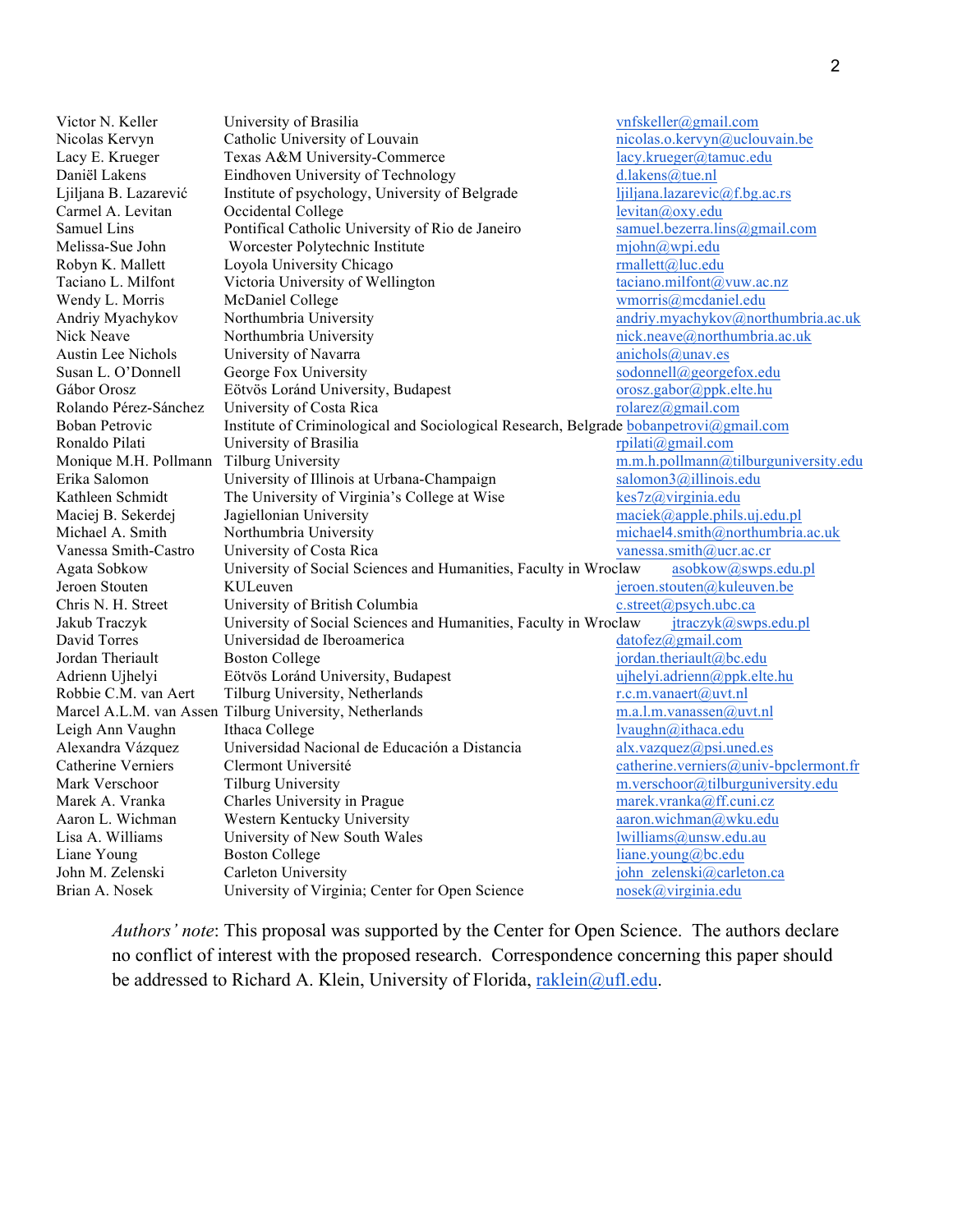#### **Abstract**

This project is a unique investigation of a fundamental assumption in psychological science - that effects vary across person and situation. We gathered 28 classic and contemporary effects in psychological science and expect 58 unique samples for one slate of 13 effects, and 57 unique samples for a second slate of 15 effects. In total, the aggregate data will include 114 samples from more than two dozen countries or territories. We will examine the variation in replicability and effect magnitudes across sample and setting meta-analytically to test (a) the replicability of a variety of important effects in social and cognitive psychology, (b) which types of effects show evidence of context sensitivity across samples and setting, and (c) the extent to which that variation exceeds expectations from sampling error.

Word count  $= 128$ 

Keywords = social psychology; cognitive psychology; replication; culture; individual differences; sampling effects; situational effects; meta-analysis

#### **Contributions of Authors**

Coordinated project: Rick Klein, Brian Nosek, Michelangelo Vianello, Fred Hasselman

Designed the study: Štěpán Bahník, Zeynep Cemalcilar, Jesse Chandler, Katherine Corker, Fred Hasselman, Hans IJzerman, Rick Klein, Brian Nosek, Kathleen Schmidt, Marcel van Assen, Leigh Ann Vaughn, Michelangelo Vianello, Aaron Wichman

Developed materials: Jordan Axt, Štěpán Bahník, John Conway, Paul Curran, Rick Klein, Kathleen Schmidt

Wrote proposal: Jordan Axt, Štěpán Bahník, Mihály Berkics, Jesse Chandler, Eva E. Chen, Sharon Coen, John Conway, Katherine Corker, William E. Davis, Timo Gnambs, Fred Hasselman, Hans IJzerman, Rick Klein, Carmel Levitan, Wendy Morris, Brian Nosek, Kathleen Schmidt, Vanessa Smith-Castro, Jeroen Stouten, Marcel van Assen, Leigh Ann Vaughn, Michelangelo Vianello, Aaron Wichman

Collected data: TBD

Analyzed data: TBD

Wrote report: TBD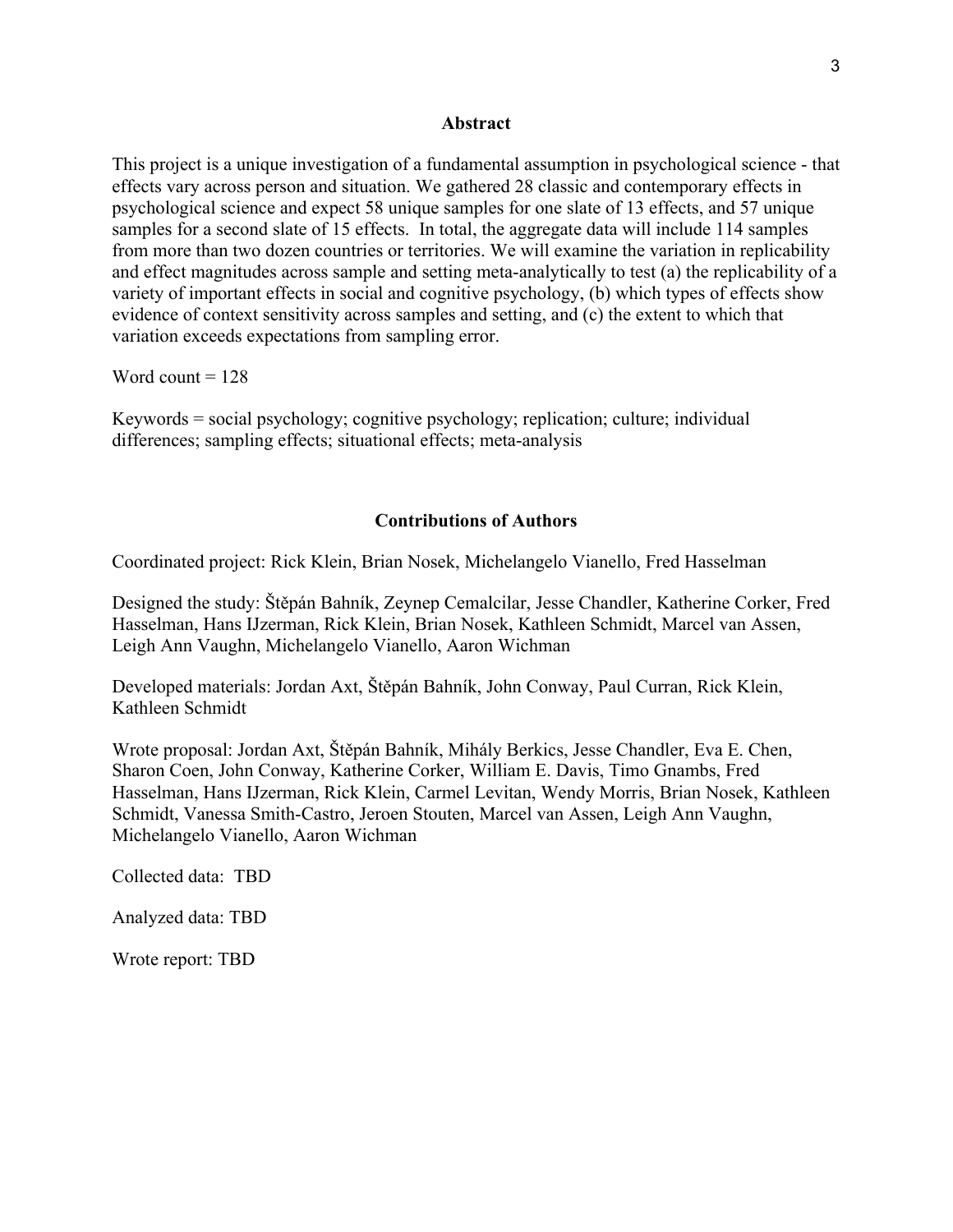#### **Introduction**

A central feature of psychological science is the appreciation of the variation in persons and situations in determining human behavior (Lewin, 1936; Ross & Nisbett, 1991). People differ in their interests, motivations, abilities, desires, and virtually everything else. Simultaneously, variation in situations promote and constrain behavior - sometimes minimizing differences across individuals, and sometimes having an interactive influence with those differences. This is so central to psychological research that investigating variation in behavior by person and situation is a reasonable working definition of social-personality psychology.

The lesson that behavior varies by person and situation is so ingrained that it can be highly accessible for explaining variation in results across investigations of the same phenomenon. Suppose a researcher, Josh Strohminger, conducts an experiment finding that experiencing threat reduces academic performance compared to a control condition. Another researcher, Nina Carp, conducts the same study at her institution and finds no effect. Two possible explanations may come to mind immediately: (1) Nina used a sample that might differ in important ways from Josh's sample, and (2) the situational context in Nina's lab might differ in theoretically important but non-obvious ways from Josh's lab. Both could be true simultaneously. Alternatively, an uninteresting, but real, possibility is that one of them made an error in design or procedure that the other did not. Finally, it is possible that the different effects are a function of sampling error: Nina's result could be a false positive, or Josh's result could be a false negative. The present proposal will contribute data points toward understanding the contribution of variation in sample and setting to the variation in observing psychological effects.

#### **Variation in effects: Person, situation, or sampling error?**

There is a voluminous history of research evidence for effects of variation by particular person characteristics, in particular situations, for particular experimental effects. For example, people tend to attribute behavior to characteristics of the person rather than characteristics of the situation (e.g., Gilbert & Malone, 1995; Jones & Harris, 1967), but this effect is stronger in western than eastern cultures (Miyamoto & Kitayama, 2002) and when perceivers lack the cognitive resources to correct for this tendency (Gilbert, Pelham, & Krull, 1988). The standard model of investigating psychological processes is to identify an effect, and then investigate moderating influences that make the effect stronger or weaker.

Simultaneously, there is very little systematic evidence regarding the extent to which persons and situations--or samples and settings--influence the size of psychological effects *in general*. The default assumption is that psychological effects are awash in interactions among many variables. As such, when one confronts different outcomes from similar experiments, the readily available conclusion is that there is a moderating influence by sample or setting that accounts for the difference. That could be true, but it is not necessarily true. Without systematic investigation, it is difficult to know whether variation in effects is a function of persons, situations, or sampling error. If psychological effects vary less across sample and setting than assumed, then the readily available conclusion may be over-applied and the role of sampling error underestimated.

Evidence for the relative contribution of sample, setting, and sampling error to effect estimation is important for gauging the plausibility of Nina and Josh's discrepant findings in the general case. If effects are highly variable across sample and setting, then detecting any particular effect is difficult. Variation in effect sizes will routinely exceed what would be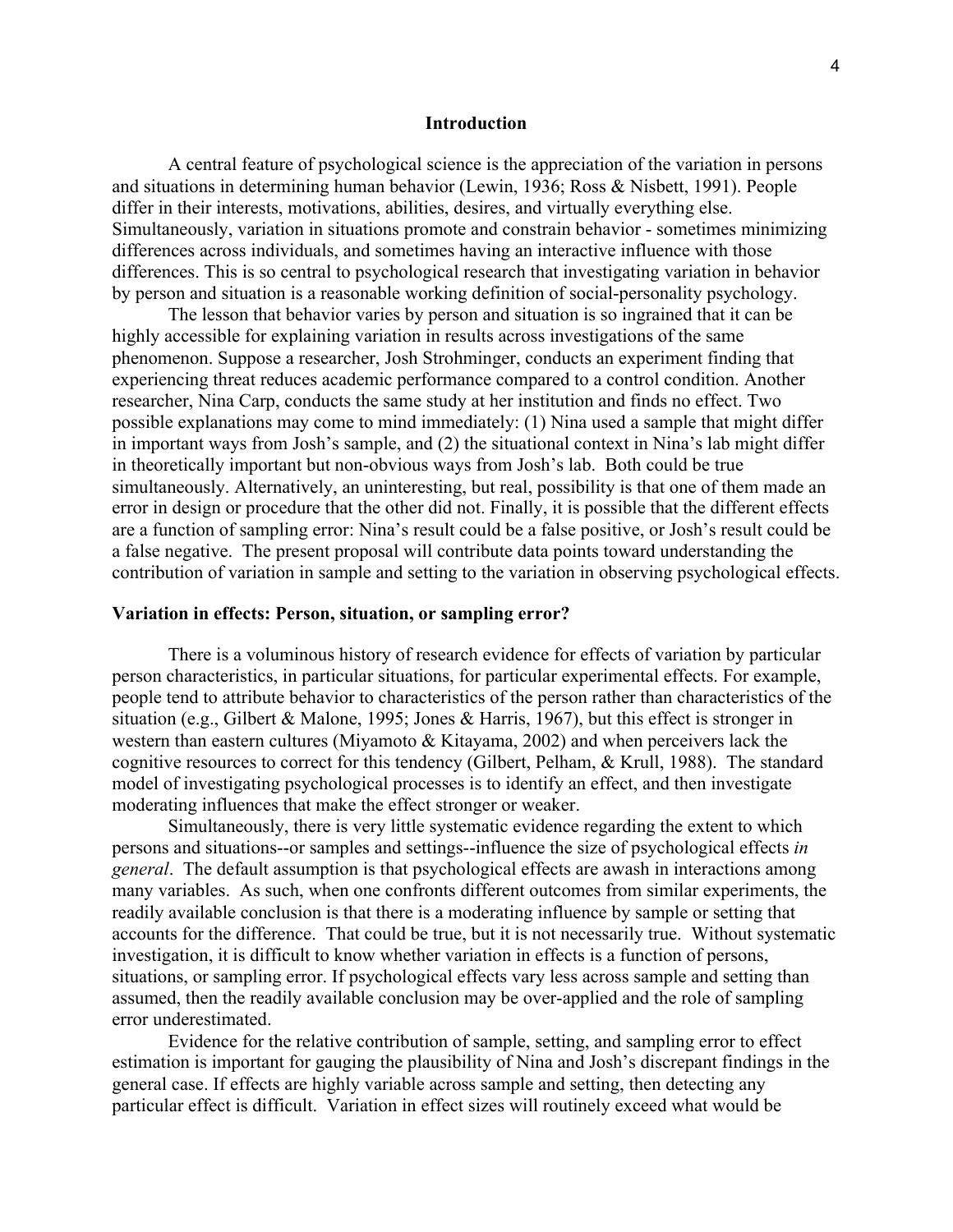expected if variation were a function only of sampling error. In this circumstance, the lack of consistency between Josh and Nina's results is unlikely to influence beliefs about the original effect. Moreover, if there are many factors simultaneously influencing the effect, then it is difficult to isolate moderators to develop theory about the necessary conditions to obtain the effect. In this circumstance, the lack of consistency between Josh and Nina's results might produce collective indifference -- "there are just too many variables and variations to know why there was a difference."

Alternatively, variations in effect sizes may not exceed expected variation due to sampling error. In this case, the observed differences in effects are not indicating moderating influences of sample or setting, they are just a function of imprecision in effect estimation. For Josh and Nina, the possibility that the variation is sampling error rather than evidence for moderation is not necessarily easy to assess, especially if their studies had small samples. With small samples, Josh's positive result and Nina's null result will likely have confidence intervals that are overlapping each other leaving little to conclude other than "more data are needed".

It would be very useful to have systematic evidence about the extent to which variation in effect magnitudes exceed expectations of sampling error. If variation exceeding sampling error is pervasive, then it would support the conclusion that any given effect is awash with moderating influences by sample and setting. Alternatively, if variation exceeding expected sampling error occurs only occasionally, then--for any particular effect--assuming that moderating influences are the explanation is unjustified. More evidence would be needed before credibly attributing the differences between investigations to unseen moderators.

The difference between these interpretations is substantial, but there is very little *direct* evidence for which applies to phenomena in psychology. The present proposal examines this question following initial evidence from the "Many Labs" project (Klein et al., 2014). The first Many Labs project replicated 13 classic and contemporary psychological effects with 36 different samples/settings  $(N = 6,344)$ . The results of that study showed that: (a) variation in sample and setting had little impact on observed effect magnitudes, (b) when there was variation in effect magnitude across samples, it occurred in studies with large effects, not in studies with small effects, (c) overall, effect size estimates were more related to the effect of study rather than the sample or setting in which it was studied, and (d) this held even for lab-based versus webbased data collections, and across nations.

A limitation of the "Many Labs" project is that there was a small number of effects and there was no reason to presume them to vary substantially across sample and setting. They were just a collection of effects that could have done so. It is possible that the effects in the original "Many Labs" project are more robust and homogenous than the typical behavioral phenomena, or that the populations were more homogenous than initially expected.

The present research proposal is a major expansion of the "Many Labs" study design with (1) more effects, (2) inclusion of some effects that are presumed to vary across sample or setting, (3) more samples, and (4) highly diverse samples. The selected effects are not random nor are they representative, but they do cover a wide range of topics in order to obtain preliminary evidence for the extent to which variation in effect magnitudes is attributable to sample and setting, or sampling error. At minimum, the present data can provide evidence that variation in effect magnitudes exceeds sampling error in (a) all effects investigated, (b) some effects, particularly those that have existing direct evidence for variation by sample, (c) some effects, but limited to those that have existing direct evidence, or, most surprisingly, (d) none of the effects investigated. Each of these outcomes would provide useful knowledge for fostering a broader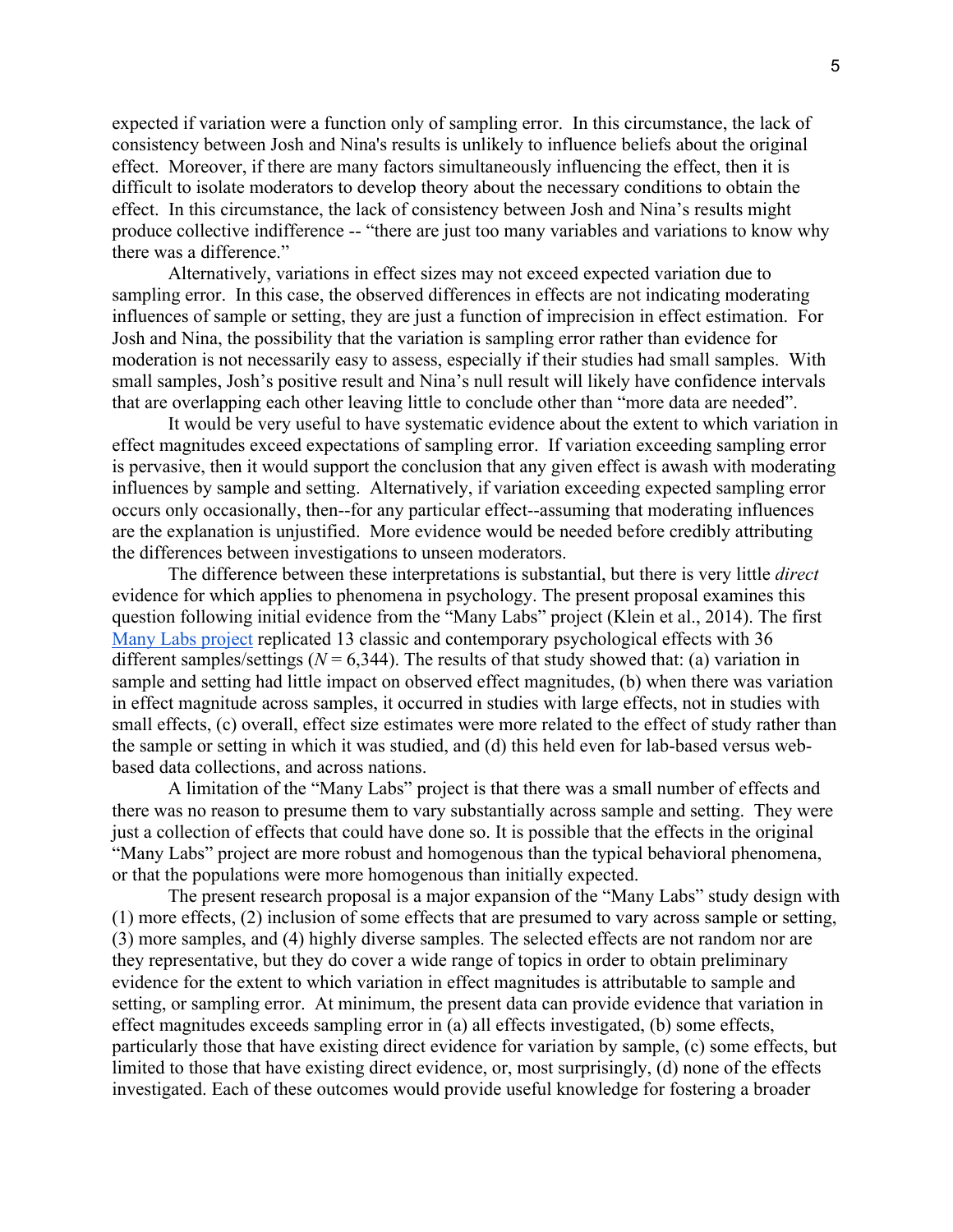understanding of variation in estimating effects.

#### **Research Questions**

In Many Labs 2, we will employ an expanded version of the Many Labs paradigm to investigate a substantial number of new effects to learn more about variation in effect magnitudes across sample and setting. In particular, the study will include: (a) effects expected to vary in effect size, (b) effects that are thought to vary across cultural contexts and others that are thought to be invariant, (c) effects that are plausibly contingent on other features of the sample or setting, and (d) effects that have been observed in a variety of samples and settings, and others that are untested. A significant, additional interest is in increasing the precision of the effect size estimate for each of the 28 selected effects.

#### **Overview of Research Design**

#### **Sampling Plan**

An open invitation to participate as a data collection site in Many Labs 2 was issued in early 2014. To be eligible for inclusion, participating labs must administer their assigned study procedure to at least 80 participants between August 15, 2014 and December 1, 2014.<sup>1</sup> Also, participating labs must meet the technology requirements: the study is to be administered via computers connected to the Internet for standardized administration and data being sent to a central database. Further, each team is required to create a video simulation of study administration to illustrate the features of the data collection setting. Finally, for samples that are not native English speakers, the lab must complete a translation and back translation of the study materials (cf. Brislin, 1970) and assess materials for content appropriateness for the national sample.

All contributors who meet these design and data collection requirements will receive authorship on the final report. Prior to registration of this protocol, 106 teams had volunteered to conduct a data collection, and 8 of those volunteered to administer both slates. This anticipates a minimum of 9,120 participants for the whole study if we recruit no additional data collection sites and each site does the minimum data collection. In the first Many Labs project, all labs completed the data collection, most labs exceeded the minimum sample, and some samples were substantially larger than the minimum. Labs decisions to stop data collection will be based on their access to participants and time constraints. None will have opportunity to observe the outcomes prior to conclusion of data collection.

#### **Selection of Effects**

The primary aim of the project is to estimate variability in effect magnitudes across sample and setting for the specified psychological effects. Our sampling plan establishes variability in sample and setting, and our research design includes a variety of psychological effects. After an intensive review we identified 28 effects for inclusion in this study. To obtain a candidate list of effects, we held a round of open nomination of effects and invited submissions for any effect that fit the defined criteria (see the organizing document). Those nominations were supplemented by ideas from the project team, and from direct queries for suggestions to

<sup>&</sup>lt;sup>1</sup> In reality, review and implementation of this protocol was not finalized until mid-September, so the close of data collection was extended further into December.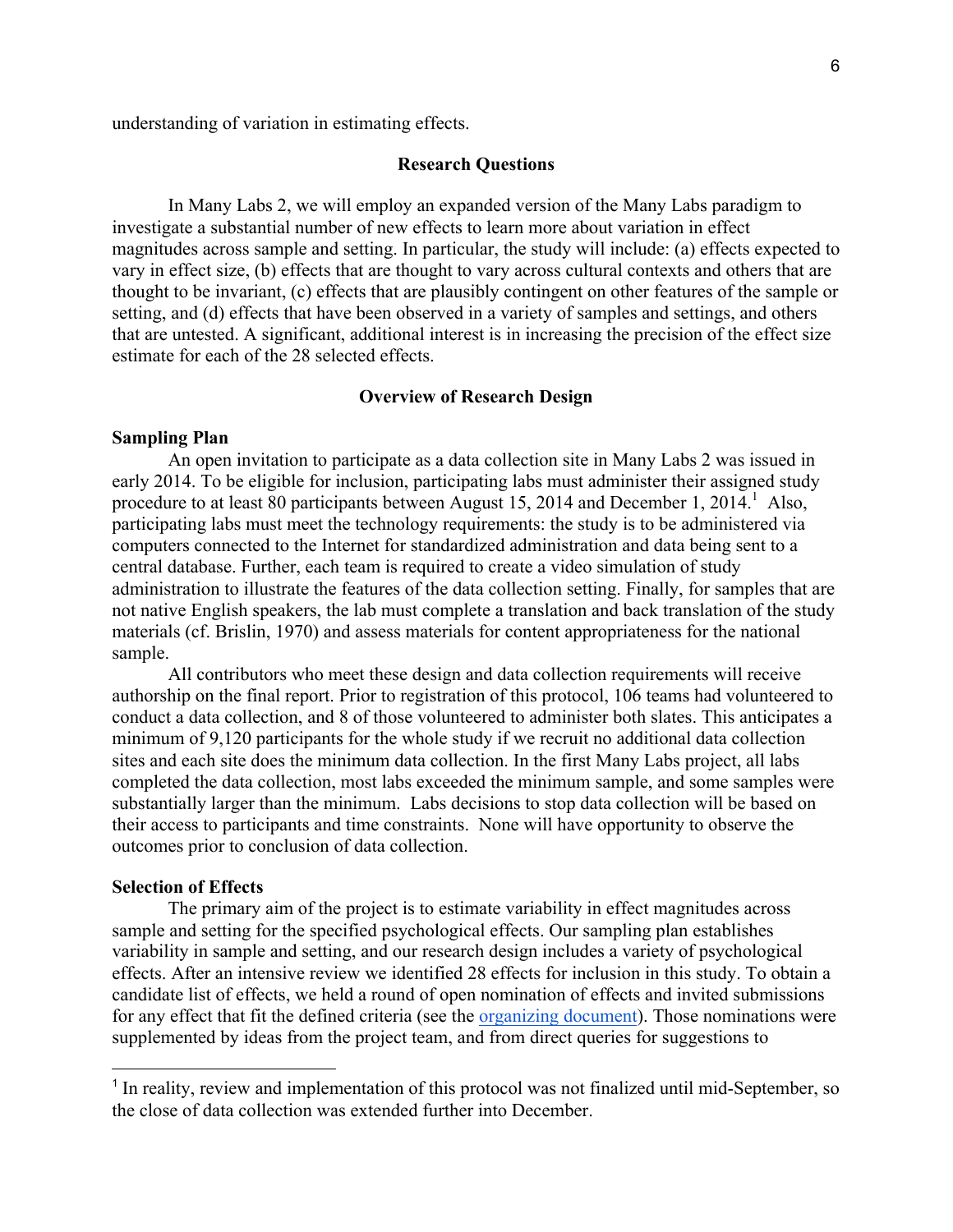independent experts in psychological science.

The nominated studies were evaluated individually on the following criteria: (1) feasibility of implementation through a web browser, (2) brevity of study procedures (shorter procedures desired), (3) citation impact of the effect (higher impact desired), (4) identifiability of a meaningful two-condition experimental design or simple correlation as the target of replication (with an emphasis on experiments), (5) general interest value of the effect, and (6) applicability to samples of adults. The nominated studies were evaluated collectively to assure diversity on the following criteria: (1) effects known to be observable in multiple samples and settings and others for which reliability of the effect is unknown<sup>2</sup>, (2) effects known to be sensitive to sample or setting and others for which variation is unknown or assumed to be minimal, (3) classic and contemporary effects, (4) breadth of topical areas in social and cognitive psychology, (5) the research groups who conducted the study, and (6) publication outlet.

More than 100 effects were nominated as potentially fitting these criteria. A subset of the project team reviewed these effects to maximize the number of included effects and diversity of the total slate on these criteria. No specific researcher was "targeted" for replication because of beliefs or concerns about the effect. Some research teams or sub areas of psychological research were identified as particularly effective at producing short, simple research procedures that tested interesting effects. This increased the likelihood of inclusion for those areas and researchers.

Once selected for inclusion, a member of the research team contacted the corresponding author (if alive) to obtain original study materials and get advice about adapting the procedure for this use. In particular, original authors were asked if there were moderators or other limitations to obtaining the result that would be useful for the team to understand in advance and, perhaps, anticipate in data collection.

In some cases, correspondence with original authors identified limitations of the selected effect that reduced its applicability for the present design. In those cases, we worked with the original authors to identify alternative studies or decided to remove the effect entirely from the selected set, and replaced it with one of the available alternates. In only one instance did original authors react negatively to inclusion in the study. In this case, because we make no claim about the sample of studies being randomly selected or representative, we removed the effect from the study to avoid conflict.

#### **Procedure**

We pretested the amount of time required for each of the 28 effects, and created two slates of 13 and 15 effects that each required approximately 30 minutes to complete including demographics, instructions, and individual difference measures. We divided the studies across slate to be balanced on the criteria above and to avoid substantial overlap in topics. Participating labs will be assigned to complete one of the two slates, with eight labs volunteering to do both slates. As such, we expect that the effects in slates 1 and 2 will be examined by 57 samples each. Effects will be administered by a single experiment script that begins with informed consent, then presents the effects in that slate in a fully randomized order at the level of participants, then does the same for the individual difference measures, and then closes with demographics measures and debriefing. The studies will be conducted following approval of human subjects review boards. The Appendix shows the selected effects and a summary of the two slates on

<sup>&</sup>lt;sup>2</sup> Because the project goal was to examine variability in effect magnitudes across samples and settings, we were not interested in including studies that were known or suspected to be unreplicable.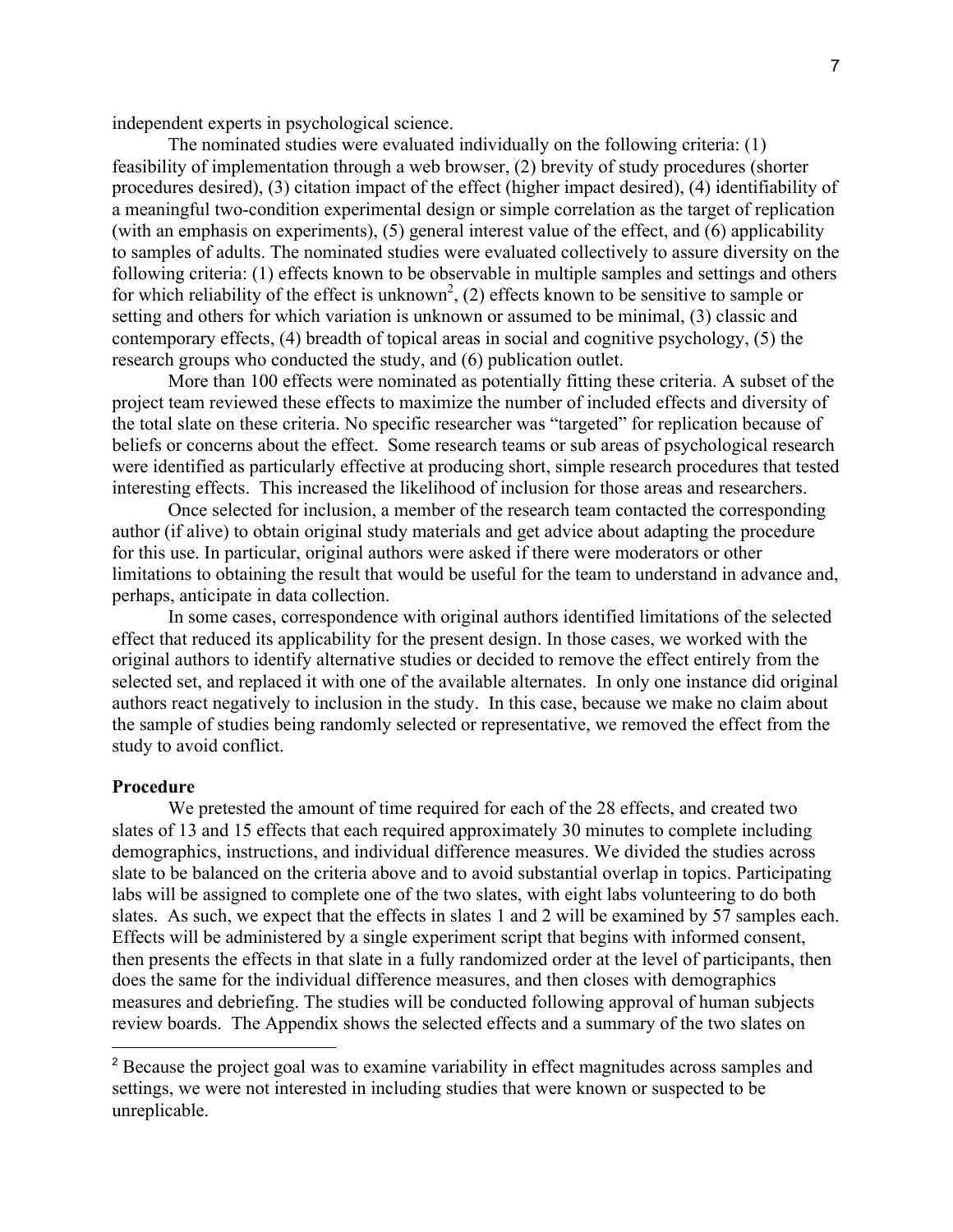some of the selection criteria.

The original completed slates had 32 effects before peer review and pilot testing. One effect was removed during peer review at the request of the original authors. With the remaining 31 effects, we pilot tested both slates with participation among the collaborative team and their labs to ensure that each slate could be completed within 30 minutes. We observed that we underestimated the time required for a few effects. As a consequence, we had to remove three effects (Ashton-James, Maddux, Galinsky, & Chartrand, 2009; Srull & Wyer, 1979; Todd, Hanko, Galinsky, & Mussweiler, 2011), shorten or remove a few individual difference measures, and slightly reorganize the slates to achieve the final 28 included effects.

#### **Demographics**

A few demographics will be included for characterizing each sample and as data for possible moderator investigations.

**Age.** Participants note their age in years in an open-response box.

**Sex.** Participants can select "male" or "female" to indicate their biological sex.

**Race/ethnicity.** Participants indicate race/ethnicity by selecting from a drop-down menu populated with options determined by the replication lead for each site. Participants can also select "other" and write an open-response. Note that response items will not be standardized as some countries have very different definitions of race/ethnicity, and in some cases these terms have little meaning and the item will be omitted.

**Cultural origins.** Three items assessing cultural origins used a drop-down menu populated by a long list of countries or territories. Translated versions may just list the most probable responses as determined by the local researcher, in which case "other" will be included as a response option, and participants will be provided an open-response box. The three items were: (1) In which country/region were you born?, (2) In which country/region was your primary caregiver (e.g., parent, grandparent) born?, and (3) If you had a second primary caregiver, in which country/region was he or she born?

**Home town.** A single item "What is the name of your home town/city?" with an open response blank will be included as another potential variable of interest for the Huang et al., 2014 effect.

**Wealth in home town.** A single item "Where do wealthier people live in your home town/city?" with North, South, and Neither as response options will be included in demographics as a potential moderator of the Huang et al., 2014 effect. This item will be included only in Slate 1.

**Political ideology.** Participants rate their political ideology on a scale with response options of: strongly left-wing, moderately left-wing, slightly left-wing, moderate, slightly rightwing, moderately right-wing, strongly right-wing. Instructions are adapted for each country of administration to ensure relevance of the ideology dimension to the local context. For example, the U.S. instructions read: "Please rate your political ideology on the following scale. In the United States, 'liberal' is usually used to refer to left-wing and 'conservative' is usually used to refer to right-wing."

**Education.** Participants report their educational attainment on a single item "What is the highest educational level that you have attained?" using a 6-point response scale:  $1 = No$  formal education,  $2 =$  completed primary/elementary school,  $3 =$  completed secondary school/high school,  $4 =$ some university/college,  $5 =$ completed university/college degree,  $6 =$ completed advanced degree.

**Socio-economic status (Adler, Boyce, Chesney, Cohen, Folkman, Kahn, & Syme,**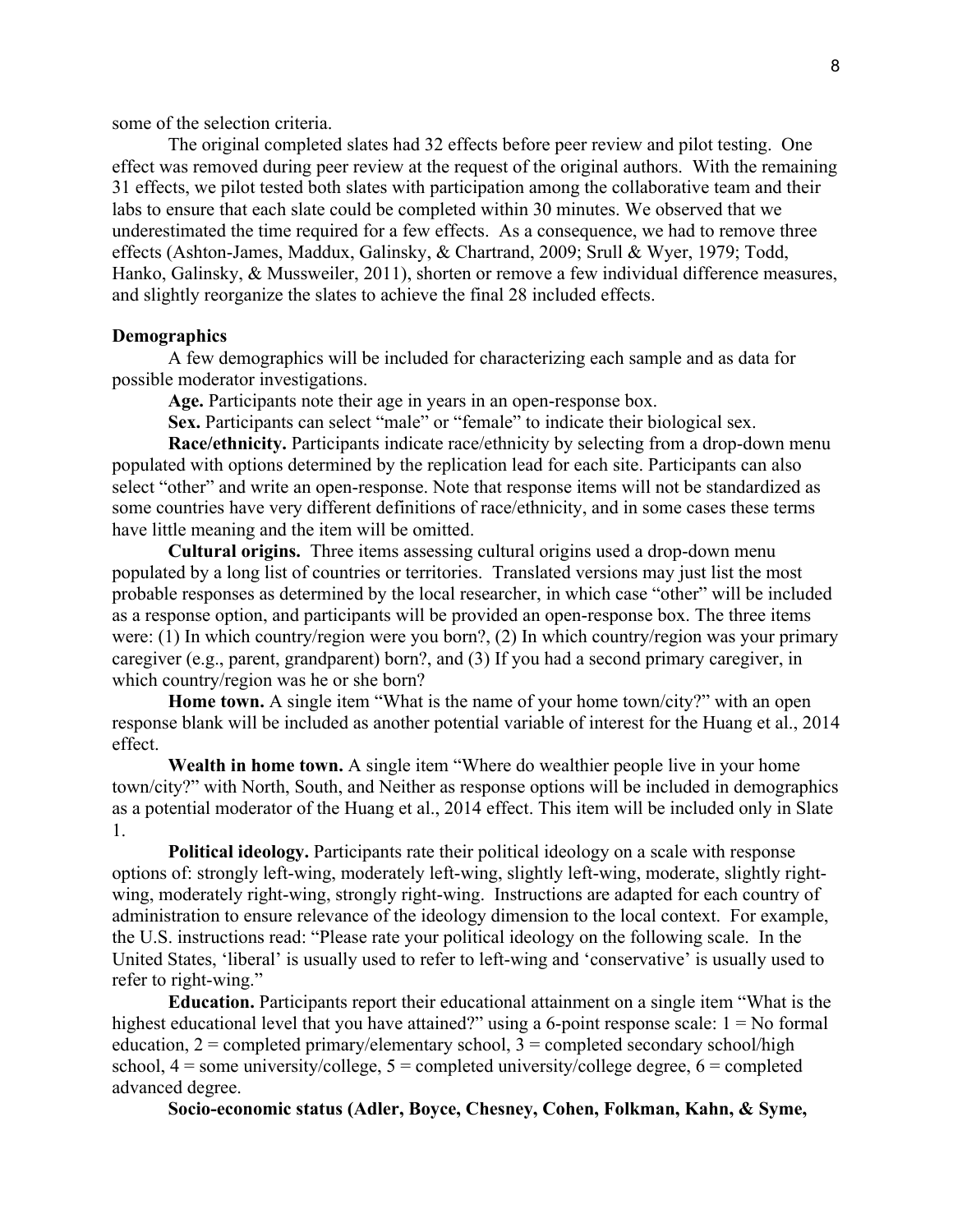**1994).** Socio-economic status will be measured with the ladder technique (Adler et al., 1994). Participants are asked to indicate their standing in their community relative to other people in the community with which they most identify on a ladder with ten steps where 1 indicates people at the bottom having the lowest standing in the community and 10 referring to people at the top having the highest standing (see here). Previous research demonstrated good convergent validities of this item with objective criteria of individual social status and also construct validity with regard to several psychological and physiological health indicators (e.g., Adler, Epel, Castellazzo, & Ickovics, 2000; Cohen, Alper, Doyle, Adler, Treanor, & Taylor, 2008). This ladder is also used in Effect 12 in Slate 1 (Anderson, Kraus, Galinsky & Keltner, 2012, Study 3). Participants in that slate will not receive the ladder item a second time. Use of the ladder item in that slate should account for its use as a dependent variable in that study.

**Data quality**. Recent research in the area of careless or insufficient effort responding has moved toward refining implementation of established scales embedded in data collection to check for aberrant response patterns (Huang et al., 2014, Meade & Craig, 2012). To further research in this area, the current project will include two items at the end of the study, just prior to demographic items. The first item asks participants "In your honest opinion, should we use your data in our analyses in this study?" and has yes/no response options (Meade & Craig, 2012). The second item is an Instructional Manipulation Check (IMC; Oppenheimer, Meyvis, & Davidenko, 2009), also used in the first Many Labs project (Klein et al., 2014). The IMC will be modified to fit the format of the current project.

#### **Individual Difference Measures**

The following individual difference measures will be presented in a randomized order after all target effects are completed, and right before the demographics items. These measures will be particularly useful in tests for moderation of effect sizes.

**Cognitive reflection (Finucane & Gullion, 2010)**. The cognitive reflection task (CRT; Frederick, 2005) assesses individuals' ability to suppress an intuitive (wrong) response in favor of a deliberative (correct) answer. The items on the original CRT are widely known, and the measure is vulnerable to practice effects (Chandler, Mueller & Paolacci, 2014). As such, we use an updated version that is logically equivalent and correlates highly with the items on the original CRT (Finucane & Gullion, 2010). The three items are: (1) If it takes 2 nurses 2 minutes to measure the blood pressure of 2 patients, how long would it take 200 nurses to measure the blood pressure of 200 patients?; (2) Soup and salad cost \$5.50 in total. The soup costs a dollar more than the salad. How much does the salad cost?; and, (3) Sally is making tea. Every hour, the concentration of the tea doubles. If it takes 6 hours for the tea to be ready, how long would it take for the tea to reach half of the final concentration? Also, we will constrain the total time available to answer the three questions to 75 seconds. This will likely lower overall performance on average as it is somewhat faster than performance by some participants in pretesting.

**Subjective well-being (Veenhoven, 2009).** Subjective well-being is measured with a single item "All things considered, how satisfied are you with your life as a whole these days?" on a response scale from 1 "dissatisfied" to 10 "satisfied". Similar items are included into numerous large-scale social surveys (cf. Veenhoven, 2009) and have shown satisfactory reliabilities (e.g., Lucas & Donnellan, 2012) and validities (Cheung & Lucas, 2014; Oswald & Wu, 2010; Sandvik, Diener, & Seidlitz, 1993).

**Global self-esteem (Robins, Hendin, & Trzesniewski, 2001)**. Global self-esteem is measured using a Single-Item Self-Esteem Scale (SISE) designed as an alternative to using the Rosenberg Self-Esteem Scale (1965). The SISE consists of a single item: "I have high self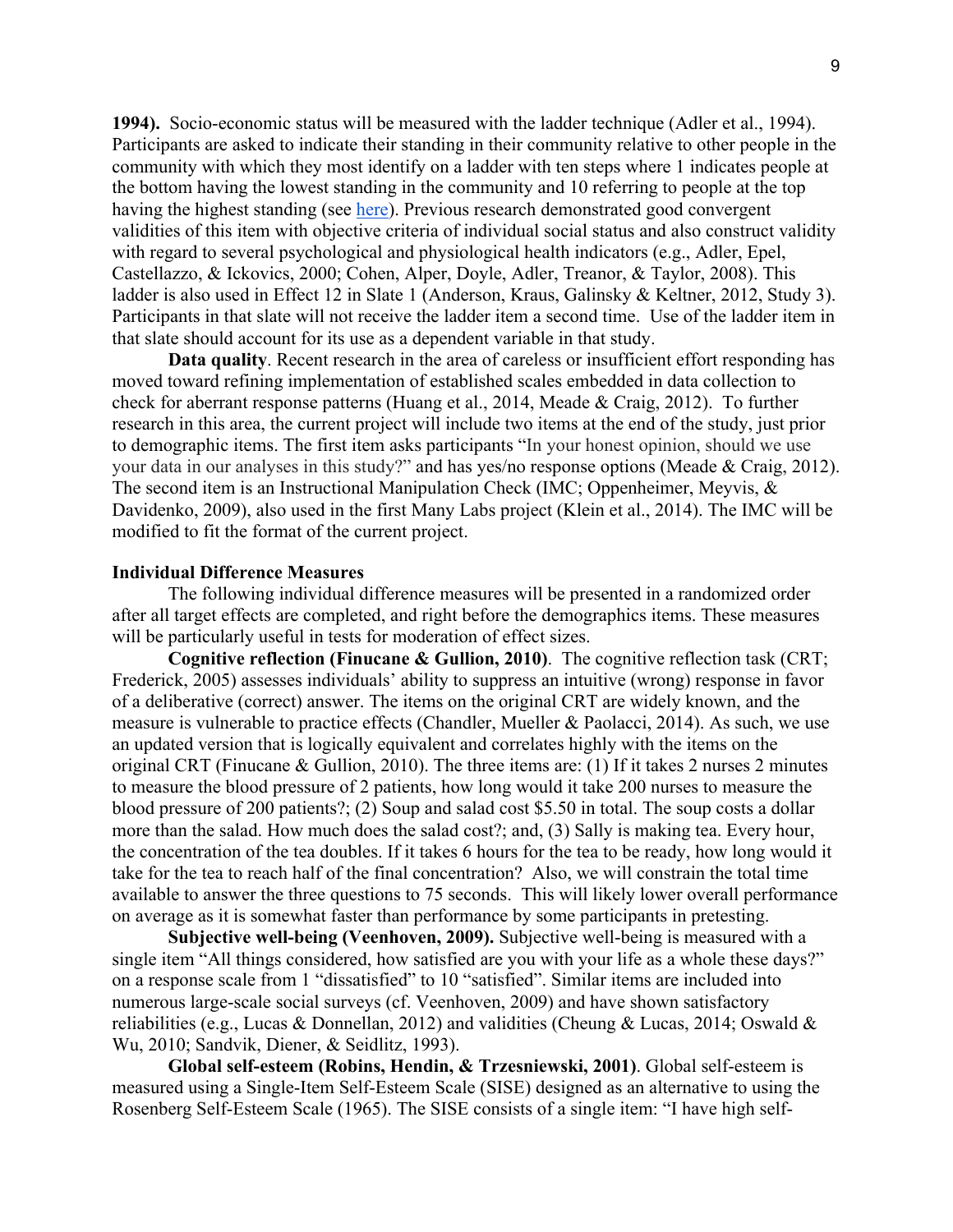esteem". Participants respond on a 5-point Likert scale, ranging from 1 = *not very true of me* to 5 = *very true of me*. Robins, Hendings, and Trzesniewski (2001) reported strong convergent validity with the Rosenberg Self-Esteem Scale (with *r*s ranging from .70 to .80) among adults. Also, the scale had similar predictive validity as the Rosenberg Self-Esteem Scale.

**TIPI for Big-Five personality (Gosling, Rentfrow, & Swann, 2003)**. The five basic traits of human personality (Goldberg, 1981) -- conscientiousness, agreeableness, neuroticism / emotional stability, openness / intellect, and extraversion -- are measured with the Ten Item Personality Inventory (Gosling et al., 2003). Each trait is assessed with two items on seven point response scales from  $1 =$  disagree strongly to  $7 =$  agree strongly. The scale has been translated into several languages including, among others, German (Muck, Hell, & Gosling, 2007), Dutch (Hofmans, Kuppens, & Allik, 2008), Spanish and Catalaan (Renau et al., 2013), Japanese (Oshio, Abe, Cutrone, & Gosling, 2013) and many more (see Gosling, 2014). The five scales show satisfactory retest reliabilities (cf. Gnambs, 2014) and substantial convergent validities with longer Big Five instruments (e.g., Ehrhart et al., 2009; Gosling et al., 2003; Rojas & Widiger, 2014).

**Mood (Cohen, Sherman, Bastardi, Hsu, McGoey, & Ross, 2007)**. There exist many assessments of mood. We selected the single-item from Cohen and colleagues (2007). Respondents answer "How would you describe your mood right now?" on a 5-point response scale:  $1 =$  extremely bad,  $2 =$  bad,  $3 =$  neutral,  $4 =$  good,  $5 =$  extremely good.

**Disgust Sensitivity Scale--Contamination Subscale (DS-R; Olatunji, et al., 2007).** The DS-R is a 25-item revision of the original Disgust Sensitivity Scale (Haidt, McCauley, & Rozin, 1994). Subscales of the DS-R were determined by factor analysis. The contamination subscale includes the 5 items related to concerns about bodily contamination. The contamination subscale is included for Effect 10 in Slate 1. It will not appear in Slate 2.

#### **Overall Analysis Plan**

Each effect will be analyzed according to the analysis plan specified below, including decision rules for data exclusion. Descriptively, the primary effect of interest is the variability in effect size for each effect between the sample of samples. The analysis for this interest will follow closely with the procedure described in the first Many Labs paper and will produce a figure similar to Figure 1 of that article: for each effect, (1) an aggregate effect estimate across all samples, (2) a 99% confidence interval for the aggregate effect estimate, (3) display of the effect estimates for each individual sample, and (4) comparative display of the original effect estimate. The latter will probably have two data points in cases that only a subset of the samples or participants are anticipated a priori to be comparable to the original. In that case, the Figure will show the effect size for the restricted sample for the direct attempt to compare with the original effect size, and the effect size of the full sample.

Aggregate examination of the variability in effect estimates will use established metaanalytic statistics - tau2, Q and I2 - to determine if the amount of variability across samples exceeds that expected by random error. Because the study procedures are nearly identical (except for language translations), any variation exceeding random error is likely to be due to effects of sample or setting. This is the primary outcome of interest for each effect included in this study.

In the aggregate analysis, we expect that the effects *a priori* identified as ones that vary across samples and settings (i.e., ones with existing evidence for cultural variation) to show variability exceeding that which can be attributed to random error (i.e., show higher values of I2). Also, upon confirmation of the final study design, we will survey all project contributors for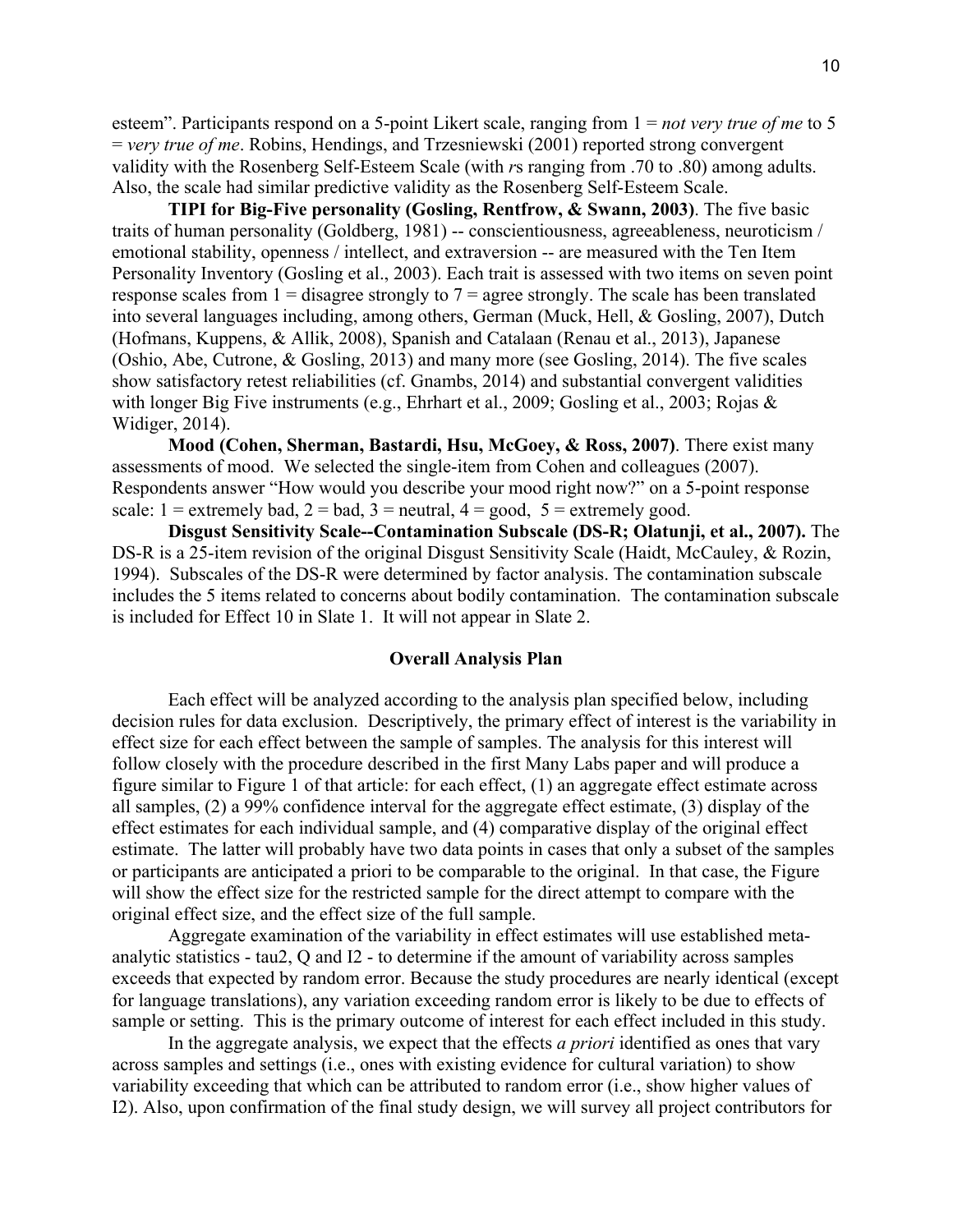their predictions of relative average effect magnitude and variation in effect size across samples and settings across the effects. These predictions will be compared with the actual effect sizes and variation in those effect sizes. Further, a collaborative team may conduct a prediction market for the effects included in Many Labs 2. That will be conducted independently of the main report for this project.

In addition to the focal research questions, the order of presentation is an obvious procedural factor that may moderate effect sizes. Across the 30 minute session, effects may weaken if participants tire or prior effects interfere with later effects. Although we did not observe this in the first Many Labs investigation, it is nonetheless a plausible moderator and cannot be ignored. Therefore, we will first examine whether each effect size differs as a function of their placement in the study procedure. To do so, we will select for each effect size the data at rank order K across all locations, where K varies from 1 (presented first) to 16 (presented last). For each value of K we will estimate each effect size, and both average effect size and variability represented as a function of K. With a moderator analysis we will examine if a linear or quadratic trend in order is present. This regression trend indicates whether the overall or individual effect sizes are sensitive to order. If no trend of order is observed in the moderation analysis then reporting the overall effect size is sufficient. Otherwise, we will report the range of effects across orders, with a focus on the effect size when the effect was administered first as the "purest" assessment of the effect magnitude without the influence of fatigue or any particular interference from one or more effects. Examination of specific interference effects is left to the follow-up commentaries on the main article (discussed next).

#### **Additional Analysis via Commentaries**

The amassed dataset will be very rich for exploring the individual effects, potential interactions between specific effects, and alternate ways to analyze the aggregate data. Our analysis plan focuses on the big picture and not, for example, exploring potential moderating influences on each of the individual effects. These are worthy analyses, but putting everything into one paper would be overwhelming.

Instead, we proposed an adaptation of the Registered Replication Reports format at *Perspectives on Psychological Science*, the intended outlet for this manuscript. The main paper will be authored by the entire community of researchers contributing to Many Labs 2. As such, micro-publications of each data collection will not be necessary, as is the present format. Instead, we proposed that the Editors solicit commentaries on the main paper that can include new data analysis. These commentaries would likely (though not necessarily) focus on a particular effect and use the rich dataset to examine its boundary conditions and moderating influences.

We believe that the extremely high-powered design of Many Labs 2 offers an opportunity to demonstrate the productive interplay of exploratory and confirmatory analysis strategies. That is, teams that would like to submit commentaries would be given access to one half of the dataset to analyze and write their commentary for editorial review. Those commentaries that are accepted would then be finalized, and the analysis would be subjected to a confirmatory phase. The identical analysis would be conducted on the other half of the data as a strong confirmatory test and reported in the commentary regardless of outcome. A change in the outcome between exploratory and confirmatory phases would not be a basis for changing the editorial decision.

We believe that this process could highlight the importance and interactivity of exploratory and confirmatory approaches to data analysis. Exploratory analysis provides an opportunity to learn from the data, and the subsequent confirmatory analysis provides a strong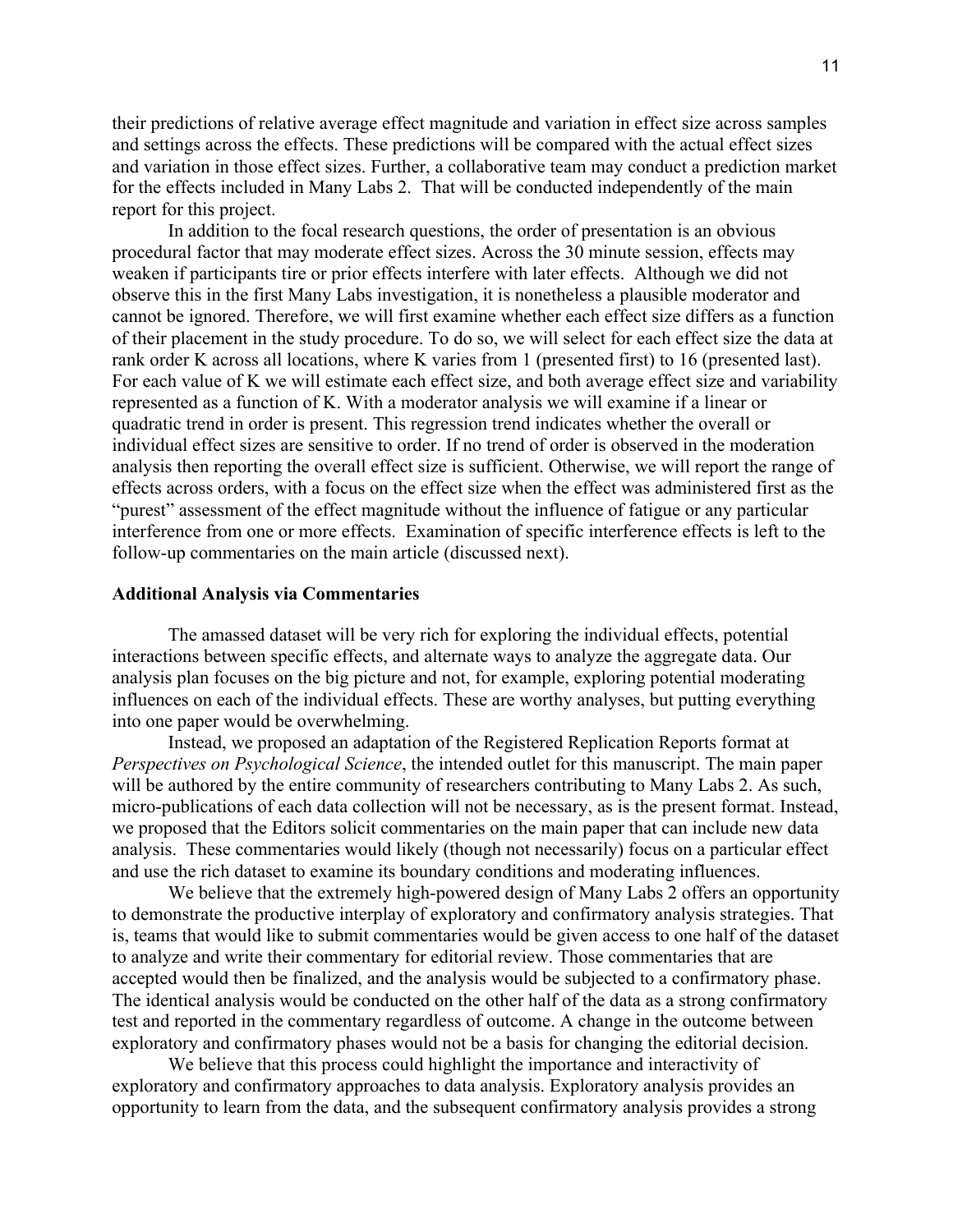test of the discoveries. Finally, we will make the full dataset (plus the two halves used for the exploratory/confirmatory commentaries) and all study materials available publicly at https://osf.io/8cd4r/ so that other teams can use it for their own investigations.

### **Selected Effects**

Next, we describe the selected effects with a summary title of the effect with a citation, an abstract describing the main idea of the original research with the sample size, inferential test, and effect size that is the key result for replication. Then, we present the materials, procedure, and analysis plan. Many of the original studies were conducted with paper and pencil, but all of the replications will be conducted via computer. Also, many of the original studies were conducted in English, but all of the replications will be conducted in the dominant language of each setting of data collection. Any other known differences from the original study are noted in the method description.

The focus of this replication project is estimating the variability in effect magnitudes by sample and setting. As such, we aimed to identify or simplify original study designs that could be tested as simple, two-condition experiments or as correlational results. Some original studies had additional conditions that were relevant for the theoretical purposes of the investigation. In those cases, the replication designs identified the key conditions that are relevant for estimating the effect. Also, in some cases, multiple dependent variables were included in the original design. If the dependent variables could be administered quickly, they were usually retained in the replication designs. When multiple outcomes were included, because they are likely to be correlated outcomes, just one was identified as the primary object for replication and the others as secondary replications. All outcomes will be reported in the final text, but the primary outcome will be the focus for reporting purposes.

#### **SLATE 1**

### **1. LIVING IN THE NORTH IS NOT NECESSARILY FAVORABLE: DIFFERENT METAPHORIC ASSOCIATIONS BETWEEN CARDINAL DIRECTION AND VALENCE IN HONG KONG AND IN THE UNITED STATES (Huang, Tse & Cho, 2014, Study 1a)**

People in the United States and Hong Kong have different demographic knowledge that may shape their metaphoric association between valence and cardinal direction (North/South). 180 participants from the United States and Hong Kong participated. Participants were presented with a blank map of a fictional city and were randomly assigned to indicate on the map where either a high-SES or low-SES person might live. There was an interaction between SES (high vs. low) and population (US vs. HK),  $F(1,176) = 20.39$ ,  $MS_E = 5.63$ ,  $p < .001$ ,  $\eta_p^2 = 0.10$ . US participants expected the high-SES person to live further north  $(M = +0.98, SD = 1.85)$  than the low-SES person ( $M = -0.69$ ,  $SD = 2.19$ ),  $t(78) = 3.69$ ,  $p < 0.001$ ,  $d = 0.82$ ,  $95\%$  CI [.37, 1.30]. Conversely, HK participants expected the low-SES person to live further north ( $M = +0.63$ ,  $SD =$ 2.75) than the high-SES person ( $M = -0.92$ ,  $SD = 2.47$ ),  $t(98) = 2.95$ ,  $p = .004$ ,  $d = -.59$ , 95% CI  $=[-.99, -.19].$ 

**Materials**. Participants will be randomly assigned to read a description of either a high or low SES person. The description of high-SES person will read: "Dr. Bennett lives in the city. He is a wealthy businessman who has travelled the world. He inherited a significant amount of money from a Great Aunt, and was educated at the best schools growing up. He enjoys fine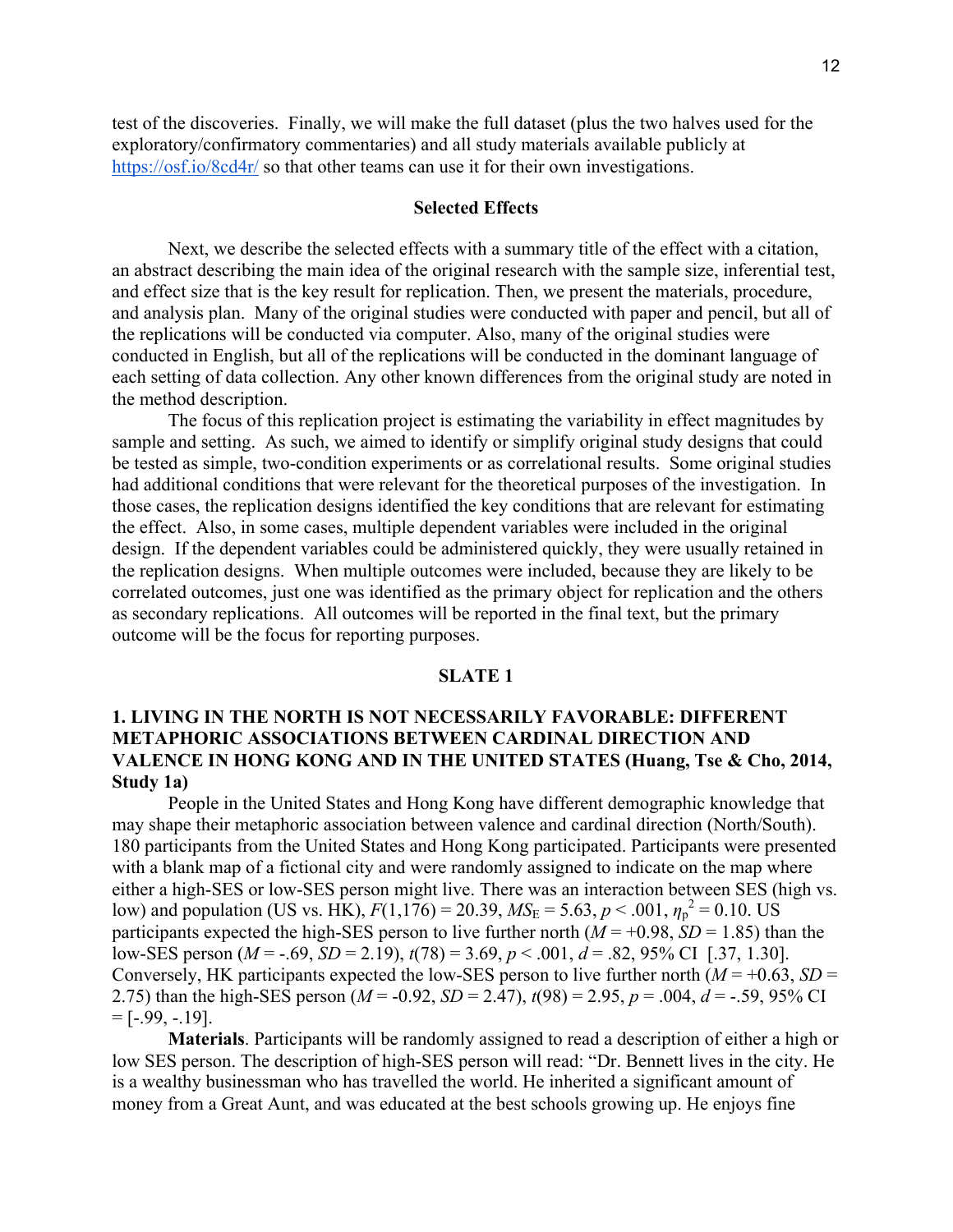dining and going to the theater on weekends." The description of the low-SES person will read: "Mr. Bennett lives in the city. He is unemployed. He was born and raised in the city he now calls home. He struggles to pay the rent each month, and dropped out of high school before graduation. He enjoys a good hot dog and a six pack of beers when he can."

Then participants will view a map of a fictional city and will indicate where the person they read about might live by clicking on that location on the map. The map of the fictional city from the original study will be used (originally from Meier et al., 2011). Materials here: https://osf.io/exs7i/. Test the study here:

#### https://ufl.qualtrics.com/SE/?SID=SV\_cNiQVmpTU8Xd1uB.

In the individual difference measures at the end of the slate, participants will report the name of their home town, and answer "Where do wealthier people live in your home town? with response options being north side, south side, or neither.

**Analysis plan**. The coordinates of the click on the map will be recorded (X, Y) from the top-left of the image. The mean difference between the high and low-SES conditions for north/south location of click (Y) will be compared with an independent samples *t*-test. All participants who indicate an area within the boundaries of the map will be included in the analysis.

The test for replicating the cultural difference observed in Huang et al. will be conducted on a subset of the participants that respond on the wealth in hometown individual difference item that wealthy people tend to live in the North (akin to original U.S. sample) versus wealthy people tend to live in the South (akin to original Hong Kong sample). The entire sample will be used for investigating variation in effects across sample and setting.

**Known differences from original**. Original participants were asked to guess the purpose of the study afterward, but none did and we will not be including that item.

The original was presented on pencil-and-paper and drew an "X" on the map, whereas the replication will be on a computer and participants will click to indicate the location on the map. With a monitor presentation, this also means the study will be completed on a vertical display as opposed to a horizontal paper. The original authors suggest this may be particularly important because associations between "up" and "good" or "down" and "bad" may interfere with any North/South associations. As such, at eight data collection sites, we will randomly assign participants to complete the slate on a regular monitor or on a Microsoft Surface tablets that is resting on the table like a paper-pencil administration. A focused examination of these sites will test whether this administration format matters.

Lastly, the original analysis emphasized *t*-tests against zero whereas the replication will focus specifically on the difference between conditions (e.g., independent samples *t*-test).

### **2. A FUNCTIONAL BASIS FOR STRUCTURE-SEEKING: EXPOSURE TO STRUCTURE PROMOTES WILLINGNESS TO ENGAGE IN MOTIVATED ACTION (Kay, Laurin, Fitzsimons & Landau, 2014, Study 2)**

In Kay, Laurin, Fitzsimons, and Landau (2014), 67 participants generated what they felt was their most important goal. Participants then read one of two scenarios where a natural event (leaves growing on trees) was described as being a structured or random event. For example, in the structured condition, a sentence read "The way trees produce leaves is one of the many examples of the orderly patterns created by nature…", but in the random condition it read "The way trees produce leaves is one of the many examples of the natural randomness that surrounds us…". Next, participants answered three questions about their most important goal on a scale from "1 = *not very*" to "7 = *extremely*". The first measured subjective value of the goal and the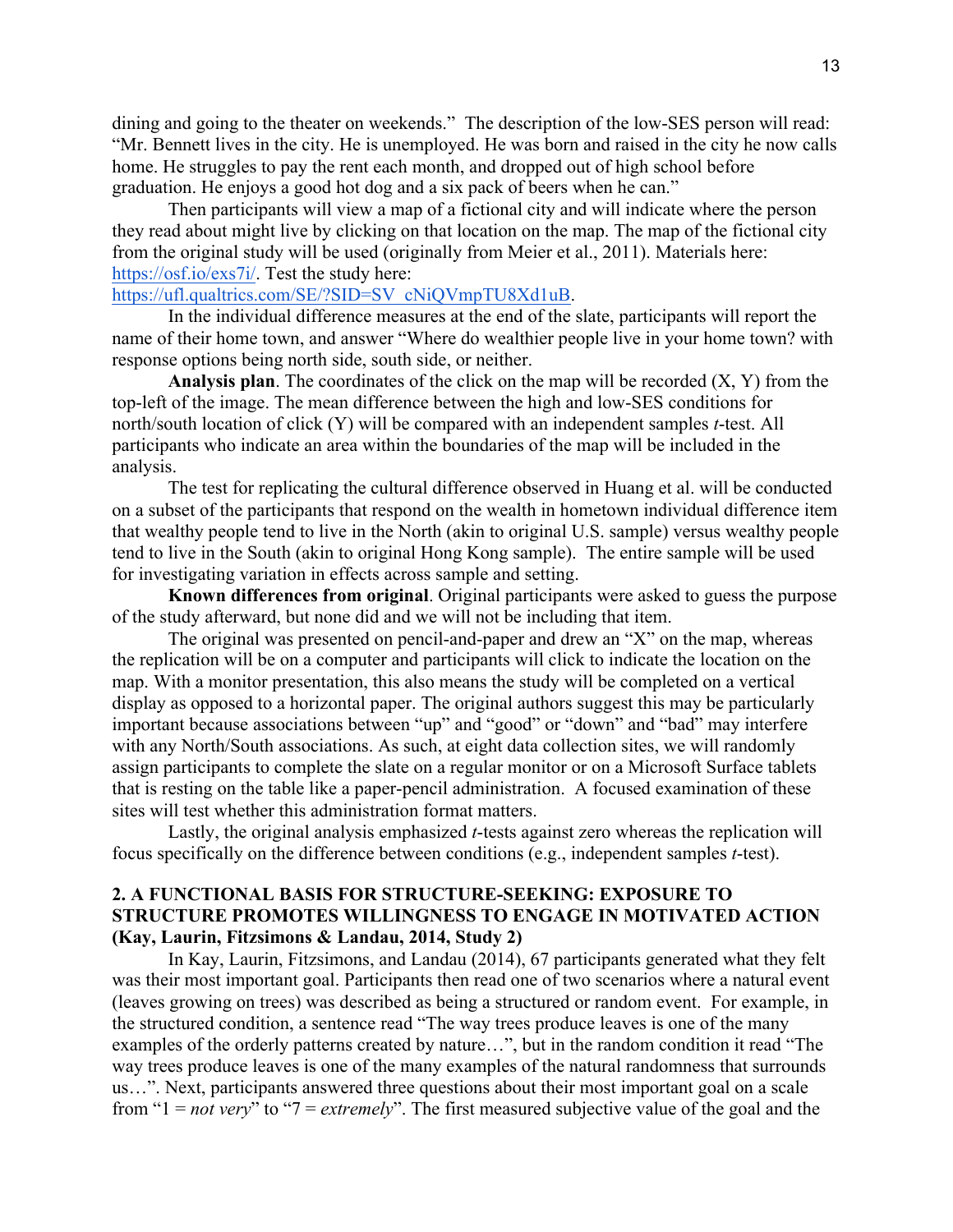other two measured willingness to engage in goal pursuit. Those exposed to a structured event  $(M=5.26, SD=0.88)$  were more willing to pursue their goal compared to those exposed to a random event  $(M = 4.72, SD = 1.32; t(65) = 2.00, p = .05, d = 0.50, 95\% \text{ CI} = [-.001, -.988]).$ 

**Materials and procedure.** Participants will be asked to list their most important longterm goal. Afterwards, participants will be randomly assigned to the structured or random condition. Following the scenario script, participants will answer three questions regarding their willingness to pursue their listed goal and the subjective value of the goal. Materials here: osf.io/nkg5y . Test the study here: https://ufl.qualtrics.com/SE/?SID=SV\_dcMjcxf2UCsCd0N

**Analysis plan.** Following Kay et al. (2014), we will create an index of willingness to engage in goal pursuit for each participant by (1) regressing the mean of the two goal pursuit items on the centered mean of the goal subjective value item, (2) calculating the unstandardized residual for each participant, and (3) add to those the mean value for the self-regulation items measuring willingness to engage in goal pursuit. Then, the two conditions will be compared using an independent samples *t*-test.

Because of the analysis strategy, any participant with missing data on any one of the three items will not be included in analysis.

**Known differences from the original.** None known besides sampling and setting.

### **3. OVERCOMING INTUITION: METACOGNITIVE DIFFICULTY ACTIVATES ANALYTIC REASONING (Alter, Oppenheimer, Epley & Eyre, 2007, Study 4)**

Alter and colleagues (2007) investigated whether a deliberate, analytic processing style can be activated by incidental disfluency cues that suggest task difficulty. Forty-one participants attempted to solve syllogisms presented in either a hard- or easy-to-read font. The manipulation of font was an incidental induction of disfluency. Participants in the hard-to-read condition answered more moderately difficult syllogisms correctly (64%) than participants in the easy-toread condition (42%; *t*(39)=2.01, *p*=.051, *d=*.64 [-.004, 1.28]).

**Materials and procedure**. Participants will be randomly assigned to complete syllogisms presented in easy- or hard-to-read font. Following Alter et al. (2007), the easy-to-read font will be *black Myriad Web 12-point* and the hard-to-read font will be *10% grey italicized Myriad Web 10-point*. Items will be presented on a single page in a fixed order: instructions, six syllogisms, and a mood item.

The original authors chose six syllogisms based on difficulty determined in previous research (Johnson-Laird & Bara, 1984; Zielinski, Goodwin, & Halford, 2006): two hard (20% correct), two moderate (50% correct), and two easy (85% correct). We will use the same syllogisms. Transient mood will be measured by asking "Please circle the number that best describes your current mood*:*" on a 7-point scale from " very unhappy" to "very happy". The mood item was included in the original study to evaluate whether disfluency could change mood that would then affect task performance. Additionally, a manipulation check will be added after the task to assess how difficult participants thought the text was to read. Materials here: https://osf.io/sizqu/. Test the study here:

# https://ufl.qualtrics.com/SE/?SID=SV\_bPWngKJWUb5DAVv.

**Analysis plan**. Similar to Alter et al. (2007), we will conduct an independent samples *t*test to determine whether accuracy in solving moderately difficult syllogisms differ by font condition (fluent versus disfluent). The original study focused on the moderately difficult questions, on the basis that participants' performance could vary enough to detect changes in processing depth.

Our primary analysis strategy will be sensitive to potential differences across samples in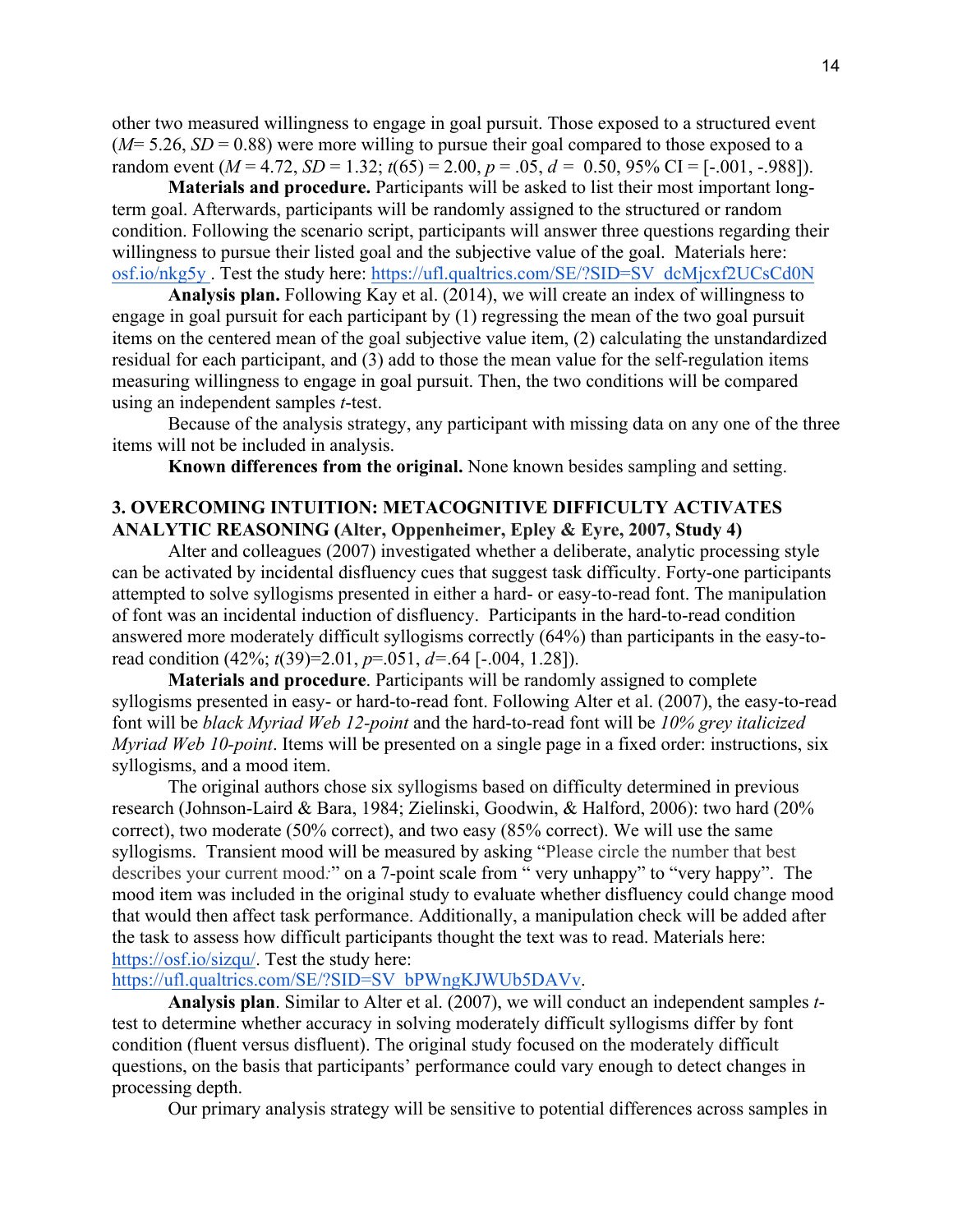ability on syllogisms. We will first determine which syllogisms were moderately difficult to participants by excluding any of the six items, within each sample, that were answered correctly by fewer than 25% of participants or more than 75% of participants across conditions. The remaining syllogisms will be the basis of computing mean syllogism performance for each participant.

For a direct comparison with the original effect size, only English in-lab samples will be used for two reasons: (1) we cannot adequately control for online participants "zooming in" on the page or otherwise making the font more readable, and (2) a different font may be used in some translated versions because the original font (Myriad Web) may not support all languages. All samples will be included in the investigation of cross-site variability in effect size.

As a secondary analysis, we will use the same two syllogisms from Alter et al (2007) for analysis regardless of performance to perfectly mirror the original analysis.

**Known differences from original**. The original was done with paper and pencil and it is unknown whether using a computer could affect fluency. However, other evidence suggests that this is not a limiting condition. A fluency effect was demonstrated in a previous study that administered words in a large or small font in an online study, and it was shown that the size of the font influenced participants' meta-memorial judgments (Kornell, Rhodes, Castel, & Tauber, 2011). Furthermore, in a computer-based experiment involving judging the validity of syllogisms, Morsanyi and Handley (2012; Experiment 2) found that font fluency affected participants bias to respond "yes," with those in normal font condition showing a higher rate of endorsing syllogisms as valid compared to the typical bias rate, whereas there was not a difference for those in the nonfluent font condition.

We will also take additional steps for in-lab replications to ensure the computer presentation is suitable. We will ask experimenters to maximize the browser window before participants arrive, and we will obtain information about the monitors used (e.g., display size, aspect ratio, model, resolution, and typical viewing distance) from researchers or automatically recorded meta-data. Researchers will also take two pictures of their monitors, one of the difficult-to-read condition and one of the easy-to-read condition so they are available for future review. Those data will be obtained for potential subsequent analyses to determine if those factors influenced the results.

The original authors hypothesize that this effect is sensitive to task order. If people are already thinking carefully (or if they're fatigued), the disfluency manipulation might not change how deeply they engage with the task. As such, the effect may be most detectable when it is done first. An additional difference, as noted in the analysis plan, is that a different font from the original may be used in non-English samples when Myriad Web does not support the language.

### **4. LIBERALS AND CONSERVATIVES RELY ON DIFFERENT SETS OF MORAL FOUNDATIONS (Graham, Haidt, & Nosek, 2009, Study 1)**

People on the political left (liberal) and political right (conservative) have distinct policy preferences and may also have different moral intuitions and principles. 1,532 participants across the ideological spectrum rated whether different concepts such as *purity* or *fairness* were relevant for deciding whether something was right or wrong. Items that emphasized concerns of harm ( $r = -16$ ,  $p < .0005$ ,  $d = .32$ , 95%CI [.27, .38]) or fairness ( $r = -0.21$ , p < .0005,  $d = .43$ , 95% CI [.38, .48]) were deemed more relevant for moral judgment by political liberals than conservatives ("individualizing" aggregate  $r = -0.21$ ,  $p < .0005$ ,  $d = .43$ , 95%CI [.38, .48]), whereas items that emphasized concerns for the ingroup ( $r = .12$ ,  $p < .0005$ ,  $d = .24$ , 95% CI [.19, .29]), authority ( $r = .21$ ,  $p < .0005$ ,  $d = .43$ , 95%CI [.38, 48]), or purity ( $r = .27$ ,  $p < .0005$ ,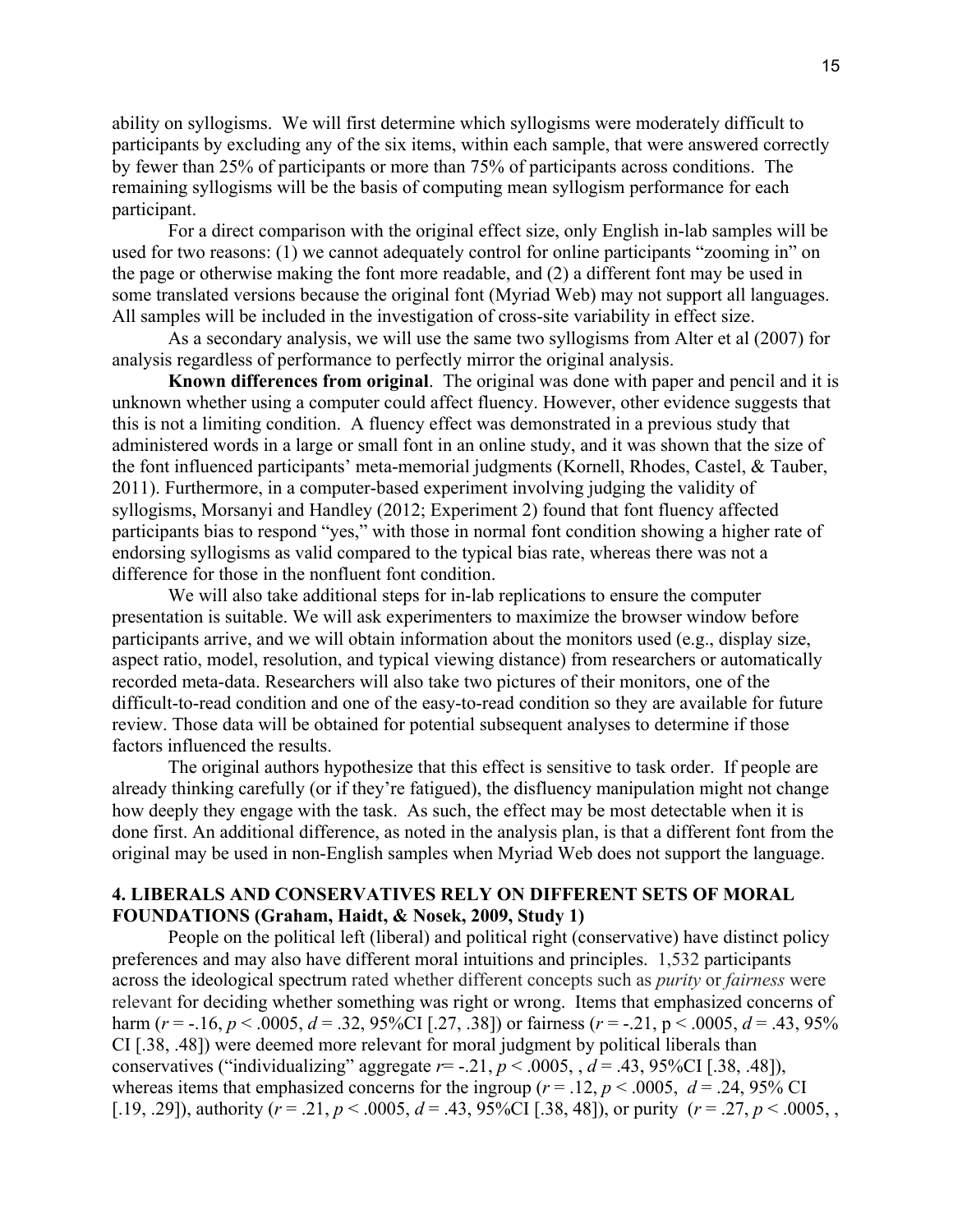$d = 0.56$ , 95%CI [.51, .62]) were deemed more relevant for moral judgment by political conservatives than political liberals ("binding" aggregate  $r = .25$ ,  $p < .0005$ ,  $d = 0.52$ , 95% CI  $[.46, .57]$ 

**Materials and procedure**. The moral relevance of five foundations will be measured by 3 items each for a total of 15. Participants will read the prompt, "When you decide whether something is right or wrong, to what extent are the following considerations relevant to your thinking?". Them, they will rate the 15 moral relevance items in a randomized order on a 6-point scale from "not at all relevant" to "extremely relevant". At the end of the study package, participants will report their political ideology along with the other demographic measures. Materials here: https://osf.io/gdbp8/. Test the study here:

# https://ufl.qualtrics.com/SE/?SID=SV\_9T7LvQedxUzUFXn

**Analysis plan**. The 6 items for harm and fairness will be averaged to create a "individualizing" foundations moral relevance score and the 9 items for ingroup, authority, and purity will be averaged to create a "binding" foundations moral relevance score. The relationship between political ideology and the "binding" and "individualizing" aggregates will be calculated using zero order correlations. The primary target of replication is the relationship of political ideology with the "binding" foundations, and the relationship of political ideology with the "individualizing" foundations is a secondary replication. All participants who complete the corresponding measures will be included in analysis.

**Known differences from original**. We are conducting a simplified version of the original analyses with approval of the original authors (and updated analyses from the original study in line with our analysis for comparative purposes). Also, we altered the text of the political ideology item to more relevant to international samples that may not recognize "liberal" and "conservative" as having the same meaning as in the United States.

## **5. MONEY, KISSES, AND ELECTRIC SHOCKS: ON THE AFFECTIVE PSYCHOLOGY OF RISK (Rottenstreich & Hsee, 2001, Study 1)**

Forty participants chose whether they would prefer an affectively attractive option (a kiss from a favorite movie star) or a financially attractive option (\$50). In one condition, participants made the choice imagining a low probability (1%) of getting the outcome. In the other condition, participants imagined that the outcome was certain, they just needed to choose which one. When the outcome was unlikely 70% preferred the affectively attractive choice, when the outcome was certain 35% preferred the affectively attractive choice ( $\chi^2(1, N=40) = 4.91$ ), *p* = .0267, Kramers  $\varphi = 0.35$ . This result supported the hypothesis that positive affect has greater influence on judgments made under conditions of uncertainty than judgements about definite outcomes.

**Materials and procedure**. Participants will be randomly assigned to make a choice with either a certain outcome or a 1% chance that the outcome will occur. The certain condition will read as follows: "Imagine that you have the opportunity to either **meet and kiss your favorite movie star** or **receive \$50 in cash.**"

In the uncertain condition, participants will read: "Imagine that you have the opportunity to take part either in a lottery that offers a **1% chance to meet and kiss your favorite movie star** or a lottery that offers a **1% chance to receive \$50 in cash.**" In both conditions, participants will choose one of the two options. Materials here: https://osf.io/pky9m/. Test the study here: https://ufl.qualtrics.com/SE/?SID=SV\_brBFoL7va7coZ0x.

**Analysis plan**. A two-way contingency table will be built with certainty condition (lowprobability vs. certain) and choice (monetary reward vs. meeting favorite movie star) as factors.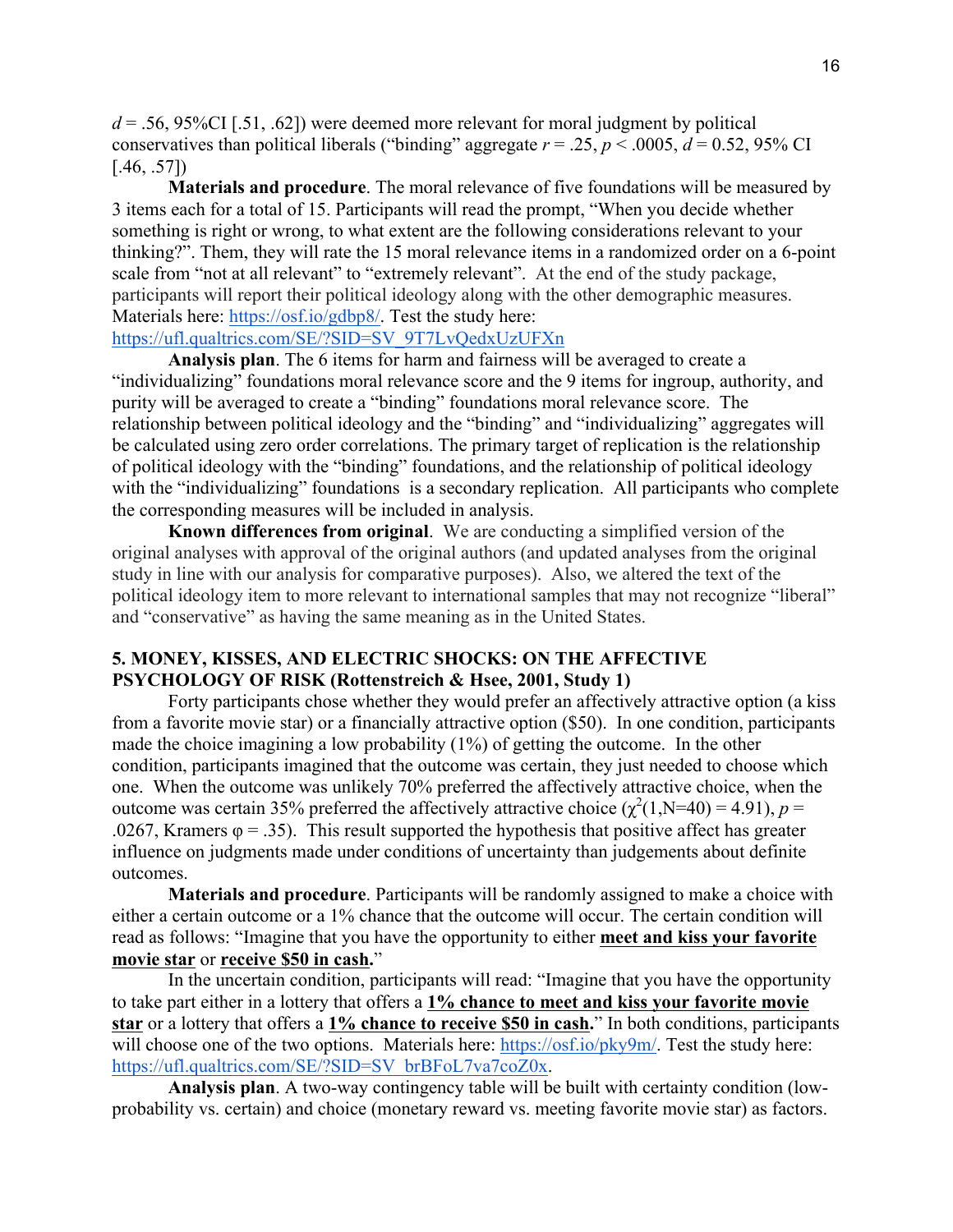The critical replication hypothesis will be given by a  $\chi^2$  test and the effect size by an odds ratio. All participants with valid data on the response will be included in the analysis.

**Known differences from original**. None known.

# **6. CUING CONSUMERISM SITUATIONAL MATERIALISM UNDERMINES PERSONAL AND SOCIAL WELL-BEING (Bauer, Wilkie, Kim & Bodenhausen, 2012, Study 4)**

Bauer and colleagues (2012) examined whether being in a consumer mindset would lead to less trust towards others. In Study 4, 77 participants read about a hypothetical water conservation dilemma in which they were involved. Participants were randomly assigned to either a condition that referred to the participant and others in the scenario as "consumers" or as "individuals." Participants in the consumer condition reported less trust towards others (1= *not at all*,  $7 = \text{very much}$  to conserve water ( $M = 4.08$ ,  $SD = 1.56$ ) compared to the control condition  $(M = 5.33, SD = 1.30), t(76) = 3.86, p = .001, d = .88, 95\% \text{ CI}$  [.41, 1.34]).

**Materials.** Participants are randomly assigned to the consumer or control condition. They will first read a description of a water shortage caused by a drought in which they are one of four people who share water from the same well. In the scenario, the four people sharing the well are referred to as either "Individuals" or "Consumers.", and receive information about past water usage indicating that they have been using more water than others. The passage reads:

You are [Individual/Consumer] A. You and three other [individuals/consumers] live in and share a water supply for a particular area. Typically, you use the most amount of water with your daily activities (e.g., washing clothes and dishes, flushing the toilet, watering the lawn, bathing, etc.). That is, you use about 160 gallons of water per day. [Individual/Consumer] B uses 140 gallons a day, [Individual/Consumer] uses about 120 gallons a day, and [Individual/Consumer] D uses about 100 gallons per day.

Unfortunately, this year a drought has depleted the normal supply of water in your area such that there is not enough water for you and the other three [individual/consumers] to draw on for your typical needs.

In order to maintain the water supply through this period of time, it is recommended that the total amount of water used should be cut by 25%. This is only a recommendation, so no water restriction has been explicitly imposed.

Below is a chart of each [individual's/consumer's] water usage and the specific activities that each individual would have to alter to cut their water usage.

| Consumer | # of gallons per day | -25% of daily water use | Water Usage Alterations                                                                                            |
|----------|----------------------|-------------------------|--------------------------------------------------------------------------------------------------------------------|
| A        | 160                  | 120                     | Shorter showers, watering yard less frequently, cleaning dishes less<br>often, flushing toilet only when necessary |
| B        | 140                  | 105                     | Shorter showers, watering yard less frequently, cleaning dishes less<br>often                                      |
| C        | 120                  | 90                      | Shorter showers, watering yard less frequently                                                                     |
| D        | 100                  | 75                      | Shorter showers                                                                                                    |

With a single-item from  $1 = not$  at all to  $7 =$  very much, participants answer "How much do you trust the other parties to use less water?" Materials here: https://osf.io/jv46k/ . Test the study here: https://ufl.qualtrics.com/SE/?SID=SV\_5cHQkTN7uGunuAt.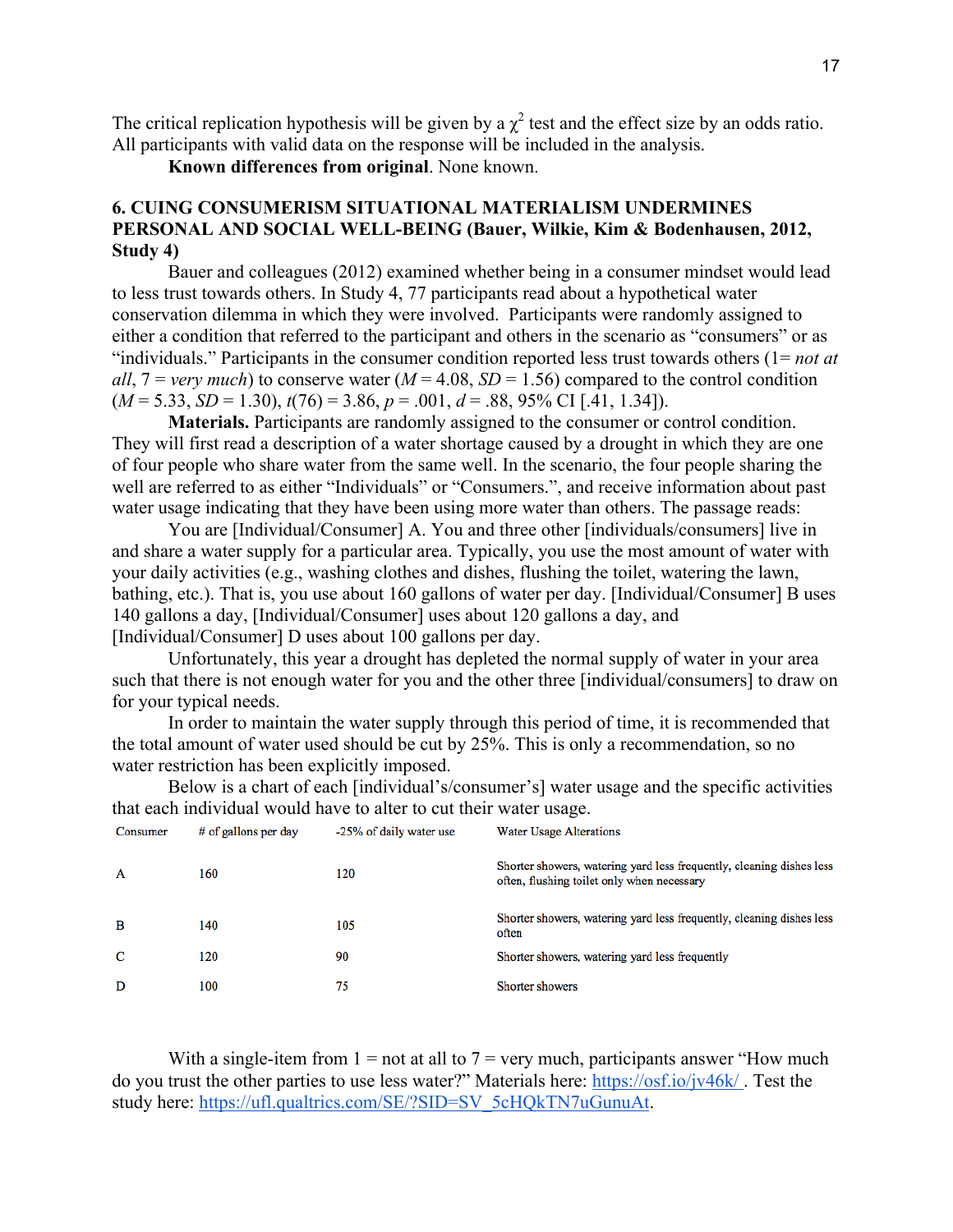**Analysis plan.** We will compared the mean trust levels between conditions with an independent samples *t-*test. All participants with data will be included in analysis.

**Known differences from original.** The original experiment included four additional dependent variables: (1) responsibility for the crisis, (2) obligation to cut water usage, (3) how much they viewed others as partners, and (4) how much others should use less water. The central replication will be on the trust variable, while the other four dependent variables will be retained in the procedure but not analyzed for the focal replication.

# **7. CULTURAL VARIATION IN CORRESPONDENCE BIAS: THE CRITICAL ROLE OF ATTITUDE DIAGNOSTICITY OF SOCIALLY CONSTRAINED BEHAVIOR (Miyamoto & Kitayama, 2002, Study 1)**

Miyamoto and Kitayama (2002) examined whether Americans would be more likely than Japanese to show a bias toward ascribing to an actor an attitude corresponding to the actor's behavior. In their Study 1, 49 Japanese and 58 American undergraduates learned they would read a university student's essay about the death penalty and infer the student's true attitude toward the issue. The essay was either in favor or against the death penalty, and it was designed to be diagnostic or not very diagnostic of a strong attitude. After reading the essay, participants learned that the student was assigned to argue the pro- or anti-position. Then, participants estimated the essay writer's actual attitude toward capital punishment and the extent to which they thought the student's behavior was constrained by the assignment.

Controlling for perceived constraint, analyses compared perceived attitudes of proversus anti-capital punishment essay writers. American participants perceived a large difference in actual attitudes when the essay writer had been assigned to write a pro-capital punishment essay ( $M = 10.82$ ,  $SD = 3.47$ ) versus anti-capital punishment essay ( $M = 3.30$ ,  $SD = 2.62$ ;  $t(56) =$ 6.66,  $p < .001$ ,  $d = 1.78$ , 95% CI=[1.16, 2.39]). Japanese participants perceived less of a difference in actual attitudes when the essay writer had been assigned to write a pro-capital punishment essay ( $M = 9.27$ ,  $SD = 2.88$ ) versus an anti-capital punishment essay ( $M = 7.02$ ,  $SD$ )  $= 3.06$ ;  $t(47) = 1.84$ ,  $p = .069$ ,  $d = .53$ .

**Materials and procedure***.* Participants will be randomly assigned to read a scenario in which a student wrote either a pro- or anti-capital punishment essay. Then, they will learn that the student had been assigned to take that position, reading, "Dr. Wallace is teaching a course on international politics at a midwestern university. In his class, students discuss a variety of topics and issues every week. Typically, Dr. Wallace solicits opinions about the topics from the students. In this week's class, the topic was capital punishment. Dr. Wallace asked Steve to write an essay [supporting/opposing] capital punishment. Steve agreed to do so and wrote the essay presented on the previous page." For the essay page and the constraint page, participants will not be allowed to move forwards until 10 seconds have passed.

After that, participants will answer three questions estimating the writer's true attitude, the attitude the writer would take if given the opportunity to speak freely, and the attitude of the average student at a Midwestern university  $(1 =$  against capital punishment,  $15 =$  supports capital punishment). Participants will then answer the extent to which they believed the essay author had been constrained by the assignment using a 7-point scale ( $1 =$  strongly constrained,  $7 =$ completely free). Finally, participants will indicate how persuasive they thought the essay was on a 7-point scale (1 = not at all persuasive,  $7$  = very persuasive). Materials here: https://osf.io/e426i/. Test the study here:

https://ufl.qualtrics.com/SE/?SID=SV\_bEjoIILOJcahUuV.

**Analysis plan**. An ANCOVA will compare the mean estimates of the author's true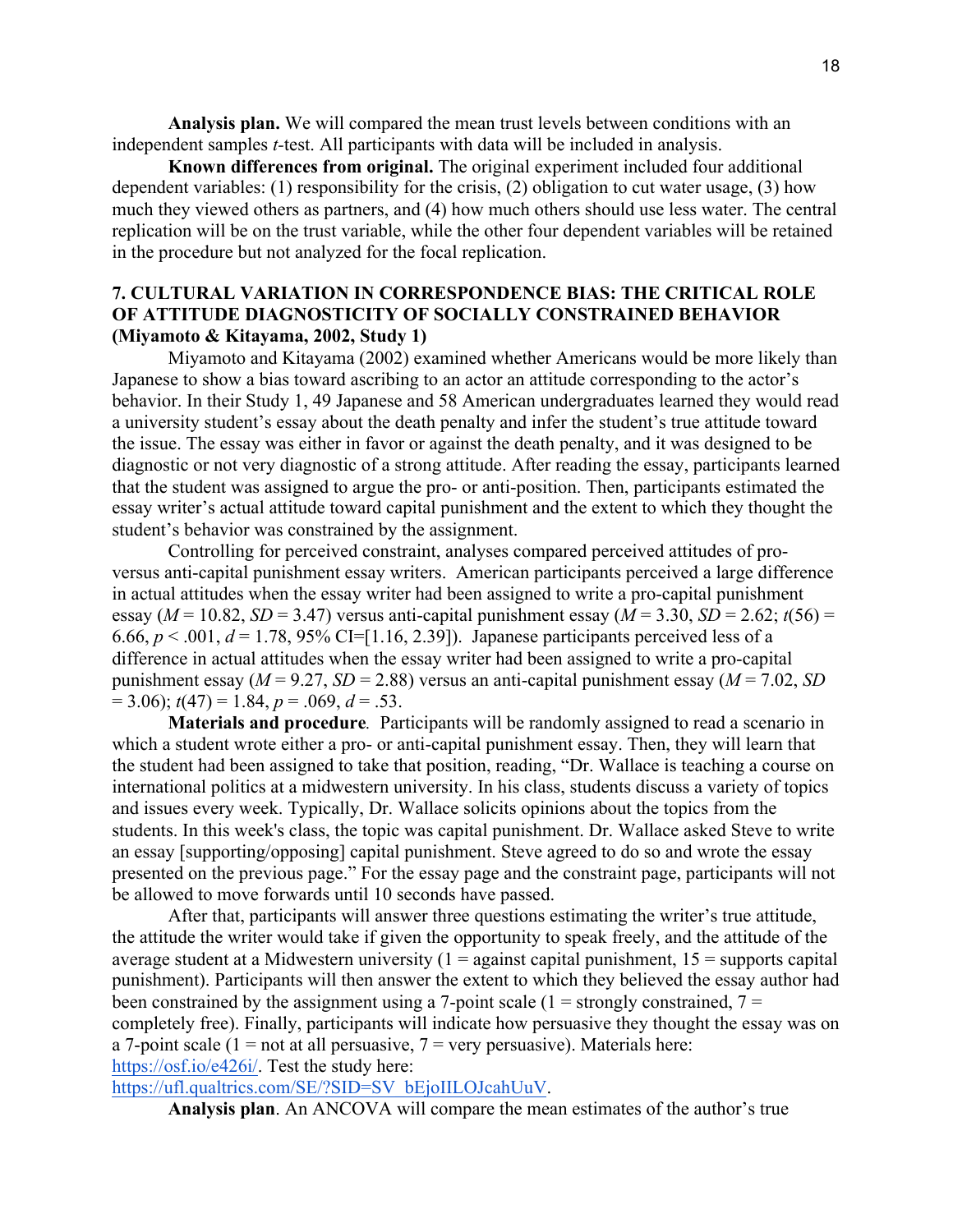attitude across the two conditions, covarying for perceived constraint.

**Known differences from original***.* Our focus is on comparing the two key conditions that elicited a cultural difference in the original research. The original experiment varied the diagnosticity of the essay. We have decided to focus on the low-diagnosticity conditions, which is where the significant cross-cultural difference in correspondence bias occurred.

Also, the original experiment included six outcome measures: 1) their estimate of the writer's true attitude, 2) the attitude the writer would express if free to choose, 3) the attitude of the average student at a Midwestern university (changed to the attitude of the average student in each respective country for the purpose of the current project), 4) their own attitude, 5) how much constraint the writer had while composing the essay, and 6) how persuasive they thought the essay was. We will focus on the estimate of the writer's true attitude as the primary target for replication. Item 2 will be examined as a secondary replication, items 3 and 6 as potential moderators, and item 5 as a covariate in the analysis.

The original authors suggested we alter the names and university location to be familiar for the national identity of each sample. Also, the original authors suggested that, for samples in countries without the death penalty, the prompt for the essay be changed from "I think that capital punishment should be abolished" to "I think that capital punishment should not be legalized." Finally, the original study was pen and paper. In adapting the task to an online version, the original authors suggested we make participants spend at least 10 seconds reading the essay and the explanation of constraint. We have done this by disabling the continue button for 10 seconds.

The original authors also suggested a few caveats that may produce cross-cultural variation in the effect observed from our implementation aside from differences in correspondence bias. Specifically, the authors suggested there may be differences in how participants read and interpret the situational constraint information (e.g., samples may vary in their familiarity with the seminar course format) and essays (e.g., samples may vary in their perception of the strength of the essays or familiarity with the death penalty). Finally, the authors suggested that presenting the study in a package of other studies could disrupt the effect. Our tests of order effects should address this. However, the original authors added that even when the study appears first, participants may respond differently because they are expecting to do more tasks afterwards. Our design does not address this possibility.

# **8. DISGUST SENSITIVITY PREDICTS INTUITIVE DISAPPROVAL OF GAYS (Inbar, Pizarro, Knobe & Bloom, 2009, Study 1)**

Behaviors that are deemed morally wrong may be judged as more intentional (Knobe, 2006). Thus, people who judge the portrayal of gay sexual activity in the media as an intentional act may find homosexuality morally reprehensible. In Inbar et al. (2009), 44 participants read a vignette about a director's action and him as more intentional when he encouraged gay kissing  $(M = 4.36, SD = 1.51$  than when he encouraged kissing  $(M = 2.91, SD = 2.01; \beta = .41, t(39) =$ 3.39,  $p = 0.002$ ,  $r = 0.48$ ). Disgust sensitivity was related to judgments of greater intentionality in the gay kissing condition,  $\beta$  = .79,  $t(19)$  = 4.49,  $p$  = .0003,  $r$  = .72. and not the kissing condition,  $\beta$  = -.20, *t*(19) = -.88, *p* = .38, *r* = .20. The correlation in gay kissing condition was stronger than the correlation in the kissing condition,  $z = 2.11$ ,  $p = .03$ ,  $d = .64$ , 95% CI=[.31, .96]. The authors concluded that individuals prone to disgust are more likely to interpret the gay kissing inclusion as intentional indicating that they intuitively disapprove of homosexuality. The relationship between disgust sensitivity and intentional ratings is the target of direct replication.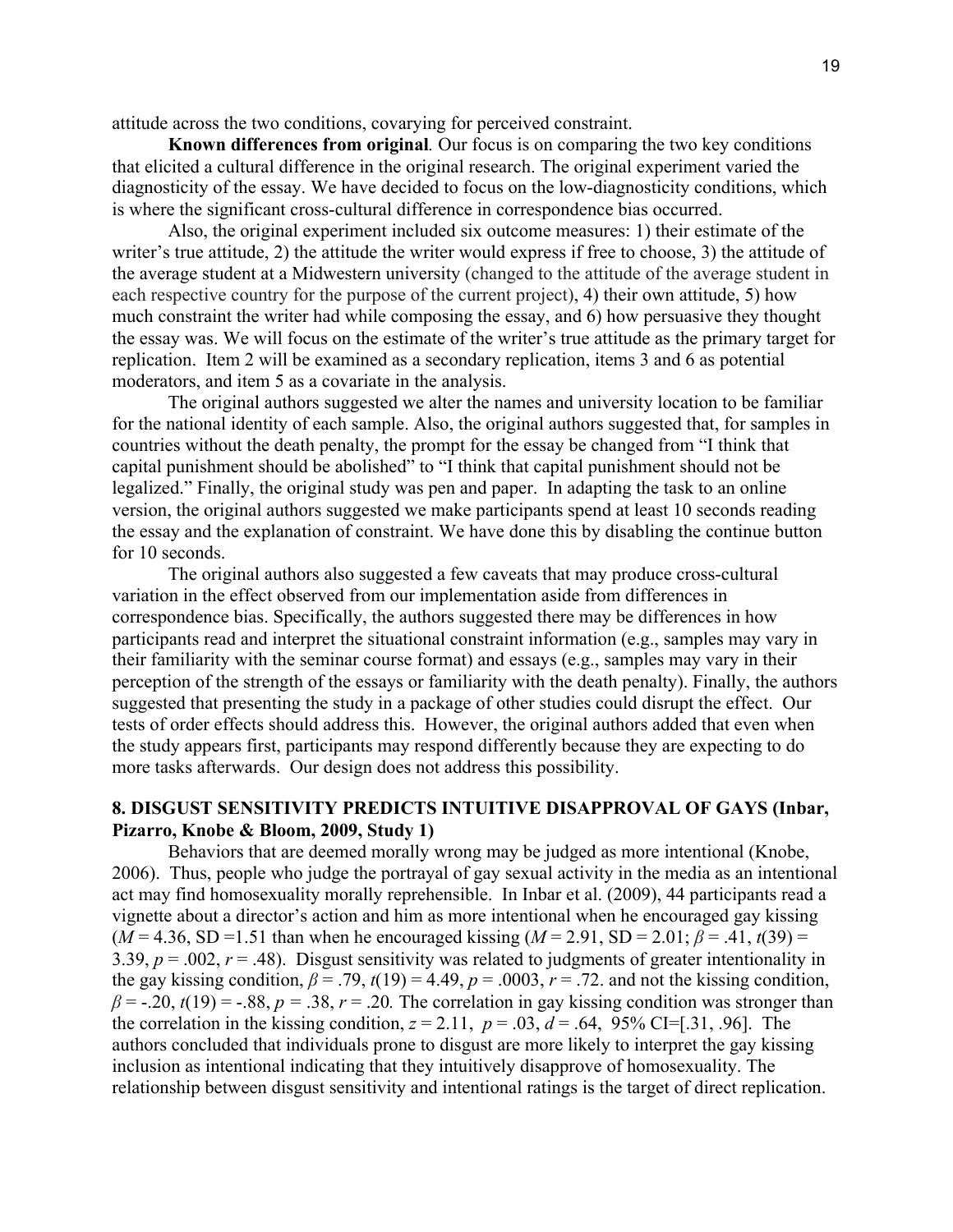**Materials and Procedure.** Participants will be randomly assigned to read one of the two versions of the following scenario: "A director was working on a music video. His assistant said: 'I took a look at the first cut of your video, and it looks to me like some of the images in it will encourage couples [homosexual men] to French kiss in public.' The director said: 'Look, I know that it will be encouraging couples [homosexual men] to French kiss in public, but I don't care at all about that. I just want to make a video that will increase sales of the album.'He included the images in the video. Sure enough, it encouraged couples [homosexual men] to French kiss in public."

 Next, participants will be asked a condition matched set of three questions in a fixed order. First, "Did the director *intentionally* encourage couples [homosexual men] to French kiss in public?" answering on a 7-item scale from 1 = *not at all* to 7 = *definitely*. Second, "Is there anything wrong with couples [homosexual men] French kissing in public?" with a yes or no response. And, third, "Was it wrong of the director to make a video that he knew would encourage couples [homosexual men] to French kiss in public?" with a 7-item scale from 1 = *not at all* to 7 = *definitely*.

Finally, participants will complete the 25-item revised Disgust Sensitivity Scale (Olatunji, et al., 2007) among the individual difference measures of the procedure to separate it from the experimental manipulation. Materials here: https://osf.io/bfhp7/. Test the study here: https://ufl.qualtrics.com/SE/?SID=SV\_0HDz8AMWXFr9yvz.

**Analysis plan**. The five items of the contamination subscale of the Disgust Sensitivity Scale-Revised will be averaged to create a single index of disgust sensitivity. For the primary analysis, we will compute a correlation between disgust sensitivity and assessments of the director's intentionality in both the gay kissing and kissing conditions, and then compare the correlations with an *r*-to-*z* transformation. The other two outcome measures will be examined as secondary analyses following the same analysis strategy. All participants with relevant data will be included in analysis.

**Known differences from original**. The original study used 8-item short form of the disgust sensitivity scale. The original authors suggested using 25-item revised version because of its improved psychometric properties. In pretesting, the full 25-item scale was taking more time than desired. The original authors approved a revision using the 5-item contamination subscale.

### **9. INCIDENTAL ENVIRONMENTAL ANCHORS (Critcher & Gilovich, 2008, Study 2)**

In Critcher and Gilovich (2008), 207 participants predicted the relative popularity between geographic regions of a new cell phone that was entering the marketplace. In one condition, the smartphone was called the P97; in the other condition, the smartphone was called the P17. Participants in the P97 condition estimated a greater proportion of sales in the U.S. (M  $= 58.1\%$ , SD = 19.6%) than did participants in the P17 condition (M = 51.9%, SD = 21.7%;  $t(197.5) = 2.12, p = .03, d = 0.30, 95\% \text{ CI} = [0.02, 0.58]$ . This supported the hypothesis that judgment can be influenced by incidental anchors in the environment. The mere presence of a high or low number in the name of the cell phone influenced estimates of sales of the phone.

**Materials and procedure**. Participants see a picture of a smartphone with either the model number "P17" or "P97" on the phone's display and read some background information about the smartphone. The text has been updated from the original to reflect more recent smartphones, and reads: "The Sony Ericsson P17 [P97] is an Android-powered smartphone with a 5.2" Full HD resolution display. The P17 [P97] is designed to be lightweight and compact, and features the most up-to-date processor and battery components. Purchasing a P17 [P97] allows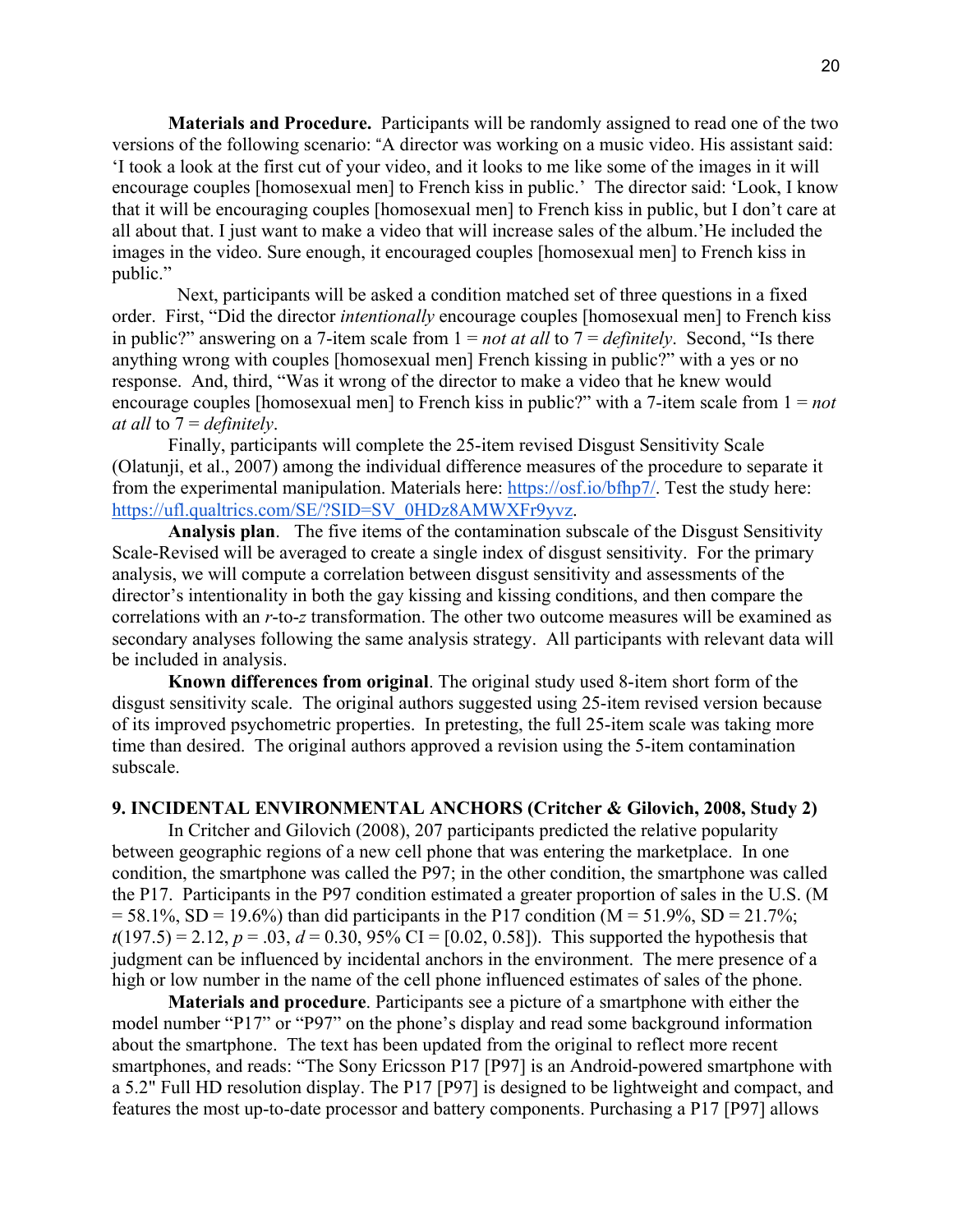one to use Sony cloud storage app for a year for no additional charge. The Sony Ericsson P17 [P97] has also been made to be compatible with other Sony products, making transferring data from them to your Ericsson P17 [P97] as easy as a click of a button."

Participants learn that the phone will be introduced in the U.S. and Europe and then estimate the percentage of the smartphones that would be sold in the U.S. For participants in Asia, the phone will be planned to appear in Asia and the U.S. and they will estimate Asia sales. For participants in Europe, the phone will be planned to appear in Europe and the U.S. and they will estimate European sales. For participants in other regions, the regions will be the closest and second closest of U.S., Europe, and Asia and they will estimate the sales in the closest region. Materials here: https://osf.io/5j63p/. Test the study here: https://ufl.qualtrics.com/SE/?SID=SV\_2sJjfkN7AOd8xsp.

**Analysis plan**. The means for the P97 and P17 groups will be compared with an independent samples *t*-test. Participants whose answers will not fall between 0 and 100 will be excluded from analysis.

**Known differences from original**. The original study was conducted in the U.S. and had participants consider sales between U.S. and European markets. The replication will match markets with location as described above. The pictures and descriptions have been updated to reflect more modern smartphones. The original authors see no reason why the change to the phone image should affect the result, provided that the numbers remain salient, but it remains an untested assumption.

The authors avoided administering these studies on computer—and instead used only paper-and-pencil presentation—to avoid the possibility that the numeric keys on the keyboard might serve as numeric primes. That said, this methodological decision was based on speculation, and the authors report never having tested the influence of administration mode systematically. To test this factor, 10 sites will administer this as a paper-pencil task.

# **10. DEVELOPMENT OF PROSOCIAL, INDIVIDUALISTIC, AND COMPETITIVE ORIENTATIONS: THEORY AND PRELIMINARY EVIDENCE (Van Lange, Otten, De Bruin & Joireman, 1997, Study 3)**

Van Lange and colleagues (1997) proposed that social value orientations (SVOs) are rooted in social interaction experiences, among them the number of one's siblings. In larger families, resources have to be shared more frequently, facilitating cooperation and the development of a prosocial orientation (*sibling-prosocial hypothesis*). In their Study 3, 631 participants reported how many siblings they had and completed a SVO measure called the triple dominance measure to identify them as prosocials, individualists, or competitors. Prosocials had more siblings ( $M = 2.03$ ,  $SD = 1.56$ ) than individualists ( $M = 1.63$ ,  $SD = 1.00$ ) and competitors  $(M = 1.71, SD = 1.35; F(2, 535) = 4.82, p < .01, ds = .287$  [.095, .478] and .210 [-.045, .465] respectively).

**Materials and Procedure**. Recent advances in measurement of SVO has introduced an alternative measure that has some psychometric advantages compared to the triple dominance measure. The SVO slider measure will be incorporated into the present replication (Murphy, Ackermann, & Handgraaf, 2011).

Participants will complete the SVO slider measure, then list how many older siblings, younger siblings, brothers, and sisters they have. The SVO slider measure consists of a series of six decomposed games in which participants select from a range of possible pairs of payoffs for themselves and a fictional other (Murphy et al., 2011). Materials here: https://osf.io/wkhit/. Test the study here: https://ufl.qualtrics.com/SE/?SID=SV\_4TxC1myNGotHyG9.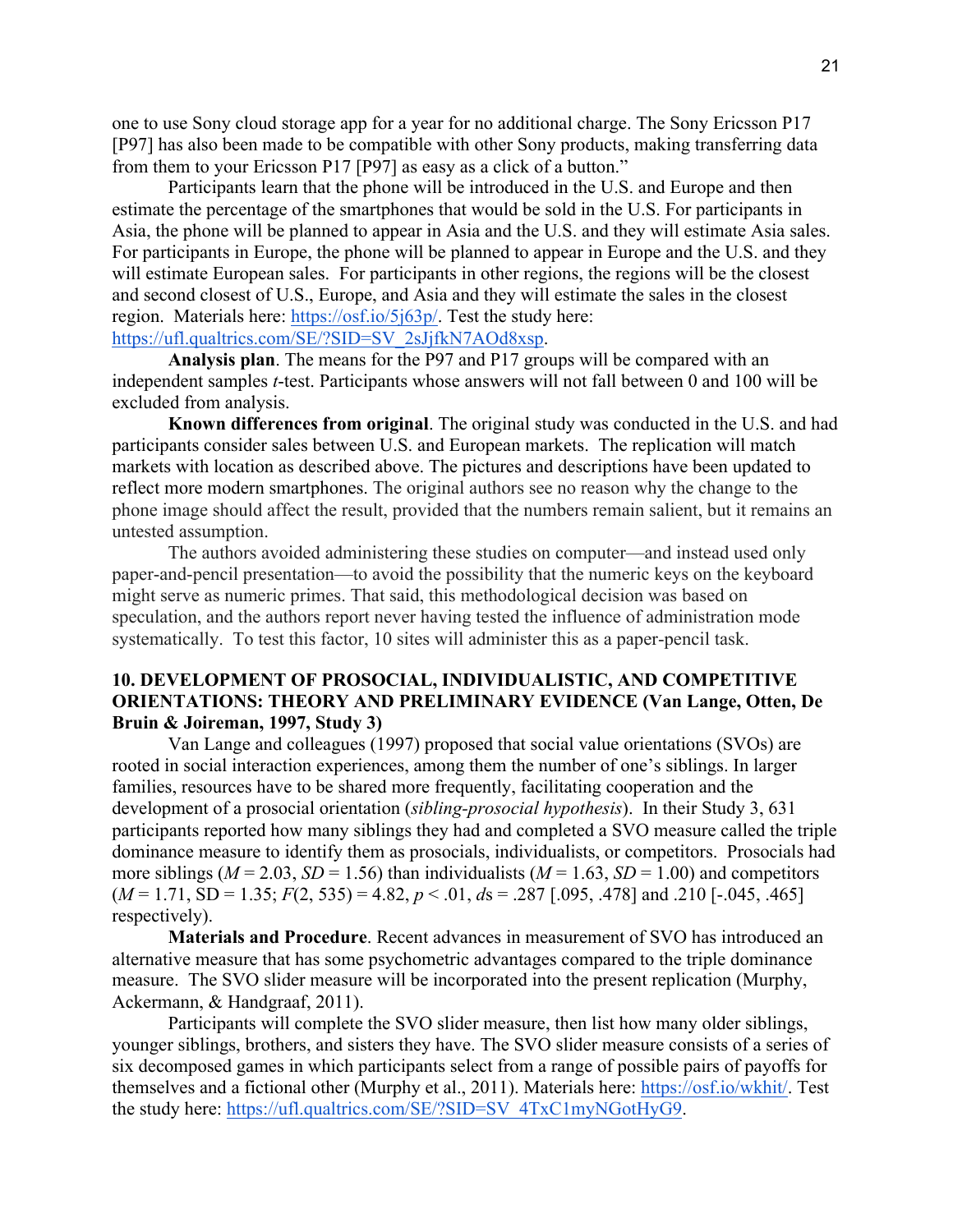**Analysis plan**. The current replication focuses only on the observed direct positive correlation between greater prosocial orientation and number of siblings. Participants must respond to all 6 items of the SVO slider and have valid data for the two questions asking about older and younger siblings, to be included in the analysis. Total number of siblings will be obtained by adding the number of younger and older siblings. SVO slider scores will be scored in according to the procedure recommended by Murphy et al. (2011). The resulting SVO slider score will be correlated with the total number of siblings for the critical test.

**Known differences from original**. The original demonstration used a triple dominance measure of social value orientation with three categorical values. In discussion with the original author, the SVO slider was identified as a useful replacement to yield a continuous distribution of scores.

# **11. A DISSOCIATION BETWEEN MORAL JUDGMENTS AND JUSTIFICATIONS (Hauser, Cushman, Young, Kang-Xing & Mikhail, et al., 2007, Scenarios 1+2)**

The principle of the double effect suggests that acts that harm others are judged as more morally permissible if the act is a foreseen side effect rather than the means to the greater good. Hauser and colleagues (2007) compared participant reactions to two scenarios to test this principle. As a FORESEEN SIDE EFFECT scenario, a person on an out-of-control train changes the train's trajectory but the train kills one person instead of five. As a GREATER GOOD, a person pushes a fat man in front of a train, killing him, to save five people. While 89% of subjects judged the action in the foreseen side effect scenario as permissible (95% CI [.87, .91]), only 11% of subjects in the greater good scenario judged it as permissible (95% CI [.09, .13]). The difference between the proportions was significant.  $(\chi^2 [1, N = 2646] = 1615.96, p <$ 0.001),  $w = 0.78$ ,  $d = 2.51$ , 95% CI [2.22, 2.86], providing evidence for the principle of the double effect.

**Materials and procedure**. This study is replicated in Slate 1 and Slate 2 using different scenarios. Participants will be randomly assigned to one of two test scenarios. We will use two scenarios out of the original four described in Hauser et. al (2007). Participants in foreseen side effect condition read the following: "Denise is a passenger on a train whose driver has just shouted that the train's brakes have failed, and who then fainted of the shock. On the track ahead are five people; the banks are so steep that they will not be able to get off the track in time. The track has a side track leading off to the right, and Denise can turn the train onto it. Unfortunately there is one person on the right hand track. Denise can turn the train, killing the one; or she can refrain from turning the train, letting the five die." Then they will respond will a yes or no to the question, "Is it morally permissible for Denise to switch the train to the side track?"

Participants in the means to a greater good condition will respond to this scenario: "Frank is on a footbridge over the train tracks. He knows trains and can see that the one approaching the bridge is out of control. On the track under the bridge there are five people; the banks are so steep that they will not be able to get off the track in time. Frank knows that the only way to stop an out-of-control train is to drop a very heavy weight into its path. But the only available, sufficiently heavy weight is a large man wearing a backpack, also watching the train from the footbridge. Frank can shove the man with the backpack onto the track in the path of the train, killing him; or he can refrain from doing this, letting the five die." Then they will respond yes or no to the question, "Is it morally permissible for Frank to shove the man?".

After responding to the scenario, participants will be asked an additional question assessing any prior experience with the task. Materials here: https://osf.io/cnk7z/. Test the study here: https://ufl.qualtrics.com/SE/?SID=SV\_aXaDsDUF9HvCgEB.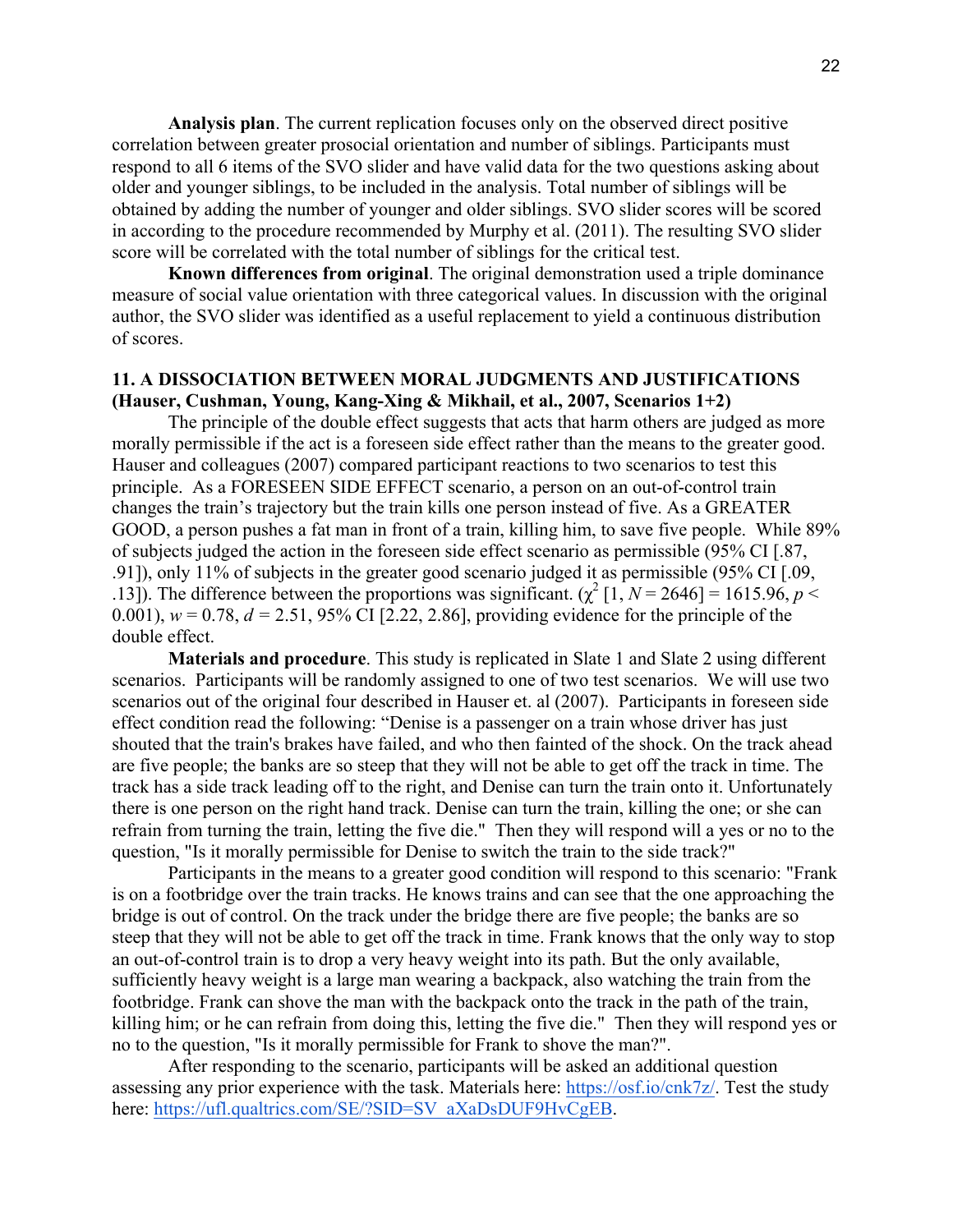**Analysis plan**. Subjects will be excluded from all analyses if they take fewer than four seconds to read and respond to either of the target scenarios. For the key confirmatory test comparing with the original effect size, we will include only participants that indicate having no prior experience with the task. The original authors suggested the effect may be weaker in participants with prior exposure. Prior exposure will be investigated as a moderator for the other analyses. A two-way contingency table will be built with Scenario (Means vs. Side-effect) and Response (Yes vs. No) as factors. The critical replication hypothesis will be given by a one tailed chi square test and the effect size by an odds ratio.

**Known differences from original**. The original research had 19 scenarios divided into four sets. Participants were randomly assigned to one of the sets which contained 4 scenarios, 3 moral dilemmas and one control scenario. We chose to present participants with only one target scenario to save time and since the analyses in the original were between-subjects. Also, the original study had a control condition at the beginning in which there were no people on the alternate track, so switching was obviously permissible. This condition is rarely present in research with this common scenario and is removed for the replication.

Given that this paradigm is widely known, the original authors suggested the effect may be weaker for participants who have previously been exposed to this sort of task. So, we have included the additional item assessing participants' prior knowledge of the task. The direct comparison with the original effect size will be on the subsample that is not familiar with the task. The investigation of variation across sample and setting will include all participants other than those who were excluded initially for responding in less than four seconds.

# **12. THE LOCAL-LADDER EFFECT AND SUBJECTIVE WELL-BEING (Anderson, Kraus, Galinsky & Keltner, 2012, Study 3).**

Anderson and colleagues (2012) examined the relationship between sociometric status (SMS), socioeconomic status (SES), and subjective well-being. According to the authors, SMS refers to interpersonal wealth, whereas SES measures fiscal wealth. Study 3 examined whether SMS has stronger ties than SES to well-being. In a 2 X 2 between subjects design, 228 Mechanical Turk participants were presented with descriptions of people who were either relatively high or low on either socioeconomic or sociometric status, and then made upward or downward social comparisons. Then, participants wrote about what it would be like to interact with such people, and then reported subjective well-being. Results showed a significant 2 x 2 interaction  $(F(1,224) = 4.73, p = .03)$  such that participants made to feel high in sociometric status had higher subjective well-being than those in the low sociometric status condition, *t*(115)  $= 3.05, p = .003, d = .57, 95\% \text{ CI}$  [.19, .94]. There were no differences between the two socioeconomic conditions,  $t(109) = .06$ ,  $p = .96$ ,  $d = .01$ .

**Materials and Procedure**. Participants will be randomly assigned to read a prompt to make them feel either high or low in sociometric status. In the high-sociometric condition, participants read, "Think of the ladder above as representing where people stand in the important groups to which they belong. For example, these can include their groups of friends, family, work group, etc... Now please compare yourself to the people at the very bottom rung of the ladder. These are people who have absolutely NO RESPECT, NO ADMIRATION, and NO INFLUENCE in ALL of their important social groups. In particular, we'd like you to COMPARE YOURSELF TO THESE PEOPLE in terms of your own respect, admiration, and influence in your important groups." In the low-sociometric condition, participants read, "Think of the ladder above as representing where people stand in the important groups to which they belong. For example, these can include their groups of friends, family, work group, etc... Now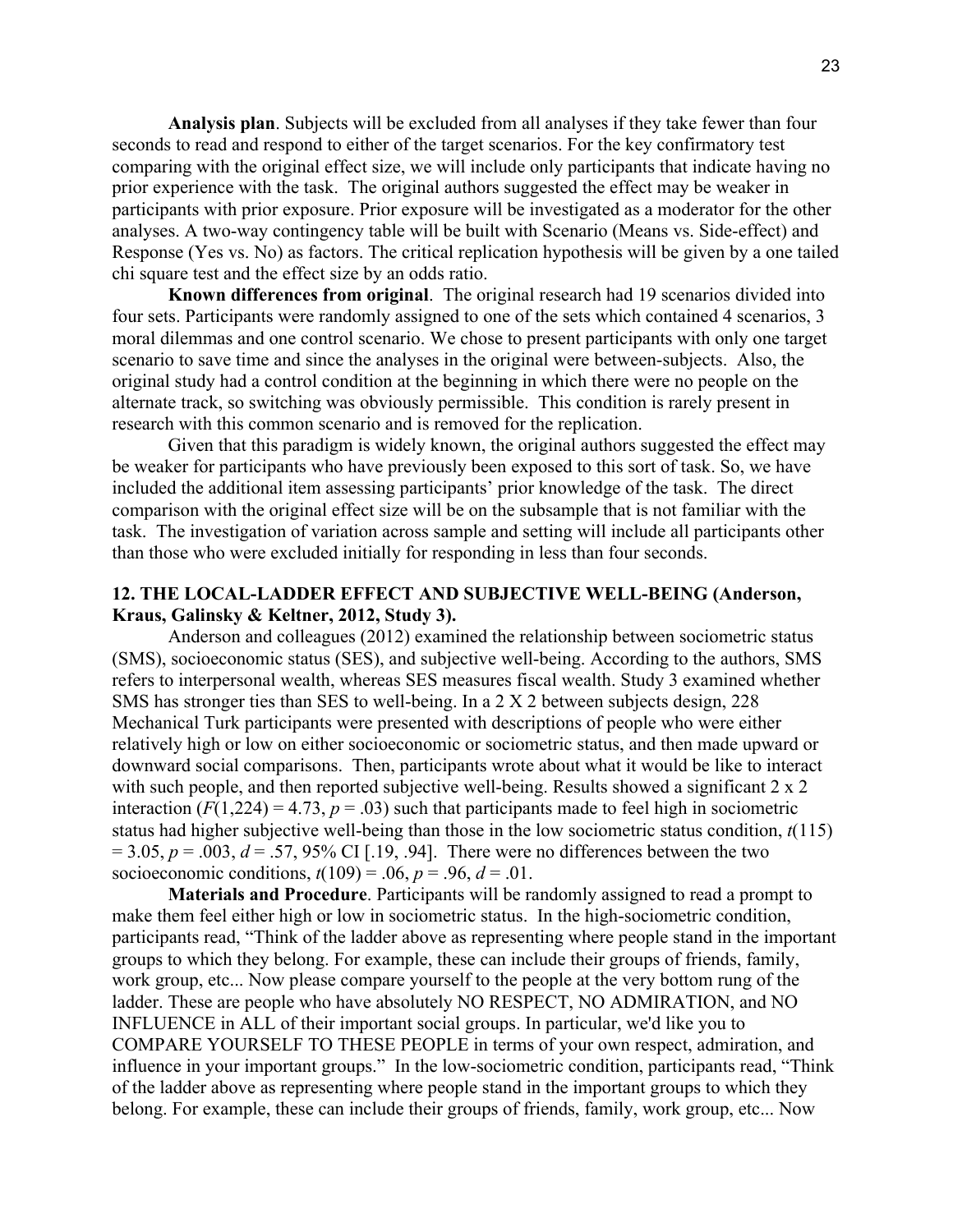please compare yourself to the people at the very top rung of the ladder. These are people who are the MOST RESPECTED, the MOST ADMIRED, and the MOST INFLUENTIAL in ALL of their important social groups. In particular, we'd like you to COMPARE YOURSELF TO THESE PEOPLE in terms of your own respect, admiration, and influence in your important groups."

Then, participants will write a short response to the following prompt: "Now imagine yourself in a getting acquainted interaction with one of these people. Think about how the SIMILARITIES AND DIFFERENCES BETWEEN YOU might impact what you would talk about, how the interaction is likely to go, and what you and the other person might say to each other. Please write a brief description about how you think this interaction would go." Then, participants will report which rung they occupied for the relevant status on a 10-rung ladder as a manipulation check. Finally, participants will complete three dependent measures in a fixed order: Satisfaction With Life Scale (SWLS; Diener, Emmons, Larsen, & Griffin, 1985) and the Positive and Negative Affect Schedule (Watson, Clark, & Tellegen, 1988). All materials were provided by the original authors and are available here: https://osf.io/thcj9/. Test the study here: https://ufl.qualtrics.com/SE/?SID=SV\_b1lMXQGoBWcVLet.

**Analysis plan.** Following the original authors, the three dependent measures will be standardized and averaged into a single index of subjective well-being. The mean difference in subjective well-being between high and low-sociometric status conditions will be tested with an independent-samples *t*-test. All participants with data will be included in the analysis.

**Known differences from original***.* We are using only the high- and low-sociometric status conditions and excluding the high- and low-socioeconomic status conditions that showed no differences in the original study.

### **13. THE "FALSE CONSENSUS EFFECT": AN EGOCENTRIC BIAS IN SOCIAL PERCEPTION AND ATTRIBUTION PROCESSES (Ross, Greene & House, 1977, Study 1, Supermarket Scenario)**

People perceive a "false consensus" about the commonness of their responses among others (Ross, Greene & House, 1977). Thus, estimates of the prevalence of a particular belief, opinion or behavior are biased in the direction of the perceiver's beliefs, opinions and behaviors. Ross and colleagues (1977, Study 1) presented 320 college undergraduates with one of four hypothetical events that culminated in a clear dichotomous choice of action. Participants first estimated what percentage of peers would choose each option, and then indicated their own choice. For each of the four scenarios, participants that chose the first option believed that a higher percentage of others would also choose that option  $(M = 75.4\%)$  than participants that chose the second option  $(M = 54.9\%; F(1,312) = 49.1, p < .001, d = .79, 95\% \text{ CI}$  [.56, 1.02] for the main effect of experimental condition; meta-analysis (random effects model) of scenario effect sizes:  $d = .66$ ). A later meta-analysis revealed that this effect is robust and moderate in size across a variety of paradigms (*r* = .31, Mullen et al., 1985).

**Materials and Procedure.** This study is replicated in Slate 1 and Slate 2 using different scenarios. In Slate 1, participants will be presented with the "supermarket" vignette.

*Supermarket Story*. "As you are leaving your neighborhood supermarket a man in a business suit asks you whether you like shopping in that store. You reply quite honestly that you do like shopping there and indicate that in addition to being close to your home the supermarket seems to have very good meats and produce at reasonably low prices. The man then reveals that a videotape crew has filmed your comments and asks you to sign a release allowing them to use the unedited film for a TV commercial that the supermarket chain is preparing."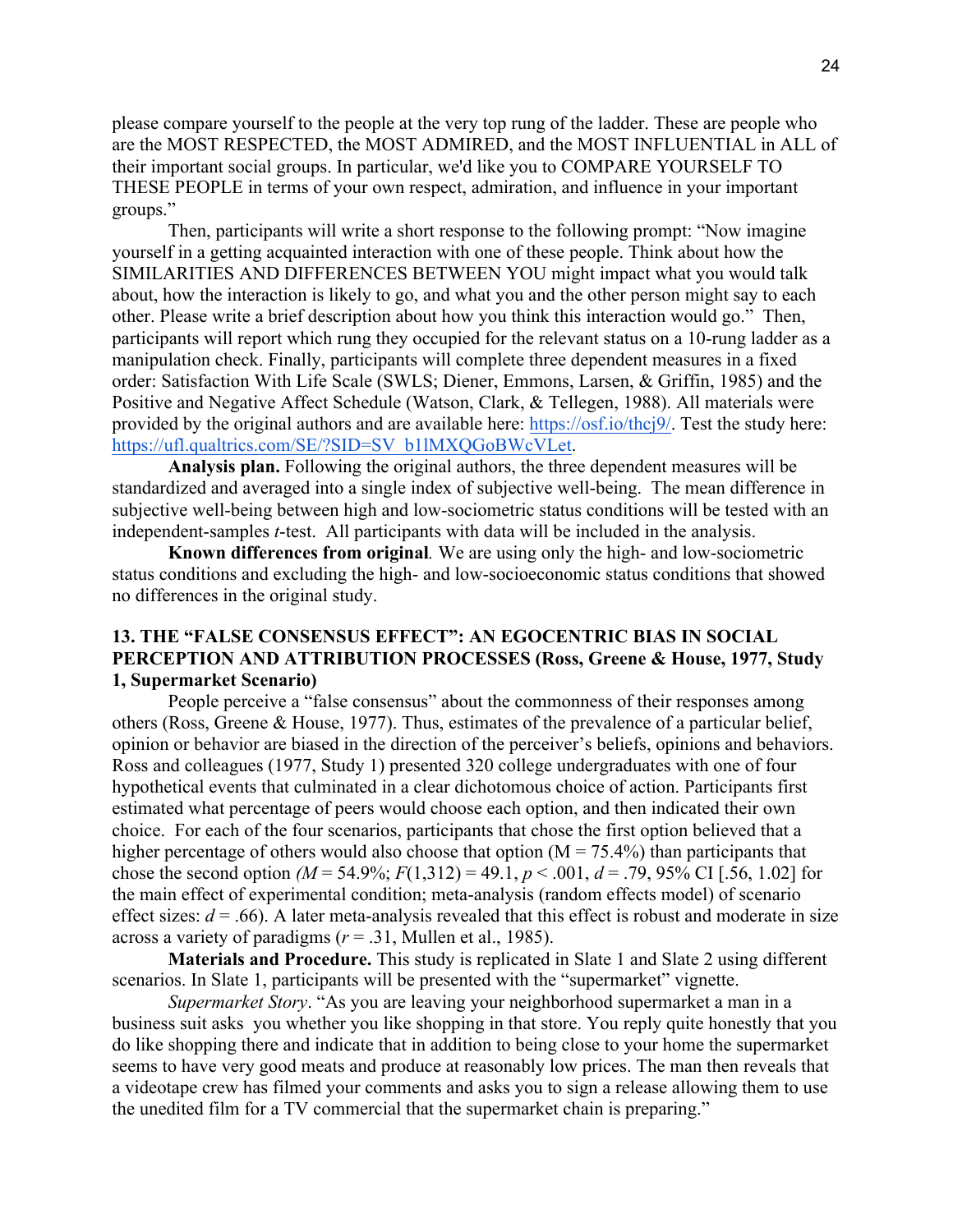Following the vignette, participants will be asked three questions: (1) What % of your peers do you estimate would sign the release?, (2) What % would refuse to sign it? [Total % should be 100%], and (3) Would you sign the release or refuse to sign it? . Materials here: osf.io/4my2z. Test the study here: https://ufl.qualtrics.com/SE/?SID=SV\_025nTEnKVG4ul6t.

**Analysis plan**. An independent samples *t*-test will be conducted with participants' choice (sign release/refuse to sign) as the IV and participant estimate of % of peers who would sign the release as the DV. Note that participants self-select whether to sign or refuse to sign the release, so it is not random assignment to levels of the independent variable. Participants will be included in the analysis if they respond to all three questions and their estimate for the DV (e.g., "what percent of your peers would sign the release") falls between 0-100.

**Known differences from original**. Following the scenario estimates, Ross and colleagues also asked participants to predict the personality of the typical person who would choose each of the two alternatives on four dimensions (shyness, adventurousness, cooperativeness and trust). We are not including this secondary assessment. The personality prediction variables came after the variable of interest, thus the method of testing the effect of interest is effectively the same.

#### **SLATE 2**

### **14. THE "FALSE CONSENSUS EFFECT": AN EGOCENTRIC BIAS IN SOCIAL PERCEPTION AND ATTRIBUTION PROCESSES (Ross, Greene & House, 1977, Study 1, Traffic Ticket Scenario)**

The original study was presented in Effect 13 in Slate 1.

**Materials and Procedure.** In Slate 2, participants will be presented with the "traffic ticket" vignette (the "supermarket" vignette will be administered to participants in Slate 1).

*Traffic Ticket Story*. "While driving through a rural area near your home you are stopped by a county police officer who informs you that you have been clocked (with radar) at 38 miles per hour in a 25-mph zone. You believe this information to be accurate. After the policeman leaves, you inspect your citation and find that the details on the summons regarding weather, visibility, time, and location of violation are highly inaccurate. The citation informs you that you may either pay a \$80 fine by mail without appearing in court or you must appear in municipal court within the next two weeks to contest the charge."

Following the vignette, participants will be asked three questions: (1) What % of your peers do you estimate would pay the \$80 fine by mail?, (2) What % would go to court to contest the charge? [Total % should be 100%], and (3) Would you pay the \$80 fine by mail or appear in court? Materials here: osf.io/4my2z. Test the study here:

# https://ufl.qualtrics.com/SE/?SID=SV\_0GJy9Iu0PYFJWkd.

**Analysis plan**. An independent samples *t*-test will be conducted with participants' choice (pay the fine/appear in court) as the IV and participant estimate of percent of peers who would pay the fine as the DV. Note that participants self-select whether to pay the fine or appear in court, so it is not random assignment to levels of the independent variable. Participants will be included in the analysis if they respond to all three questions and their estimate for the DV (e.g., "what percent of your peers would pay the fine by mail") falls between 0-100.

**Known differences from original**. The original traffic ticket scenario included a \$20 fine. The fine has been adjusted to \$80 to reflect inflation. Following the scenario estimates, Ross and colleagues also asked participants to predict the personality of the typical person who would choose each of the two alternatives on four dimensions (shyness, adventurousness,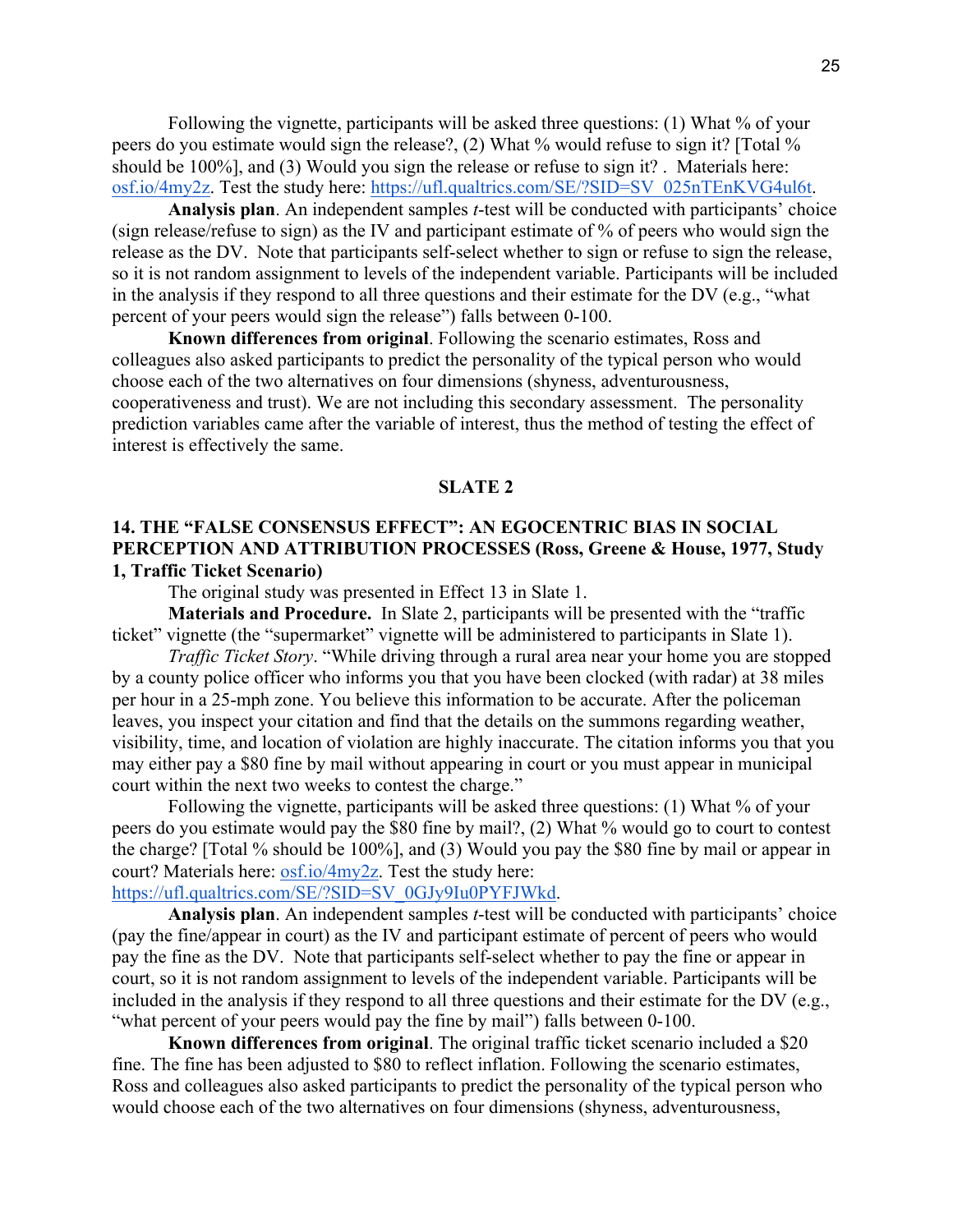cooperativeness and trust). We are not including this secondary assessment. The personality prediction variables came after the variable of interest, thus the method of testing the effect of interest is effectively the same.

# **15. HIGH IN THE HIERARCHY: HOW VERTICAL LOCATION AND JUDGMENTS OF LEADERS' POWER ARE INTERRELATED (Giessner & Schubert, 2007, Study 1a)**

Sixty-four participants formed an impression of a manager based on few pieces of information including a organization chart with a vertical line connecting the manager on top with his team below. Participants were randomly assigned to one of two conditions in which the line was either short (2 cm) or long (7 cm). Then, participants evaluated the manager on a variety of qualities including the manager's power. Participants in the long line condition  $(M =$ 5.01, *SD* = 0.60) perceived the manager to have greater power than participants in the short line condition ( $M = 4.62$ ,  $SD = 0.81$ ;  $t(62) = 2.20$ ,  $p = .03$ ,  $d = .55$ , 95% CI [.049, 1.06]. This result was interpreted as showing that people associated vertical position with power, higher is more powerful.

**Materials and Procedure**. Participants will receive the following instructions: "In this next part you will be asked to evaluate the manager of a company based on very little information." On the next page, participants will read the following about the manager: "In the following you will see company A and a picture of a Manager A of this company. The average gross salary of the employees of company A is about 49,000 dollars. The company has 126 employees." Participants will then see a picture of the fictional manager and an organization chart with the manager at the top with a vertical line connecting to his team either 2 or 7 cm long. Then, they will respond to following items: (1) I think that Manager A is dominant, (2) I think that Manager A has a strong leader personality, (3) I think that Manager A is selfconfident, (4) I think that Manager A has a lot of control in the company, and (5) I think that Manager A holds a very high status within the company on a 7 point scale from  $1 =$  totally disagree to  $7 =$  totally agree. Materials here: https://osf.io/79cjv/. Test the study here: https://ufl.qualtrics.com/SE/?SID=SV\_aVhzqs77Q05Ejqd.

**Analysis plan**. Responses to the five dependent measures will be averaged and an independent samples *t*-test will compare mean power rating between the 2 cm and 7 cm conditions. All participants who complete at least one item of the dependent measure will be included in the analysis.

**Known differences from original**. The original presented employee wages in Euros; that will be converted to other currencies as needed at the current exchange rate and adjusted when deemed necessary by the lead site researcher to maintain psychological equivalence (the rounded exchange rate for USD is presented above). In addition, the authors noted there may be an effect of presentation order. As with all effects, we will examine whether presentation order influenced effect size beyond what is expected by chance.

### **16. THE FRAMING OF DECISIONS AND THE PSYCHOLOGY OF CHOICE (Tversky & Kahneman, 1981, Study 10)**

In Tversky and Kahneman (1981), 181 participants considered a scenario in which they were buying two items, one relatively cheap (\$15) and one relatively costly (\$125). Ninety-three participants were assigned to a condition in which the cheap item could be purchased for \$5 less by going to a different branch of the store 20 minutes away. Eighty-eight participants saw another condition in which the costly item could be purchased for \$5 less at the other branch. Therefore, the total cost for the two items, and the cost savings for traveling to the other branch,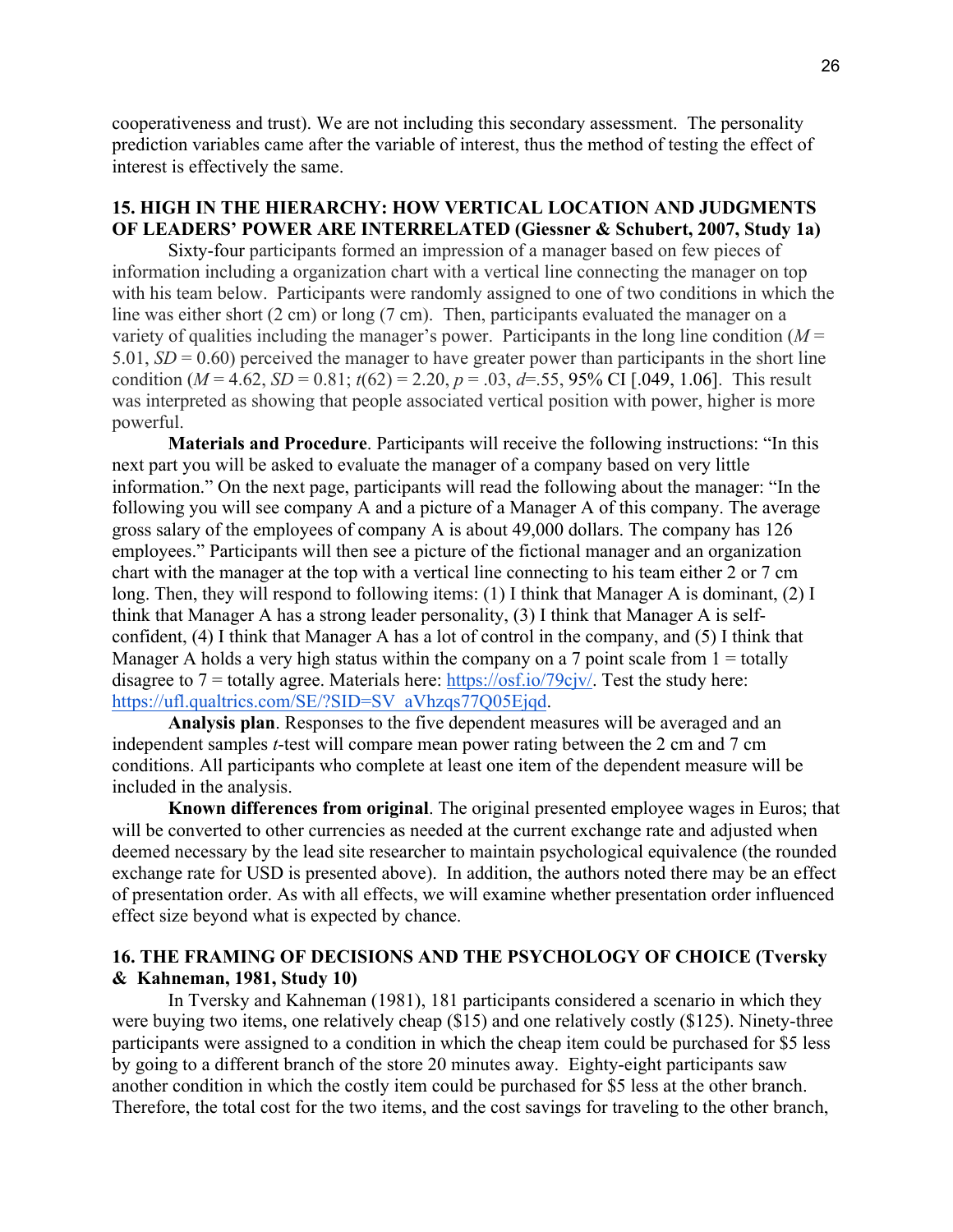was the same across conditions. Participants were more likely to say that they would go to the other branch when the cheap item was on sale (68%) than when the costly item was on sale  $(29\%, Z = 5.14, p = 7.4*10^{-7}, \text{OR} = 4.96, 95\% \text{ CI}$  [2.55, 9.90]). This suggests that the decision of whether to travel was influenced by the base cost of the discounted item rather than the total cost.

**Materials and procedure.** Participants will receive one of two scenarios from the original with dollar amounts approximately adjusted for inflation and the consumer items being replaced with a ceramic vase and a wall hanging. Specifically, one condition will read: "Imagine that you are about to purchase a wall hanging for \$250, and ceramic vase for \$30. The salesman informs you that the ceramic vase you wish to buy is on sale for \$20 at the other branch of the store, located 20 minutes drive away. Would you make the trip to the other store?"

The second condition will read: "Imagine that you are about to purchase a ceramic vase for \$30, and a wall hanging for \$250. The salesman informs you that the wall hanging you wish to buy is on sale for \$240 at the other branch of the store, located 20 minutes drive away. Would you make the trip to the other store?" Participants will respond "Yes, I would go to the other branch" or "No, I would not go to the other branch." Materials here: https://osf.io/8t9ha/. Test the study here: https://ufl.qualtrics.com/SE/?SID=SV\_aW8rIyGPNQ2Wwh7.

**Analysis plan.** A two-way contingency table will be built with Price condition (\$20 vs. \$240) and Response (Yes vs. No) as factors. The critical replication hypothesis will be given by a  $\chi^2$  test and the effect size by an odds ratio. All participants with valid responses will be included in analysis.

**Known differences from the original.** In consultation with the original author, dollar amounts have been adjusted to be more appropriate for 2014. The stimuli were also replaced with consumer items that are relevant in 2014 and plausibly sold by a single salesperson. Further, for replications outside of the U.S., we will use amounts in the local currency that the replication team judges to be psychologically equivalent to these values. The default will be equivalence by exchange rate but may be adjusted further if there are substantial differences in wealth for the available sample.

### **17. A DISSOCIATION BETWEEN MORAL JUDGMENTS AND JUSTIFICATIONS (Hauser et al., 2007, Study 1, Scenarios 3+4)**

This study was presented in Effect 11 in Slate 1 using a different scenario. In Slate 2, participants will be presented with the "Ned" and "Oscar" scenarios as the GREATER GOOD and FORESEEN SIDE EFFECT scenarios. In the original study, when these two effects were compared, 72% of subjects judged the action in the foreseen side effect scenario as permissible (95% CI [.69, .74]), and 56% of subjects judged the action in the means to a greater good scenario as permissible (95% CI [.53, .59]). The difference between the proportions was significant.  $(\chi^2[1, N = 2612] = 72.35, p < 0.001)$ ,  $w = 0.17, d = .34, 95\%$  CI [.26, .42].

**Materials and Procedure**. Participants will respond to one of two moral dilemmas. Unlike those described in Effect 11, these moral dilemma scenarios will be accompanied by an illustration of the situation.

In the greater good condition, participants will read the following: "Ned is taking his daily walks near the train tracks when he notices that the train that is approaching is out of control. Ned sees what has happened: the driver of the train saw five men walking across the tracks and slammed on the brakes, but the brakes failed and they will not be able to get off the tracks in time. Fortunately, Ned is standing next to a switch, which he can throw, that will temporarily turn the train onto a side track. There is a heavy object on the side track. If the train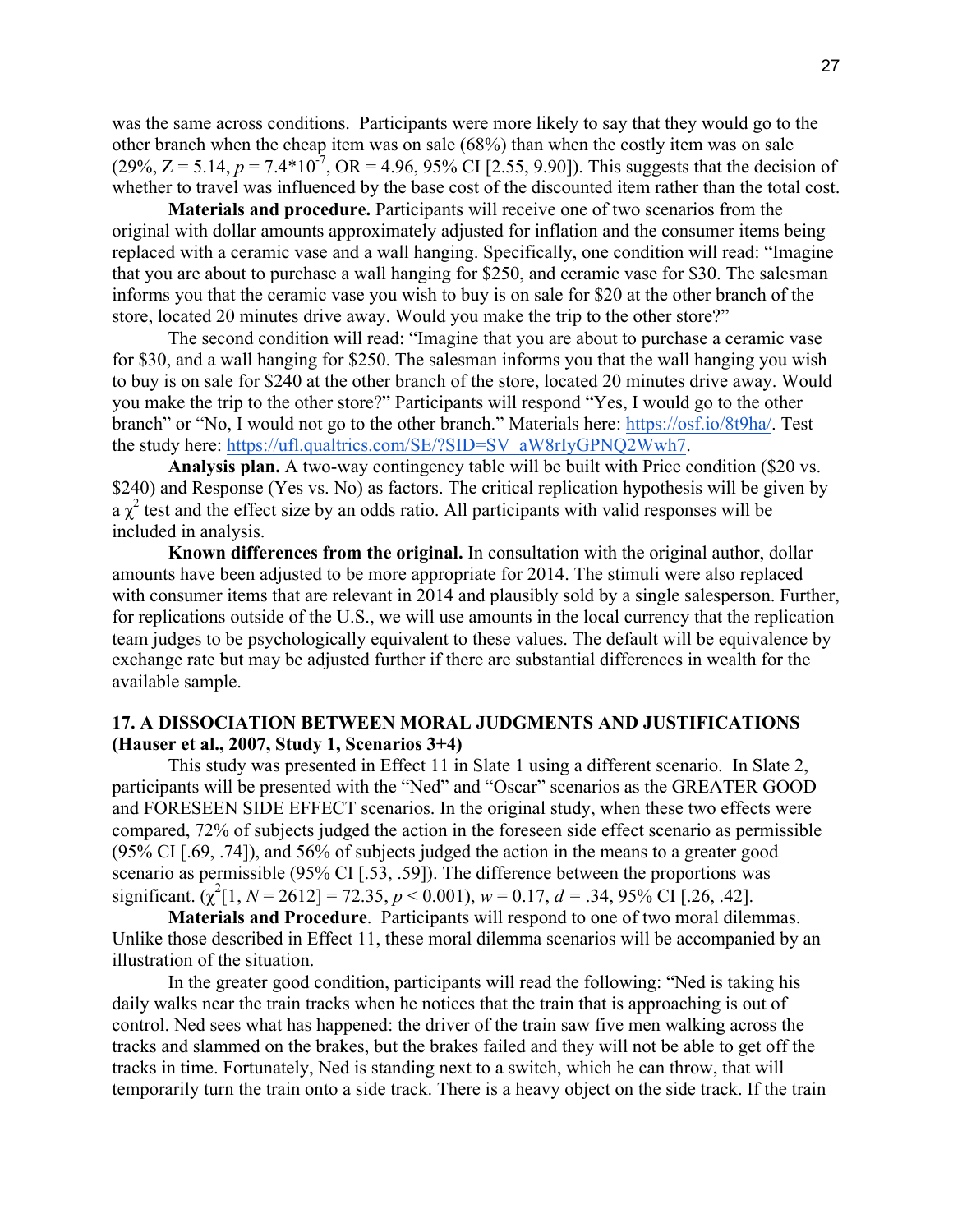hits the object, the object will slow the train down, thereby giving the men time to escape. Unfortunately, the heavy object is a man, standing on the side track with his back turned. Ned can throw the switch, preventing the train from killing the men, but killing the man. Or he can refrain from doing this, letting the five die." Then they will answer, ""Is it morally permissible for Ned to throw the switch?".

In the foreseen side-effect condition (Scenario 4), participants will read: "Oscar is taking his daily walk near the train tracks when he notices that the train that is approaching is out of control. Oscar sees what has happened: the driver of the train saw five men walking across the tracks and slammed on the brakes, but the brakes failed and the driver fainted. The train is now rushing toward the five men. It is moving so fast that they will not be able to get off the track in time. Fortunately, Oscar is standing next to a switch, which he can throw, that will temporarily turn the train onto a side track. There is a heavy object on the side track. If the train hits the object, the object will slow the train down, thereby giving the men time to escape. Unfortunately, there is a man standing on the side track in front of the heavy object, with his back turned. Oscar can throw the switch, preventing the train from killing the men, but killing the man. Or he can refrain from doing this, letting the five die.". Then they will answer, "Is it morally permissible for Oscar to throw the switch?".

After responding to the scenario, participants will be asked an additional question assessing any prior experience with the task. Materials here: https://osf.io/ci864/. Test the study here: https://ufl.qualtrics.com/SE/?SID=SV\_5byLtAGiE0hAtjT.

 **Analysis plan.** Participants will be excluded from all analyses if they take fewer than four seconds to read and respond to either of the target scenarios. For the key confirmatory test comparing with the original effect size, we will include only participants that indicate having no prior experience with the task. The original authors suggested the effect may be weaker in participants with prior exposure. Prior exposure will be investigated as a moderator for the other analyses. A two-way contingency table will be built with Scenario (Greater Good vs. Foreseen Side-effect) and Response (Yes vs. No) as factors. The critical replication hypothesis will be given by a one tailed chi square test and the effect size by an odds ratio.

 **Known differences from original**. The original research had 19 scenarios divided into four sets. Participants were randomly assigned to one of the sets which contained 4 scenarios, 3 moral dilemmas and one control scenario. We chose to present participants with only one target scenario to save time and since the analyses in the original were between-subjects. Also, the original study had a control condition at the beginning in which there were no people on the alternate track, so switching was obviously permissible. This condition is rarely present in research with this common scenario and is removed for the replication. Given that this paradigm is widely known, the original authors suggested the effect may be weaker for participants who have previously been exposed to this sort of task. So, we have included the additional item assessing participants' prior knowledge of the task. The direct comparison with the original effect size will be on the subsample that is not familiar with the task. The investigation of variation across sample and setting will include all participants other than those who were excluded initially for responding in less than four seconds.

### **18. WHY PEOPLE ARE RELUCTANT TO TEMPT FATE (Risen & Gilovich, 2008, Study 2)**

Risen and Gilovich (2008) explored the belief that tempting fate increases bad outcomes. The authors tested whether people judge the likelihood of a negative outcome to be higher when they imagined themselves or a classmate tempting fate, compared to when they do not tempt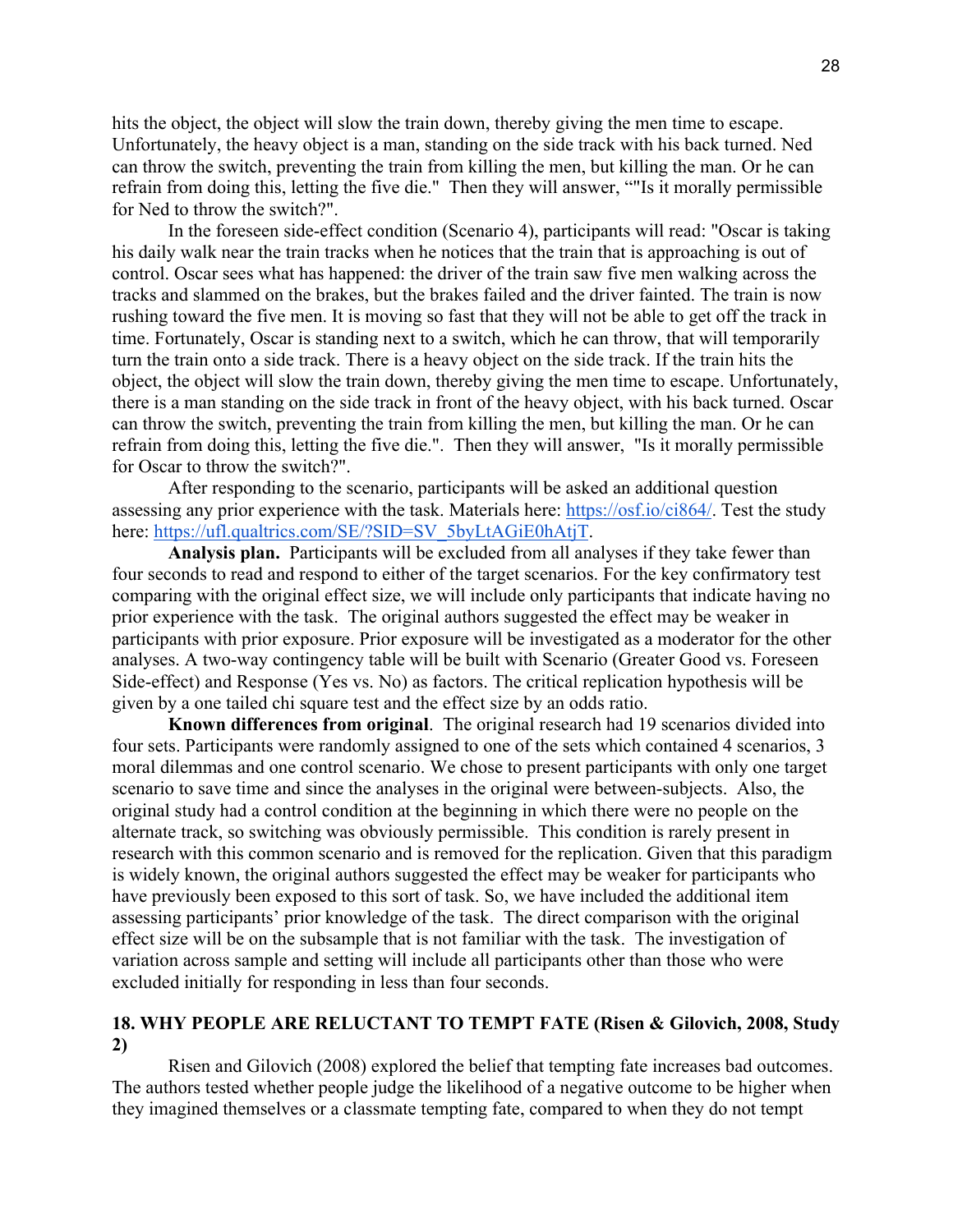fate. One hundred twenty participants read a scenario in which either they or a classmate ("Jon") tempt fate (e.g., by not reading before class), or do not tempt fate (e.g., by coming to class prepared). Participants then estimated how likely it is that the protagonist (themselves or Jon) would be called on by the professor. The predicted main effect of tempting fate emerged, as participants judged the likelihood of being called on to be higher when the protagonist had tempted fate ( $M = 3.43$ ,  $SD = 2.34$ ) than when the protagonist had not tempted fate ( $M = 2.53$ ,  $SD = 2.24$ ;  $t(116) = 2.15$ ,  $p = .034$ ,  $d = 0.39$ ).

**Materials and procedure**. Participants will be randomly assigned to read one of two scenarios. Both scenarios start the same: "Imagine that you are in a large lecture with a few hundred students and you are sitting in the middle section, a little more than half-way back in the room. The professor asks a question about the readings, but no one raises his or her hand to answer"

In the tempting fate version, the scenario continues with "You have not done the reading and feel confident that you would not be able to answer the question.", while in the control version it continues with "You have done the reading and feel confident that the professor would like your answer, but prefer not to volunteer answers in large classes." Both scenarios end with the final sentence: "The class sits in silence for two minutes before the professor explains that if no one volunteers, he will choose someone."

After reading the scenario, the belief that tempting fate is bad luck is measured with the question, "How likely do you believe it is that the professor will call on you?" on a 10-point scale ranging from  $1 =$  "Not at all likely" to  $10 =$  "Extremely Likely". Materials here: https://osf.io/3nkev/. Test the study here:

https://ufl.qualtrics.com/SE/?SID=SV\_e8OVts4kSX6qSb3.

**Analysis plan**. The two groups will be compared with an independent samples *t*-test. All participants that answer the dependent measure will be included in analysis. The primary confirmatory test for comparing the original and replication effect size will be based on only the samples using undergraduate students. We will examine gender as a possible moderator of the effect in a supplemental, exploratory analysis.

**Known differences from original**. The original study design included self and other scenarios. No self-other differences were found. With the original author's approval, we limited the study to the two self conditions.

# **19. WHAT COUNTS AS A CHOICE? U.S. AMERICANS ARE MORE LIKELY THAN INDIANS TO CONSTRUE ACTIONS AS CHOICES (Savani, Markus, Naidu, Kumar, & Berlia, 2010, Study 5)**

Savani and colleagues (2010) examined cultural asymmetry in people's construal of behavior as choices. In Study 5, 218 participants (90 Americans, 128 Indians) were randomly assigned to either recall personal actions or interpersonal actions, and then to indicate whether the actions constituted choices. The authors found no main effect of condition across cultures: β  $= -0.13$ , OR  $= 0.88$ ,  $d=10$ ,  $t(101) = 0.71$ ,  $p = .48$ . Among Americans, there was no difference between construing personal ( $M = .83$ ,  $SD = .15$ ) and interpersonal actions ( $M = .82$ ,  $SD = .14$ ) as choices,  $t(88) = 0.39$ ,  $p = 0.65$ ,  $d = 0.04$ . However, Indians were less likely to construe personal actions (M = .61, SD = .26) than interpersonal actions (M = .71, SD = .26) as choices,  $t(126)$  = -3.69,  $p = 0.0002$ ,  $d = 0.33$ .

**Materials and procedure**. Participants were randomly assigned to personal- or interpersonal-choice conditions. In the personal-choice condition, participants had to recall eight actions that were mostly self-focused (e.g., participants were asked to recall the last time they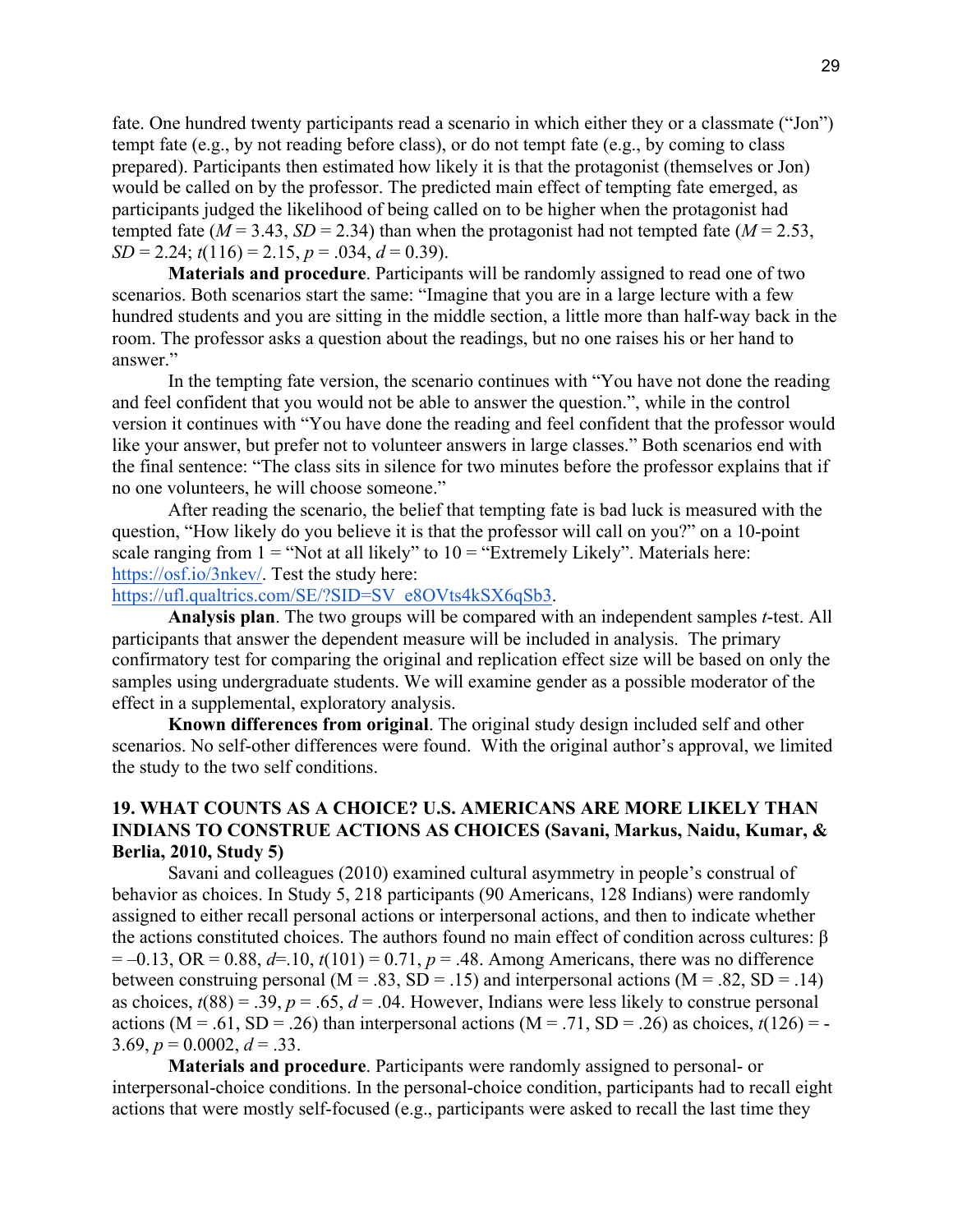made a purchase for themselves). In the interpersonal-choice condition, participants had to recall eight matched actions that involved other people (e.g., participants were asked to recall the last time they made a purchase for someone else). Following the recollection of each action, participants indicated whether it constituted a choice. For each item participants also rated the importance of the action on a 7-point scale (Not at all important; Slightly important; Somewhat important; Moderately important; Quite important; Very important; Extremely important). Materials here: osf.io/pd4ac. Test the study here:

### https://ufl.qualtrics.com/SE/?SID=SV\_dcXCkJscEmiTEc5.

**Analysis plan**. We will conduct a hierarchical logistic regression analysis with Choice (binary) as the dependent variable, the Importance of decision (ordered categorical) as a triallevel covariate nested within participants, and Condition (categorical) as a participant-level factor indicating whether a participant was in the personal or interpersonal condition. The effect of interest will be the odds of construing an action as a choice, depending on the condition a participant was in, controlling for the reported importance of the action.

Because some survey questions may be less suitable for non-student samples, we will only include university data collections in the primary confirmatory analysis to be compared with the original effect sizes. Data for all participants will be included to examine variability across sample and setting. However, participants must respond to all choice and importance of choice questions to be included in the analysis. The target effect size for replication will be the the results obtained for participants from labs in India, to compare to the effect found in the Indian sample in the original (Indian participants were more likely to construe interpersonal actions as choices than personal actions). Although we only have few labs from India, we are making extra efforts to recruit many participants in those labs. We anticipate that this effect will vary by sample, particularly in line with the original demonstration of cultural differences.

**Known differences from original**. Our analysis plan differs from the original in order to obtain an effect size within each of the dozens of samples.

# **20. CULTURAL PREFERENCES FOR FORMAL VERSUS INTUITIVE REASONING (Norenzayan, Smith, Kim, & Nisbett, 2002, Study 2)**

Western thinking may be more rule based than East Asian thinking. 52 European American (27 men, 25 women), 52 Asian American (28 men, 24 women) and 53 East Asian participants (27 men, 26 women) were randomly assigned to either a classification (decide "which group the target object belongs to"; ⅔ of sample) or similarity judgment (decide "which group the target object is most similar to"; ⅓ of sample) condition.

All participants categorized targets into two alternative groups of 4 exemplars. Both targets and group exemplars were defined according to 4 binary features (e.g., long-stemmed or short-stemmed flowers). In Group 1, all exemplars had one feature in common with each other and with the target. In Group 2, there was no feature in common among all exemplars and the target, but one exemplar had three features in common with the target and three exemplars had two features in common with the target (see Figure 1). As a consequence, Group 2 looked more similar to the target, but there was no feature that could be used as a rule to categorize the target as a member of the group. But, for Group 1, a single feature common to all could be used as a rule for classification. Each set of targets and groups had a mirror-image target so that one group could be used for rule-based classification for one target, and the other group could be used for rule-based classification for the other target.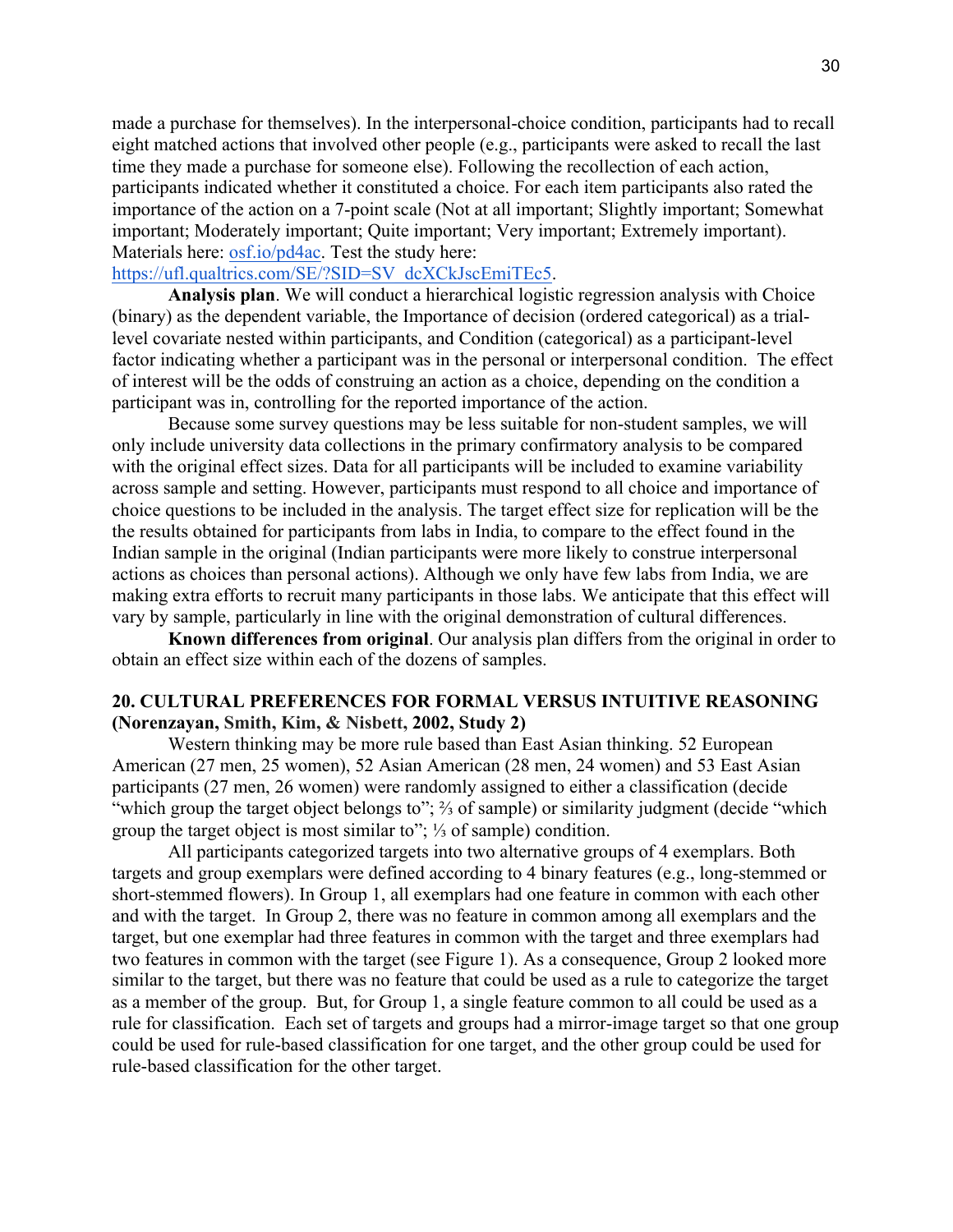

Figure 1. Examples of Targets and Groups.

When asked "which Group the target object *belongs* to"participants across all three cultures preferred to classify based on rule ( $M = 67\%$ ) rather than on family resemblance ( $M =$ 33%;  $F(1, 100) = 44.40$ ,  $p < .001$ ,  $r = .55$ ). When asked "which group the target object is more *similar* to", European Americans gave many more responses based on the unidimensional rule  $(M = 69\%)$  than on family resemblance  $(M = 31\%)$ ,  $t(17) = 3.68$ ,  $p = .002$ ,  $d = 1.79$ , 95% CI=[.64, 2.89]. On the contrary, East Asians gave fewer rule-based responses than family resemblance responses ( $M_{\text{rule}} = 41\%$  vs.  $M_{\text{family}} = 59\%$ ),  $t(17) = 2.09$ ,  $p = .05$ ,  $d = 1.01$ . Asian Americans were intermediate, having no preference for one rule over the other ( $M_{\text{rule}} = 46\%$  vs.  $M_{\text{family}} = 54\%$ ,  $t < 1$ .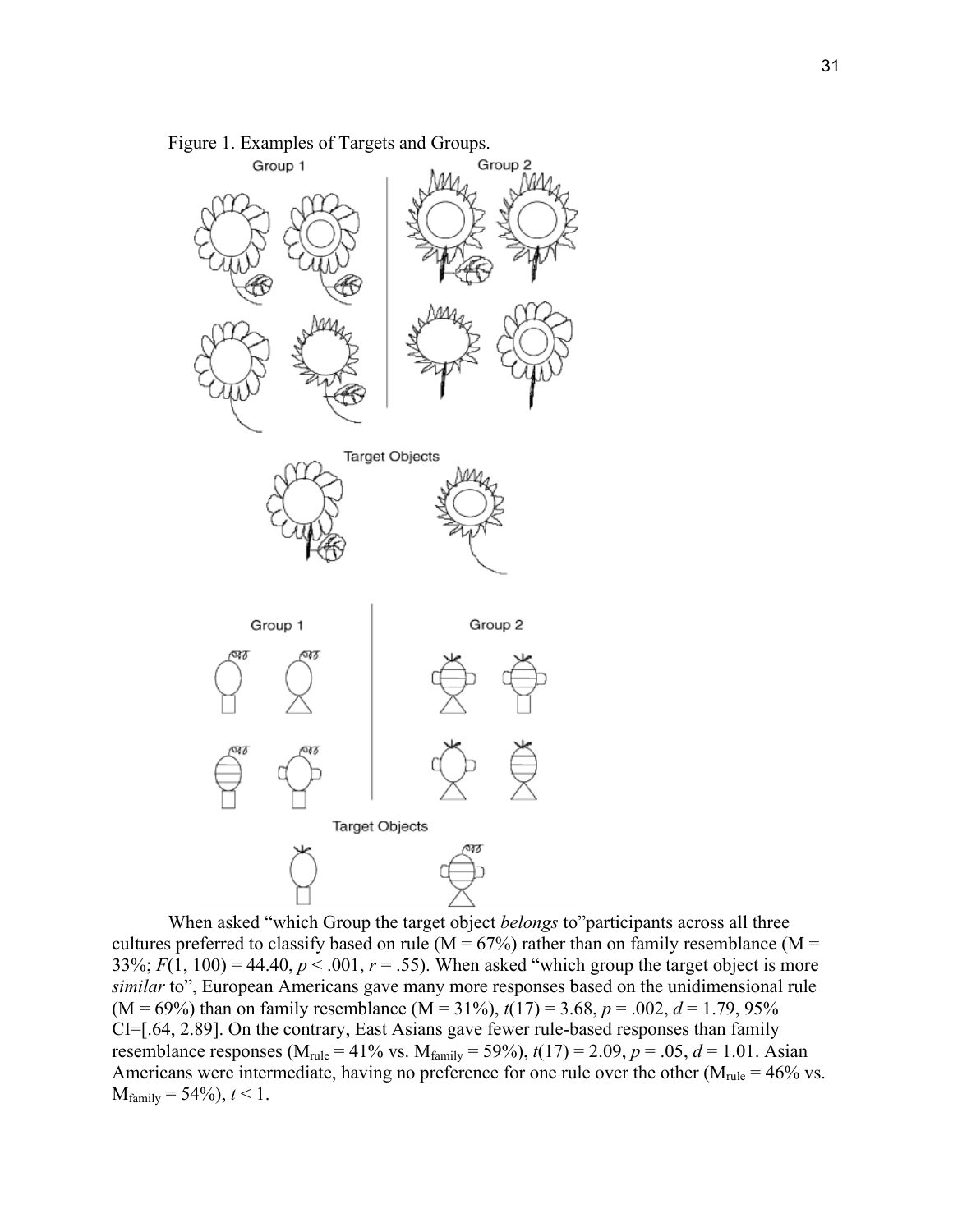**Materials and Procedure**. Participants will categorize target objects into one of two groups. In the belonging condition, participants will receive the instruction: "Which group does the target object belong to?" In the similarity condition, participants will receive the instruction: "Which group is the target object more similar to?" The instructions will end saying "Take your time while responding, but do not spend too much time on any single item."

Participants will judge 20 targets all with the same condition. All materials were provided by the original authors and are publicly available. In one group, all exemplars had 1 feature in common with each other and with the target. In the other group, there was no feature in common among all exemplars and the target, but 1 exemplar had 3 features in common with the target and 3 exemplars had two features in common with the target (see Figure 1). Materials here: osf.io/y3e7g. Test the study here:

# https://ufl.qualtrics.com/SE/?SID=SV\_dhumIQeN4X1gVzD.

**Analysis plan**. We will compute for each subject the percentage of rule-based responses and test whether the mean of the two experimental groups (belong vs similar) on this DV is equal with a *t*-test for independent samples. The effect size will be given by a standardized mean difference. All participants with data will be included in analysis.

For additional analysis, a few items about cultural origins of participants and their parents are present in the individual differences assessment. These could be particularly useful for follow-up moderator analysis.

**Known differences from original**. The replication will use the same stimuli as the original but the implementation will be slightly different. In the original, participants assigned objects to categories by pressing a key on the keyboard, and the script then advanced automatically to the next trial. In our replication, participants will categorize the object by selecting from a multiple-choice list and will advance the page by clicking "Continue".

The original design had a ⅔ versus ⅓ split in assignment to condition. In consultation with a reviewer, we changed to equal weighted random assignment. Also, the original study had a practice trial, and the replication does not.

It is worth noting that another study in this slate also involves similarity judgements (Tversky & Gati, 1978) though they are dissimilar in content. It will be instructive to test whether the order between those two studies makes a difference for either one.

# **21. LESS IS BETTER: WHEN LOW-VALUE OPTIONS ARE VALUED MORE HIGHLY THAN HIGH-VALUE OPTIONS (Hsee, 1998, Study 1)**

Hsee (1998) demonstrated the less-is-better effect wherein a less expensive gift can be perceived as more generous than a more expensive gift when the less expensive gift is relatively higher priced compared to other items in its category, and the more expensive item is a lowpriced item compared to other items in its category. 83 participants imagined that they were about to study abroad and had received a goodbye gift from a friend. In one condition, participants imagined receiving a \$45 scarf bought in a store where the prices of scarves ranged from \$5 to \$50. In the other condition, participants imagined receiving a \$55 coat bought in a store where the prices of coats ranged from \$50 to \$500. Participants in the scarf condition considered their gift giver significantly more generous ( $M = 5.63$ ) than those in the coat condition (M = 5.00;  $t(82) = 3.13$ ,  $p = 0.002$ ,  $d = .69$ , 95% CI [.24, 1.14]), despite the gift being objectively less expensive.

**Materials and Procedure**. Participants will be asked to imagine that they were about to leave the country and had received a goodbye gift from a friend. Participants will be randomly assigned to the scarf or coat condition. The scarf scenario reads "It is a wool scarf, from a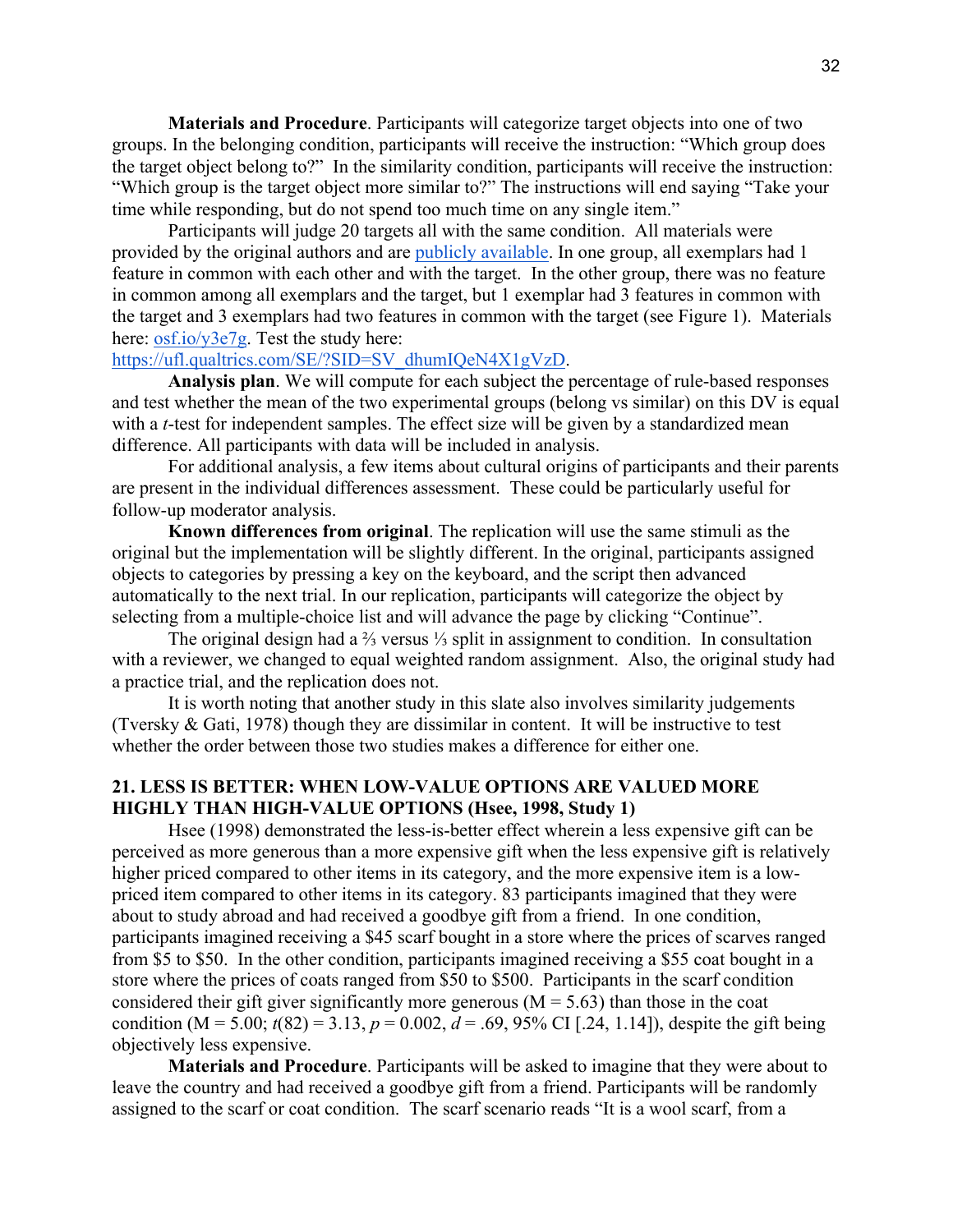nearby department store. The store carries a variety of wool scarves.The worst costs \$10 and the best costs \$100. The one your friend bought you costs \$90." The coat scenario reads "It is a wool coat, from a nearby department store. The store carries a variety of wool coats. The worst costs \$100 and the best costs \$1,000. The one your friend bought you costs \$110".

Following the scenario, participants will answer a question about the generosity of gift giver on a scale from 0 to 6, where 0 indicates "not generous at all" and 6 indicates "extremely generous". Materials here: https://osf.io/c4v8x/. Test the study here: https://ufl.qualtrics.com/SE/?SID=SV\_cI3khFhWnIMKE3b.

**Analysis plan**. The two conditions will be compared with an independent samples *t*-test with rated generosity of gift giver as the dependent variable. All participants with data will be included in the analysis.

**Known differences from original**. The original study included two additional questions for which statistics were not reported; one about their happiness about receiving the gift and one about the perceived expensiveness of the gift. The two additional questions were described in a footnote as showing the same effect as the generosity item. Dollar values will be approximately inflation adjusted to 2014 dollars. When necessary, dollars will be converted to the primary currency of the data collection site according to the exchange rate and adjusted as deemed necessary to maintain psychological equivalence (as determined by the local researcher).

### **22. MORAL TYPECASTING: DIVERGENT PERCEPTIONS OF MORAL AGENTS AND MORAL PATIENTS (Gray & Wegner, 2009, Study 1a)**

Gray and Wegner (2009) examined the attribution of intentionality and responsibility as a function of perceived moral agency--the ability to direct and control one's moral decisions. In Study 1a, 69 participants read about an event involving a person high on moral agency (an adult man) and a person low on moral agency (a baby). In one condition, the man knocked over a tray of glasses, resulting in harm to the baby. In the other condition, the baby knocked over the tray of glasses, resulting in harm to the man. Participants then rated the degree to which the person who committed the act was responsible, how intentional the act was, and how much pain was felt by the victim. The adult man  $(M = 5.29, SD = 1.86)$  was evaluated as more responsible for committing the act than the baby ( $M = 3.86$ ,  $SD = 1.64$ ,  $t(68) = 3.32$ ,  $p = .001$ ,  $d = .80$ , 95% CI [.31, 1.30]). Likewise, the adult man  $(M = 4.05, SD = 2.05)$  was rated as acting more intentionally than the baby (M = 3.07, SD = 1.55,  $t(68) = 2.20$ ,  $p = .03$ ,  $d = .53$ ). Finally, when on the receiving end of the act, the adult man  $(M = 4.63, SD = 1.15)$  was viewed as feeling less pain compared to a baby ( $M = 5.76$ ,  $SD = 1.55$ ,  $t(68) = 3.49$ ,  $p = .001$ ,  $d = .85$ ).

**Materials and procedure**. Participants will be randomly assigned to read a scenario in which either a man or a baby commits an action that affects the other. For example, in the condition where the baby commits the action, the participant sees: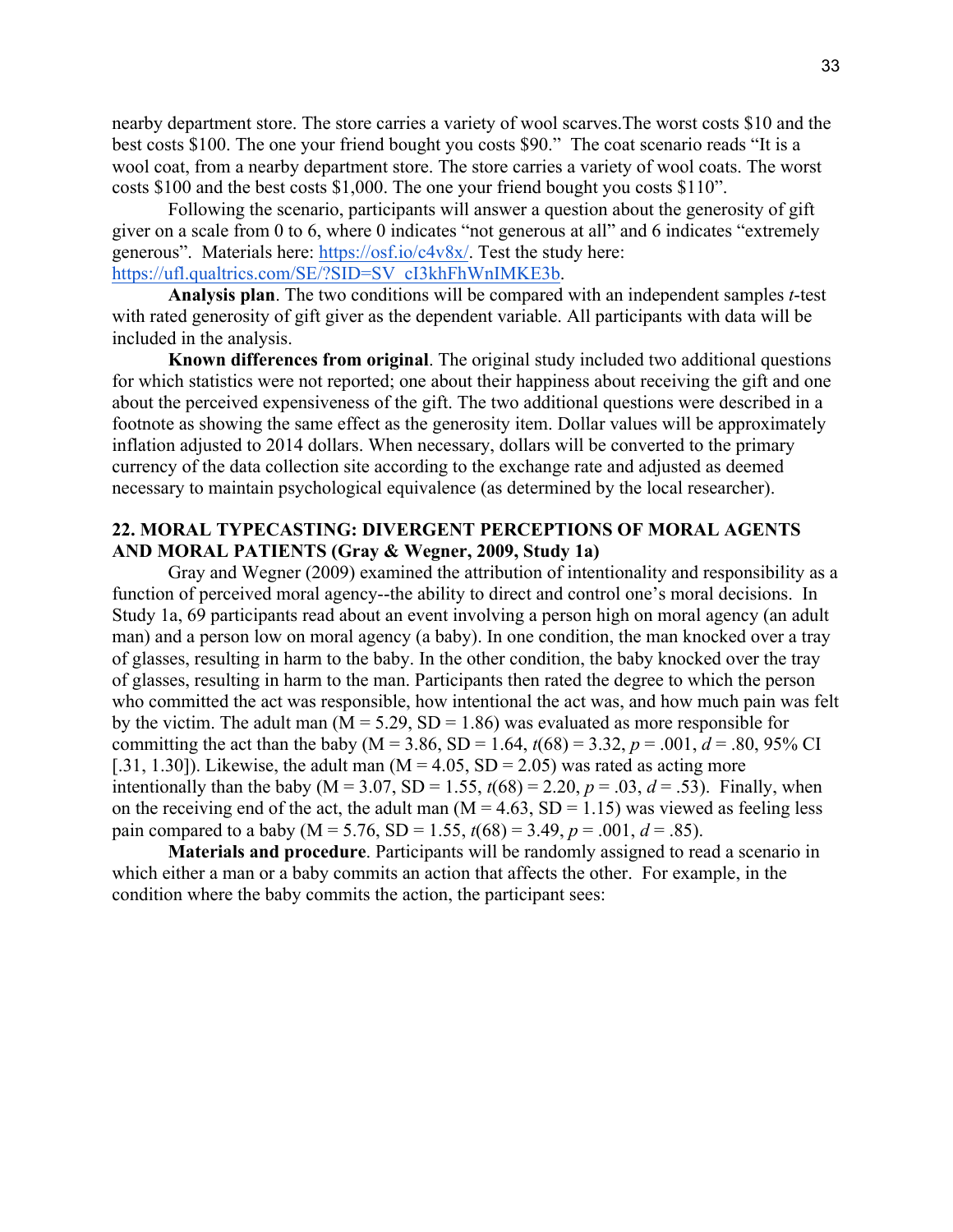

Imagine that Sam pushes a tray of glasses off a table. They shatter and one of the shards cuts into Roger's leg.

Then, participants will then complete 3 questions: (1) "How responsible is [person who committed action] for his behavior?", (2) "How intentional is [person who committed action]'s behavior?", and (3) "How much pain does [person who did not commit action] feel when he gets cut?"- responding to each on a scale from 1 ("Not at all responsible"/ "Completely unintentional"/ "No pain at all") to 7 ("Fully responsible"/ "Completely intentional"/ "Extreme pain"). Materials here: https://osf.io/szg3n/. Test the study here: https://ufl.qualtrics.com/SE/?SID=SV\_3ldCDrWXgDQsujz.

**Analysis plan**. We will compare the means on perceived responsibility between conditions with an independent samples *t*-test for the responsibility item. The intentionality item will be analyzed the same way as a secondary analysis. All participants with data will be included in analysis.

**Known differences from original**. As did the original study, we include all three dependent variables. However, for the aggregate analyses, we will use only the responsibility item and will report results for the other two items as secondary results.

# **23. WASHING AWAY YOUR SINS: THREATENED MORALITY AND PHYSICAL CLEANSING (Zhong & Liljenquist, 2006, Study 2)**

Zhong and Liljenquist (2006) investigated whether moral violations can induce a desire for cleansing. In Study 2, under the guise of a study assessing personality from handwriting, 27 participants hand-copied a first-person account of an ethical act (helping a co-worker) or unethical act (sabotaging a co-worker). Then, participants rated the desirability of five cleaning products and five non-cleaning products. Participants who copied the unethical account ( $M =$  $4.95$ , SD = 0.84) reported that the cleansing products were more desirable than participants who copied the ethical account (M = 3.75, SD = 1.32;  $F(1,25) = 6.99$ ,  $p = .01$ ,  $d = 1.06$ , 95% CI [.20, 1.89]). There was no difference between the unethical ( $M = 3.85$ , SD = 1.21) and ethical ( $M =$ 3.91, SD = 1.03) conditions in ratings of non-cleansing products  $(F(1,25) = 0.02, p = 0.89, d =$ 0.05).

**Materials and procedure**. The opening instructions for all participants will read: "We are conducting a study on how people's typing skills may reflect certain aspects of their personality, and how that relationship may vary depending on the content of what they are typing. In other parts of the study, you complete some personality questionnaires that will allow us to explore this relationship. We would now like you to type the paragraph below. Although you should try to minimize errors, please don't type any slower or faster than you would under normal conditions—simply type at the speed you naturally would for a casual word-processing task."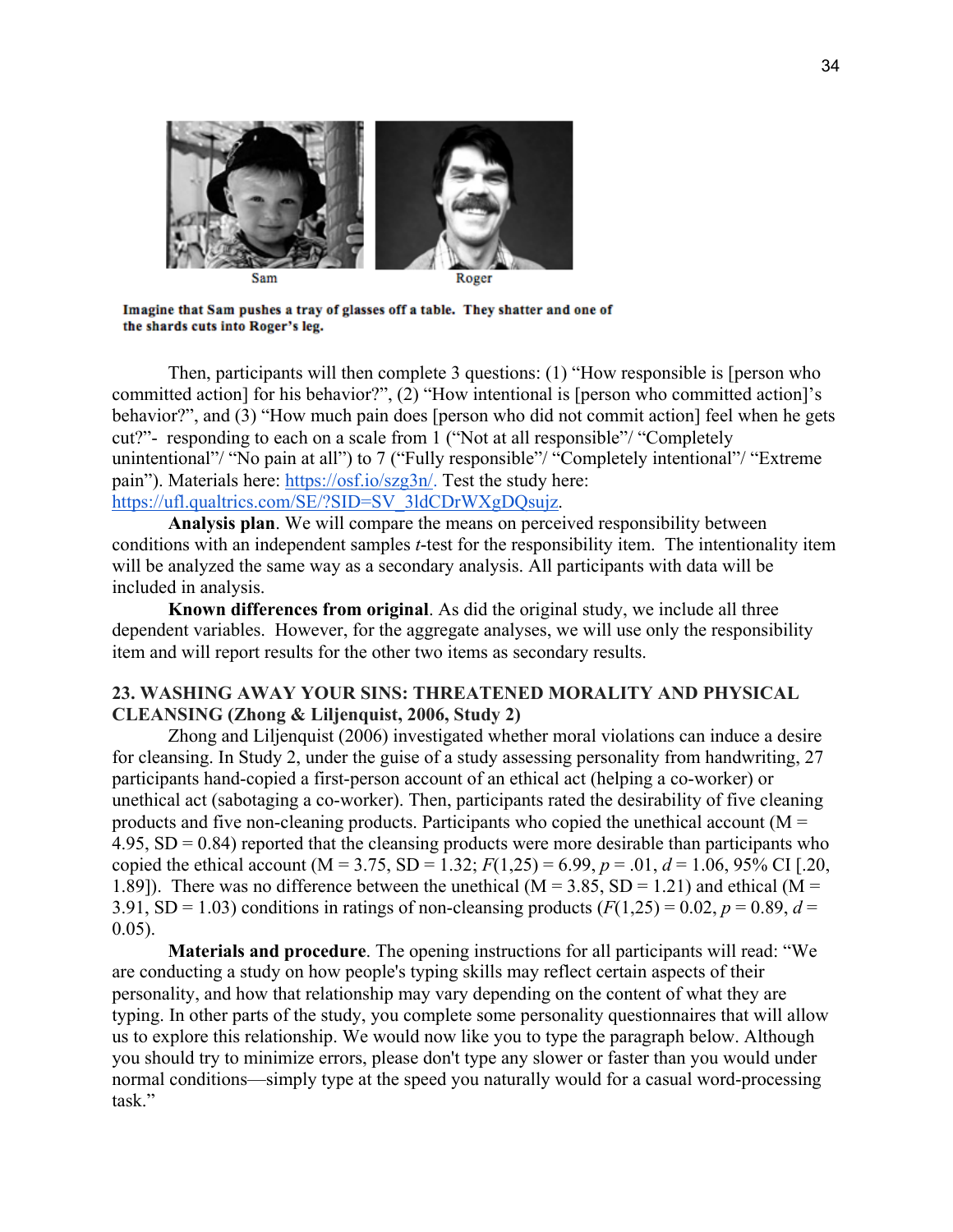Participants in the unethical condition will be asked to copy the following passage: "Two years ago, when I was a junior partner at a prestigious law firm, I was coming up for promotion against another junior partner, Chris. For several months, Chris had been working on a major case for the city that would make or break his career at the firm. However, he could not locate a key zoning document, without which, it was unlikely that he would have sufficient evidence to successfully argue his case. Late one evening, as I was rummaging through a corner filing cabinet, I happened to come across the zoning document that Chris was in desperate need of. I pulled it from the cabinet and walked over to the office shredder, knowing that my promotion would now be secured."

Participants in the ethical condition will be asked to copy this passage: "Two years ago, when I was a junior partner at a prestigious law firm, I was coming up for promotion against another junior partner, Chris. For several months, Chris had been working on a major case for the city that would make or break his career at the firm. However, he could not locate a key zoning document, without which, it was unlikely that he would have sufficient evidence to successfully argue his case. Late one evening, as I was rummaging through a corner filing cabinet, I happened to come across the zoning document that Chris was in desperate need of. I pulled it from the cabinet and placed it without a note on Chris' desk, knowing that he would be so relieved when he arrived to work the next morning."

Next, using a 7-point scale from  $1 =$  not at all to  $7 =$  very much, participants will answer "How much do you desire this product?" for five cleaning products (e.g., Dove shower soap, Crest toothpaste, Windex glass cleaner, Lysol countertop disinfectant, and Tide laundry detergent) and five control products (e.g., Post-it notes, Nantucket Nectars juice, Energizer batteries, Sony cd cases, and Snickers candy bars) presented in a randomized order. Materials here: https://osf.io/idgpt/. Test the study here:

### https://ufl.qualtrics.com/SE/?SID=SV\_8caXWyHBqIJK3lP.

**Analysis plan**. The key factor of interest is whether condition affects ratings of the cleaning products, so ratings of the five cleaning products will be averaged and compared between the two conditions (ethical or unethical) with an independent samples *t*-test. A second comparison is whether there is a condition difference between ratings of the other products. The theoretical expectation is that this difference will be weak or near zero. This will be examined as a secondary analysis as a 2 (ethical-unethical) x 2 (cleaning-other products) mixed model ANOVA, and a follow-up independent samples *t*-test comparing ratings of other products between the ethical and unethical conditions.<sup>3</sup>

Participants who copy less than half the target article will be excluded from analysis.

**Known differences from original**. The original was presented on pencil and paper and participants copied the text under the guise of a personality test. In the replication, the whole procedure will be administered on a computer and participants will type an adapted version of the original story under the guise of a study measuring personality and typing speed. This adaptation was recommended by the original authors.

# **24. ASSIMILATION AND CONTRAST EFFECTS IN PART-WHOLE QUESTION SEQUENCES: A CONVERSATIONAL LOGIC ANALYSIS (Schwarz, Strack & Mai, 1991, Study 1)**

456 participants answered a question about life satisfaction in a specific domain "How

<sup>&</sup>lt;sup>3</sup> A reviewer noted a possible moderating influence that could be examined as a secondary factor. Lee and Schwarz (2010) observed that the effect is stronger for products that clean a dirty body part.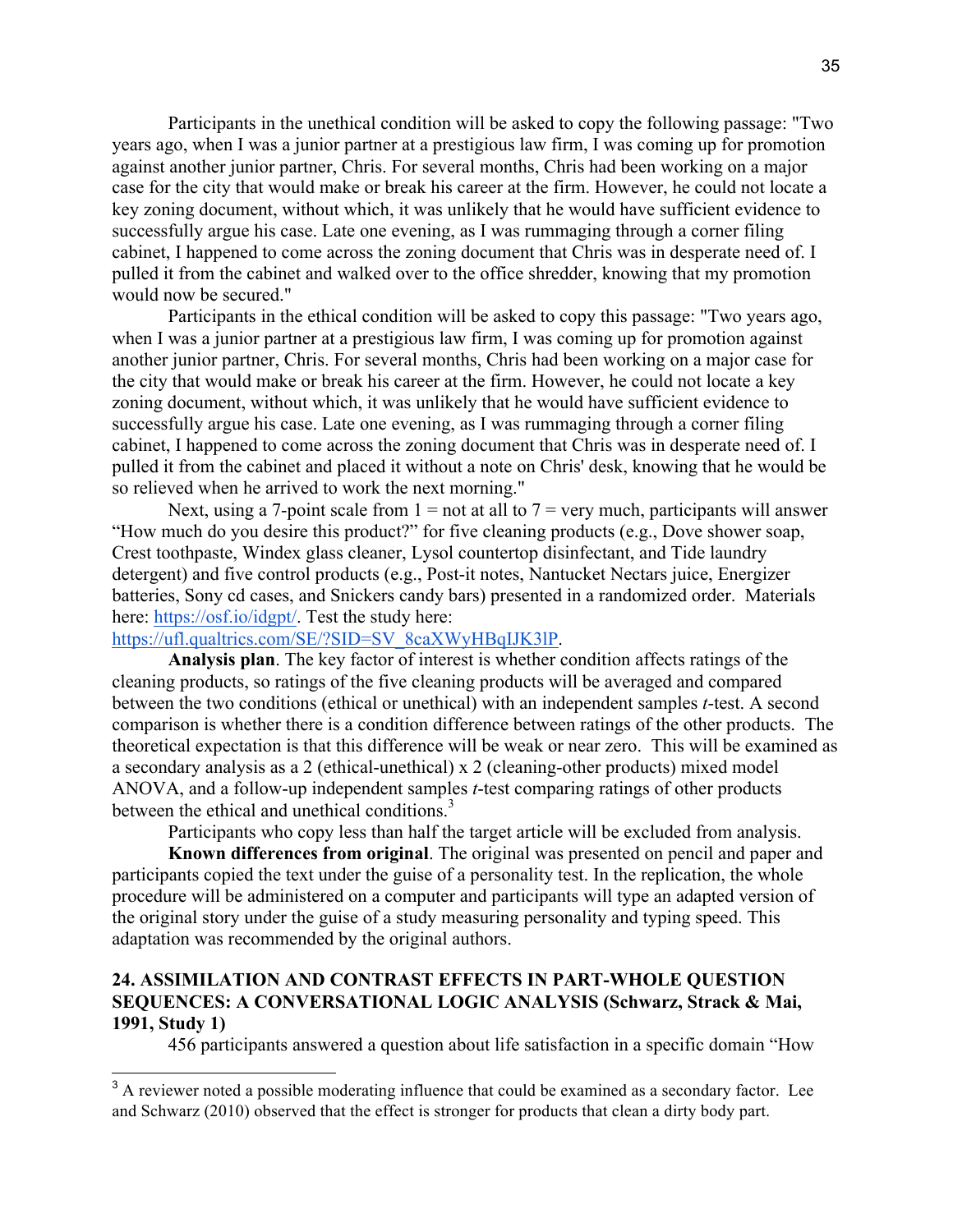satisfied are you with your relationship?" and a question about life satisfaction in general "How satisfied are you with your life-as-a-whole?" Participants were randomly assigned to the order of answering the specific and general questions. When the specific question was asked first, the correlation between the responses to the two questions was strong ( $r = .67$ ,  $p < .05$ ). When the specific question was asked second, the correlation between them was weaker ( $r = .32$ ,  $p < .05$ ). The difference between these correlations was significant,  $z = 2.32$ ,  $p < .01$ ,  $d = 0.22$ , 95% CI [.12, .31].

The authors suggest that the specific-first condition makes the relationship more accessible such that participants then are more likely to incorporate information about their relationship when evaluating a more general question about their life satisfaction. Because responses to the two items are linked by the accessibility of relationship information, they should be correlated. In contrast, in the specific-second condition, relationship satisfaction is not necessarily accessible and participants may draw on any number of different areas to generate their overall life satisfaction response. Thus, the correlation between the items is weaker than in the specific-first condition.

**Materials and procedure**. Participants will rate their satisfaction on an 11-point scale from  $1 =$  very dissatisfied to  $11 =$  very satisfied in response to two questions: "How satisfied are you currently with your life-as-a-whole?" and "Please think about your relationship to your partner (spouse or date). How satisfied are you currently with your relationship?" The items will be presented on separate screens in a randomized order. Materials here: https://osf.io/m9iv4/. Test the study here: https://ufl.qualtrics.com/SE/?SID=SV\_ehNrfGOaZoxxURT.

**Analysis plan**. We will compute the correlation between responses to the general and specific question in each item order condition, and then compare the correlations using the Fisher *r*-to-*z* transformation. Participants with valid responses to both items will be included in the analysis.

**Known differences from original**. The original was administered in German. The original had nine conditions whereas the replication will use just two of those: one in which the question about life satisfaction is asked before the one about relationship satisfaction, and a second in which the order is reversed. In the original these conditions were dubbed the "generalspecific" order and "one-specific-general" order. Here we use "specific-second" and "specificfirst" to refer to these conditions. Further, in the original, the general-specific order included additional specific questions after the relationship item. Those additional specific questions are not relevant for the effect measured here so they are not retained. Finally, in the original procedure, no other measures preceded this task. The effect is about the influence of question context, so it is reasonable to presume that task order will have an impact on the estimated effect. As such, the task order analysis will be particularly important for this effect, and the most direct comparison with the original is for the conditions in which this task is administered first.

### **25. CHOOSING VERSUS REJECTING: WHY SOME OPTIONS ARE BOTH BETTER AND WORSE THAN OTHERS (Shafir, 1993, Study 1)**

One hundred and seventy participants imagined that they were on the jury of a custody case and had to choose between two parents. One of the parents had both more strongly positive and more strongly negative characteristics (extreme) than the other parent (average). Participants were randomly assigned to either decide to *award* custody to one parent or to *deny* custody to one parent. Participants were more likely to both award (64%) and deny (55%) custody to the extreme parent than the average parent, the sum of probabilities being significantly greater than 100% ( $z = 2.48$ ,  $p < .02$ ,  $d = 0.43$ , 95% CI = [0.09, 0.77]). This finding was consistent with the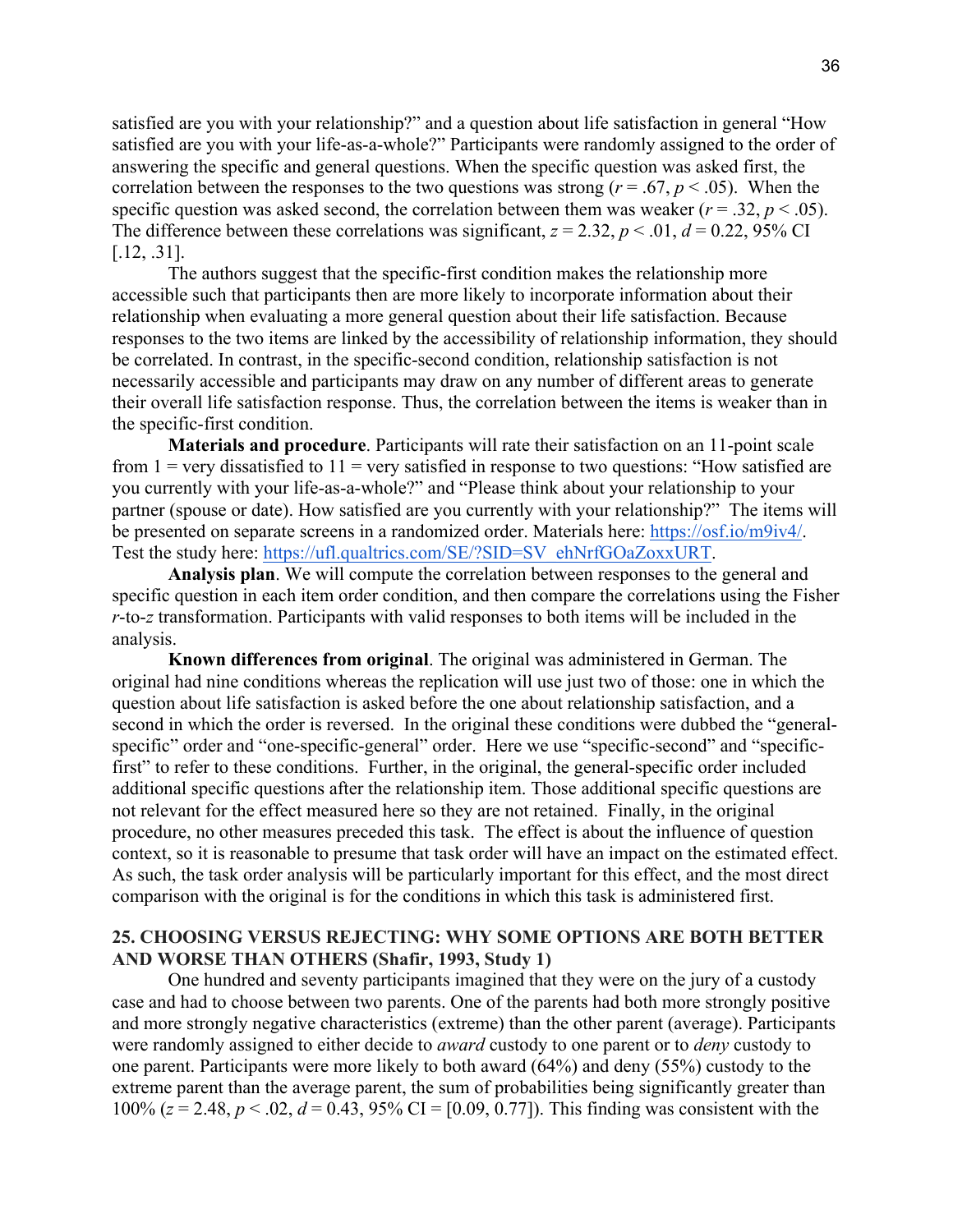hypothesis that negative features are weighed more strongly when people are rejecting options, and positive features are weighed more strongly when people are selecting options (Shafir, 1993).

**Materials and procedure**. All participants will read the following prompt: "Imagine that you serve on the jury of an only-child sole-custody case following a relatively messy divorce. The facts of the case are complicated by ambiguous economic, social, and emotional considerations, and you decide to base your decision entirely on the following few observations." The last sentence will be randomized between participants to be either "To which parent would you award sole custody of the child?" or "Which parent would you deny sole custody of the child?" The parents' characteristics will be presented in a tabular format with five features each. Parent A (average) has average income, average health, average working hours, reasonable rapport with the child, and a relatively stable social life. Parent B (extreme) has above-average income, very close relationship with the child, extremely active social life, lots of work-related travel, and minor health problems.

After reading the prompt and characteristics, participants will choose which parent to award/deny custody. Materials here: https://osf.io/ek5gz/. Test the study here: https://ufl.qualtrics.com/SE/?SID=SV\_3DvOfaiJUOQ0WUZ.

**Analysis plan**. The proportion of participants awarding or denying custody for parent B will be summed from both groups and tested against 100% with a Z test. The effect size will be computed estimating a logistic regression model on the 2X2 table and then taking the exponentiation of the unstandardized beta parameter of the main effect of parent B, which can be interpreted as an odds ratio. All participants with data will be included in analysis.

**Known differences from original**. None known.

### **26. HOW WARM DAYS INCREASE BELIEF IN GLOBAL WARMING (Zaval, Keenan, Johnson & Weber, 2014, Study 3A)**

Zaval et al. (2014) investigated how beliefs in climate change could be influenced by immediately available information about temperature. In Study 3A, 300 Mechanical Turk workers reported their beliefs about global warming after completing one of three scrambled sentence tasks in which there was a theme of words priming the concepts heat, cold, or a no theme control condition. There was a significant effect of condition on both global warming belief,  $F(2, 288) = 3.88$ ,  $p = .02$ , and concern,  $F(2, 288) = 4.74$ ,  $p = .01$ . Post hoc pairwise comparisons revealed that participants in the heat-priming condition expressed stronger belief  $(M = 2.7, SD = 1.1)$  in global warming than participants in the cold-priming  $(M = 2.4, SD = 1.1;$  $t(191) = 2.08$ ,  $p = .03$ ,  $d = .30$ ,  $95\%$  CI [.02, .59]) or control conditions (M = x.xx, SD = x.xx;  $t(xx) = x(xx, p = .02, d = .xx)$ . Likewise, participants in the heat-priming condition expressed greater concern  $(M = X, xx, SD = X, xx)$  about global warming than participants in the coldpriming ( $M = x$ , xx,  $SD = x$ , xx;  $t(xx) = x$ , xx,  $p = .07$ ,  $d = .xx$ ) or control conditions ( $M = x$ , xx, SD  $x = x.$ xx;  $t(xx) = x.$ xx,  $p = .03$ ,  $d = .xx$ ). [Note: Some relevant statistics for clarifying the effect between experimental conditions are not available in the original article. We will follow-up with the original authors to obtain these values.]

**Materials and procedure***.* First, participants will complete a 13-item scrambled sentences task, in which they will form a complete sentence by using four of five provided words. Participants will be randomly assigned to one of two conditions using different words. In one condition, 6 of the sentences will contain a word related to heat (e.g., boil, sunburn, hot). In the other condition, 6 of the sentences will contain a word related to cold (e.g., cold, frozen, shivers).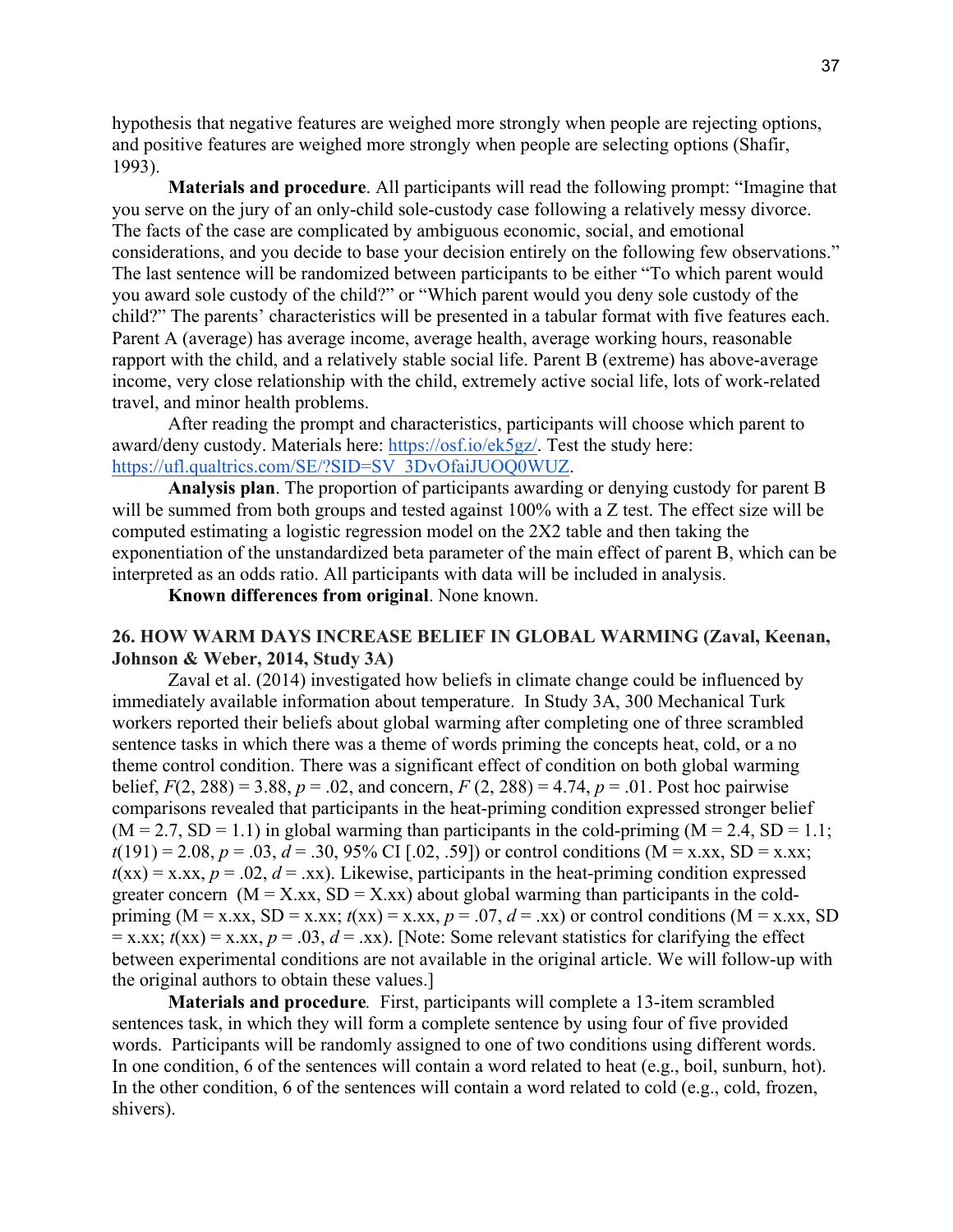Next, participants will respond to two questions on a scale from 1 (not at all convinced/worried) to 4 (completely convinced/worried): (1) "How convinced are you that global warming is happening?", and (2) "How much do you personally worry about global warming?". Materials here: https://osf.io/a4sih/. Test the study here: https://ufl.qualtrics.com/SE/?SID=SV\_78PEVpJ0kcA62rj.

**Analysis plan***.* Mean differences in belief and concern about global warming between heat and cold-priming conditions will be evaluated with an independent samples *t*-test. The scrambled sentence task could introduce unanticipated variation across translations. As such, the direct replication test will use only English language sites, and - like all other effects - all samples and settings with data will be included in analyses examining heterogeneity to see if factors, like translation, have an impact on effect estimates.

**Known differences from original***.* The original experiment used an initial question about current temperature perception followed by a 10-minute delay of unrelated filler material. The initial question is not relevant to the direct replication so will not be included. Also, the original experiment had a control condition that will not be included. The primary target for replication is concern about global warming. Belief in global warming will be included as a secondary replication.

Translated versions will be excluded from the direct replication test, as noted above, due to concerns that direct translations of the scrambled sentences task may be impractical. Translators will be instructed to remain as true to the original as possible, but to emphasize the construct being manipulated instead of translating the words exactly.

# **27. INTENTIONAL ACTION AND SIDE EFFECTS IN ORDINARY LANGUAGE (Knobe, 2003, Study 1)**

Consider an agent who knows that their behavior will have a particular side effect, but does not care whether the side effect does or does not occur. If the agent chooses to go ahead with the behavior and the side effect occurs, do people believe that the agent brought about the side effect *intentionally*? Knobe (2003) had participants read vignettes about such situations and found that participants were more likely to believe the agent brought about the side effect intentionally when the side effect was harmful compared to when it was helpful. In the harm condition, 82% of ss said that the agent brought about the side-effect intentionally, whereas in the help condition, 77% said that the agent did not bring about the side-effect intentionally  $(X^2(1,$  $N = 78$ ) = 27.2,  $p < .001$ ,  $d = 1.46$ ). Agents who brought about harmful side effects were also rated as being more blameworthy than agents who brought about helpful side effects were rated as being praiseworthy  $t(120) = 8.4$ ,  $p < .001$ ,  $d = 1.55$ . The total amount of blame or praise attributed to the agent was associated with believing the agent brought about the side effect intentionally  $r(120) = .53$ ,  $p < .001$ ,  $d = 1.25$ , 95% CI [.79, 2.79].

**Materials and Procedure**. Participants will read a vignette where a company either harms or helps the environment: "The vice-president of a company went to the chairman of the board and said, 'We are thinking of starting a new program. It will help us increase profits, but it will also harm[help] the environment.' The chairman of the board answered, 'I don't care at all about harming[helping] the environment. I just want to make as much profit as I can. Let's start the new program.' They started the new program. Sure enough, the environment was harmed[helped]."

After reading the vignette, participants will be asked to indicate their agreement with the statement "The chairman harmed [helped] the environment intentionally," on a 7-point scale from 1=strongly disagree to 7=strongly agree. Participants judge how much blame the chairman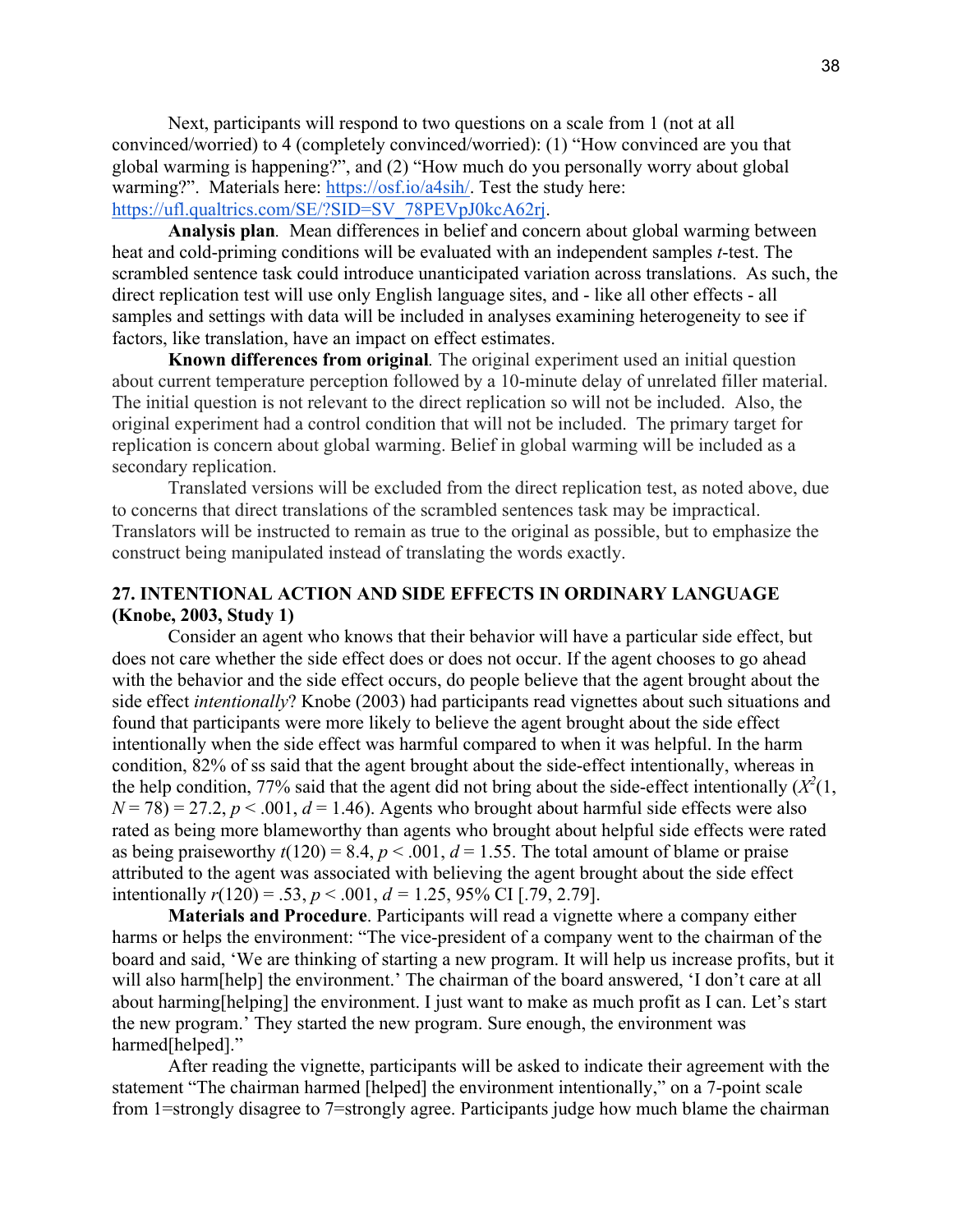deserved in the harm condition, or how much praise the chairman deserved in the help condition, on a 7-point scale (1=no blame [praise]; 7=a lot of blame [praise]). Materials here: https://osf.io/dcbmw/. Test the study here:

https://ufl.qualtrics.com/SE/?SID=SV\_b1qjejRBoOI1nwx.

**Analysis plan**. Ratings of intentionality in the harm and help conditions will be compared using an independent-samples *t*-test. This is the focal test for the direct replication. Blame and praise ratings will also be collected but are secondary analyses. All participants with data will be included in analysis.

**Known differences from original**. In the original study, participants indicated whether the chairman intentionally harmed or helped the environment using a yes/no question. Subsequent research examining this effect has used a 7-point agreement scale rather than the dichotomous response. We use the updated 7-point scale.

#### **28. STUDIES OF SIMILARITY (Tversky & Gati, 1978, Study 2)**

Tversky and Gati (1978) investigated the relationship between directionality and similarity. 77 participants made 21 similarity ratings of country pairs in which one country (e.g., U.S.A.) was pre-tested as more prominent than the other (e.g., Mexico). For each pair, the pair was presented with either the more prominent country first (U.S.A.-Mexico) or the less prominent country first (Mexico-U.S.A.). Two versions of the survey with 21 pairs presented the more prominent county was presented first "about an equal number of times". Results indicated that participant similarity ratings were higher when the less prominent country was displayed first compared to the more prominent country displayed first,  $t(153) = 2.99$ ,  $p = .001$ ,  $d = .48$ , 95% CI =  $[0.16, 0.80]$ , and that higher similarity ratings were given to the version of each pair that listed the more prominent country second,  $t(20) = 2.92$ ,  $p = .001$ ,  $d = 1.31$ , 95% CI [.33, 2.26].

Then, they did a follow-up study ( $N = 46$ ) with the same design except that participants rated differences rather than similarities. Following the prior result, participant difference ratings were higher when the more prominent country was displayed first compared to the less prominent country displayed first,  $t(45) = 2.24$ ,  $p < .05$ ,  $d = 0.67$ , 95%CI [.34, .98] and higher difference ratings were given to the version of each pair that listed the more prominent country first,  $t(20) = 2.72$ ,  $p < 0.01$ ,  $d = 1.22$ , 95%CI [.64, 1.78].

**Materials and Procedure.** A list of country pairs was assembled in which one country was rated more prominent than the other. These items were taken from the original paper and updated as noted in the differences from original section. The 21 pairs of countries include: 1) U.S.A - Mexico, 2) Russia - Poland, 3) China - Albania, 4) U.S.A - Israel, 5) Japan - Philippines, 6) U.S.A - Canada, 7) Russia - Israel, 8) England - Ireland, 9) Germany - Austria, 10) Russia - France, 11) Belgium - Luxembourg, 12) U.S.A - Russia, 13) China - North Korea, 14) India - Sri Lanka, 15) U.S.A - France, 16) Russia - Cuba, 17) England - Jordan, 18) France - Israel, 19) U.S.A - Germany, 20) Russia - Syria, and 21) France - Algeria. We have created one list where 11 pairs have the prominent country first and another list with the opposite pairings (10 pairs that have prominent country first). In the original study an initial pilot was performed on 68 individuals who judged which of each pair was more prominent. In the list of the pairs of countries reported here, the first country was judged as the more prominent country by at least ⅔ of the participants.

Participants will be randomly assigned to one of the two order conditions above, and will be randomly assigned to rate similarities or differences between the two countries. The similarities condition reads: "You will be presented with a number of country pairs and be asked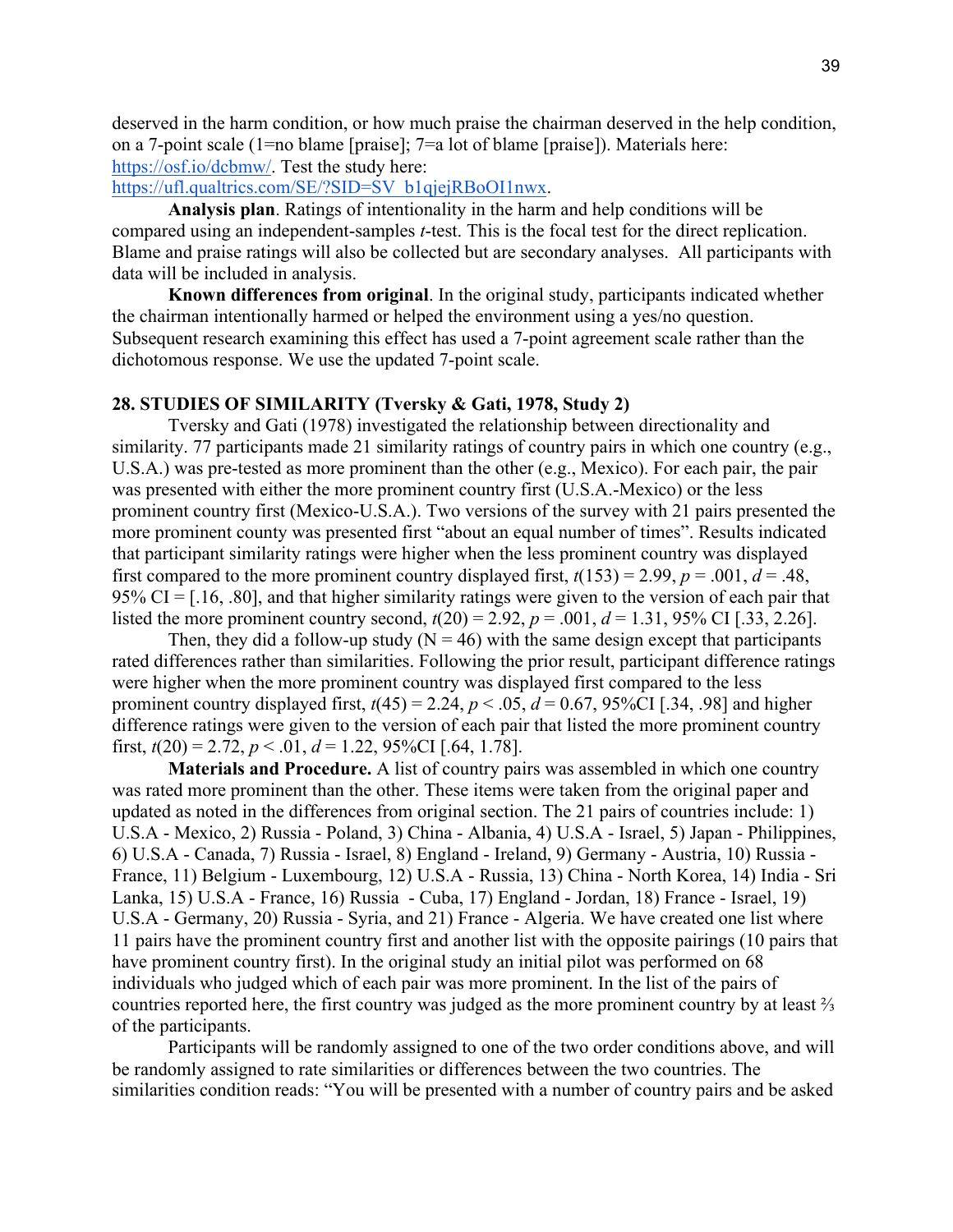to judge the similarity of one country to another. Please use the scale ranging from  $1 = no$ similarity to 20 = maximal similarity." Participants will then rate the similarity of 21 country pairs with one country being more prominent than the other. Participants will rate each pair with a single-item from 1 = *no similarity* to 20 = *maximal similarity*. The differences condition will read virtually the same instructions except with "difference" in place of "similarity", and they will rate the countries on a list of 1 = *minimal difference* to 20 = *maximal difference*.

Materials here: https://osf.io/a2jwk/. Test the study here: https://ufl.qualtrics.com/SE/?SID=SV\_39Q9WUKfgyMRk1f.

**Analysis plan**. We will perform three analyses on the data. For the primary analysis, we will analyze the data through a general linear mixed model with a random effect for the item pair nested within subject, and a fixed factor 'order' representing the order of the pair (prominent first vs. prominent second). Fitting this model will allow evaluation of both effects. If the intercept is significantly greater than 0, this would confirm the finding that at the participant level, if there is an effect for the factor 'order' the pairs where the prominent country appeared second will be rated as more similar than when the prominent country appeared first. We will convert the Beta provided by this intercept term into a Cohen's *d* effect size.

Second, we will recreate the original analysis used to get a participant-level effect of making similarity judgments where either the more or less prominent country comes first. We will compute an asymmetry score for each subject, calculated as the average similarity for comparisons where the prominent country appears second minus the average for the comparisons where the prominent country appears first. Using a one-sample *t*-test, we will test this difference score against zero (original *d*=.48). Third, using a matched-pairs *t*-test, we will compare the average score for each pair when it was prominent-first compared to prominent-second (original *d*= 1.31).

Because these latter two analyses do not account for the fact that the variance in ratings is crossed between participants and pairs, they will be secondary and only used as a comparison for the original analysis. All participants with data will be included in the analysis.

These analyses will be repeated for the differences conditions and reported as a separate study. Because of the random assignment to similarity or difference conditions, each site will have half as much data for its critical test as the other effects. This will likely increase the standard error of its estimates by comparison.

**Known differences from the original.** The original study was likely completed in a paper and pencil format. Also, in the original, the similarity and difference conditions were separate studies. A reviewer suggested including both for the present design.

In the current 21 pairs, Ceylon is changed into Sri Lanka, West Germany changed to Germany, and U.S.S.R changed to Russia. Because this test will be performed in many different countries, the country in each pair that is considered most prominent might differ, depending on the sample (e.g., participants in Israel might judge Israel to be more prominent than France). It is also worth noting *a priori* that another study in this slate involves similarity judgements (Norenzayan et al., 2002) and it may be relevant to analyze order effects between these two effects in particular.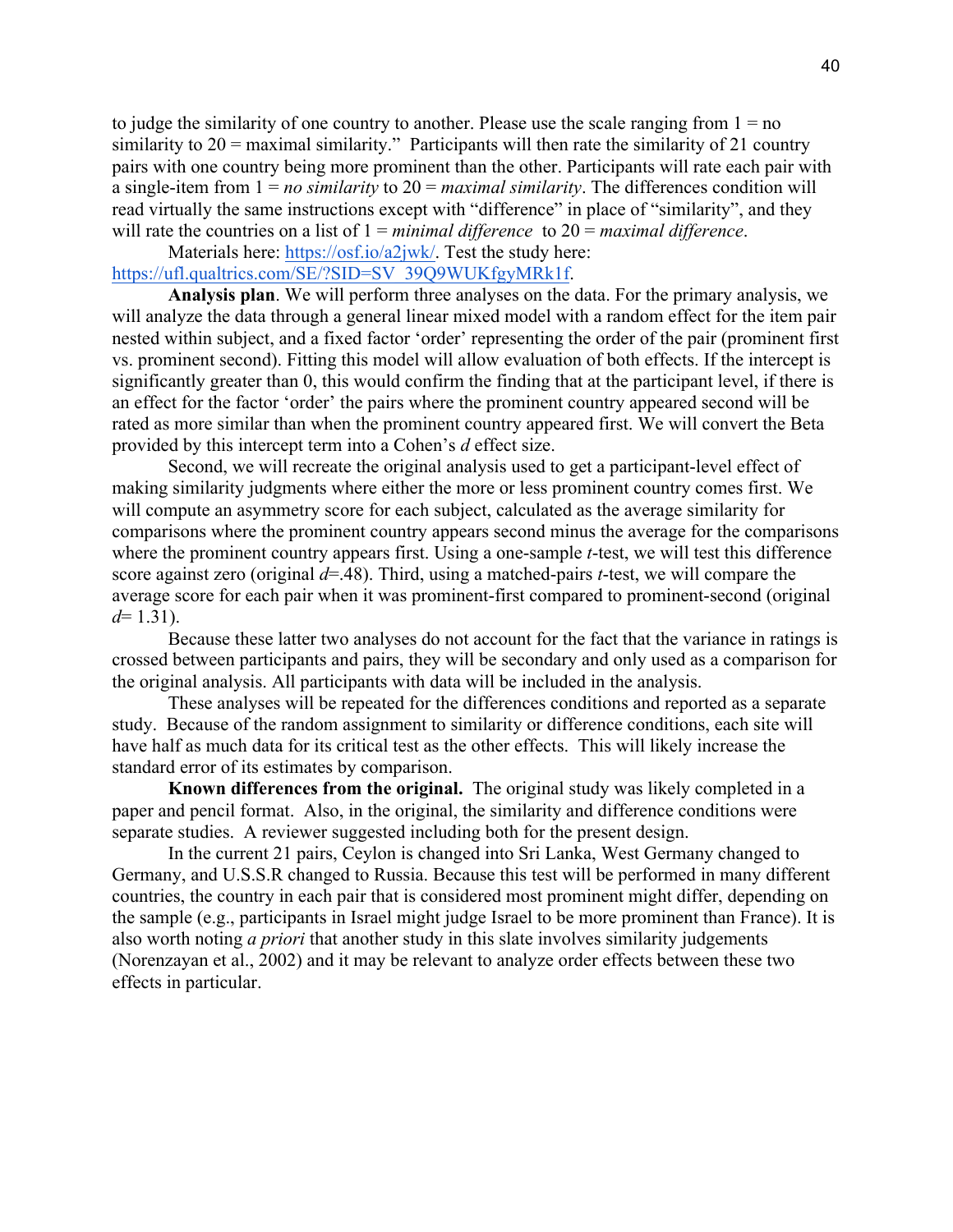#### **References**

- Adler, N. E., Boyce, T., Chesney, M. A., Cohen, S., Folkman, S., Kahn, R. L., & Syme, S. L. (1994). Socioeconomic status and health: The challenge of the gradient. *American Psychologist, 49*, 15-24. doi:10.1037/0003-066X.49.1.15
- Adler, N. E., Epel, E. S., Castellazzo, G., & Ickovics, J. R. (2000). Relationship of subjective and objective social status with psychological and physiological functioning: Preliminary data in healthy white women. *Health Psychology, 19*, 586-592. doi: 10.1037/0278- 6133.19.6.586
- Anderson, C., Kraus, M. W., Galinsky, A. D., & Keltner, D. (2012). The local-ladder effect social status and subjective well-being. *Psychological Science*, *23*, 764-771. doi: 10.1177/0956797611434537
- Alter, A. L., Oppenheimer, D. M., Epley, N., & Eyre, R. N. (2007). Overcoming intuition: metacognitive difficulty activates analytic reasoning. *Journal of Experimental Psychology: General, 136,* 569. doi: 10.1037/0096-3445.136.4.569
- Aron, A., Aron, E. N., & Smollan, D. (1992). Inclusion of Other in the Self Scale and the structure of interpersonal closeness. *Journal of Personality and Social Psychology, 63*, 596-612.
- Bauer, M. A., Wilkie, J. E., Kim, J. K., & Bodenhausen, G. V. (2012). Cuing consumerism situational materialism undermines personal and social well-being. *Psychological Science, 23*, 517-523. doi: 10.1177/0956797611429579
- Brislin, R.W. (1970). Back-translation for cross-cultural research. *Journal of Cross-Cultural Psychology, 1*, 185-216.
- Carnelley, K. B. & Janoff-Bulman, R. (1992). Optimism about love relationships: general vs specific lessons from one's personal experiences. *Journal of Social and Personal Relationships*, *9*(1), 5-20. doi:10.1177/0265407592091001
- Chandler, J., Mueller, P., & Paolacci, G. (2014). Nonnaïveté among Amazon Mechanical Turk workers: Consequences and solutions for behavioral researchers. *Behavior Research Methods*, *1*, 112-130. doi: 10.3758/s13428-013-0365-7
- Cheung, F., & Lucas, R. E. (2014). Assessing the validity of single-item life satisfaction measures: results from three large samples. *Quality of Life Research*. Advance online publication. doi: 10.1007/s11136-014-0726-4
- Cohen, G. L., Sherman, D. K., Bastardi, A., Hsu, L., McGoey, M., & Ross, L. (2007). Bridging the partisan divide: Self-affirmation reduces ideological closed-mindedness and inflexibility in negotiation. *Journal of Personality and Social Psychology, 93*, 415-430.
- Cohen, S., Alper, C. M., Doyle, W. J., Adler, N., Treanor, J. J., & Turner, R. B. (2008). Objective and subjective socioeconomic status and susceptibility to the common cold. *Health Psychology, 27*, 268-274. doi:10.1037/0278-6133.27.2.268
- Critcher, C. R., & Gilovich, T. (2008). Incidental environmental anchors. *Journal of Behavioral Decision Making, 21*, 241-251. doi: 10.1002/bdm.586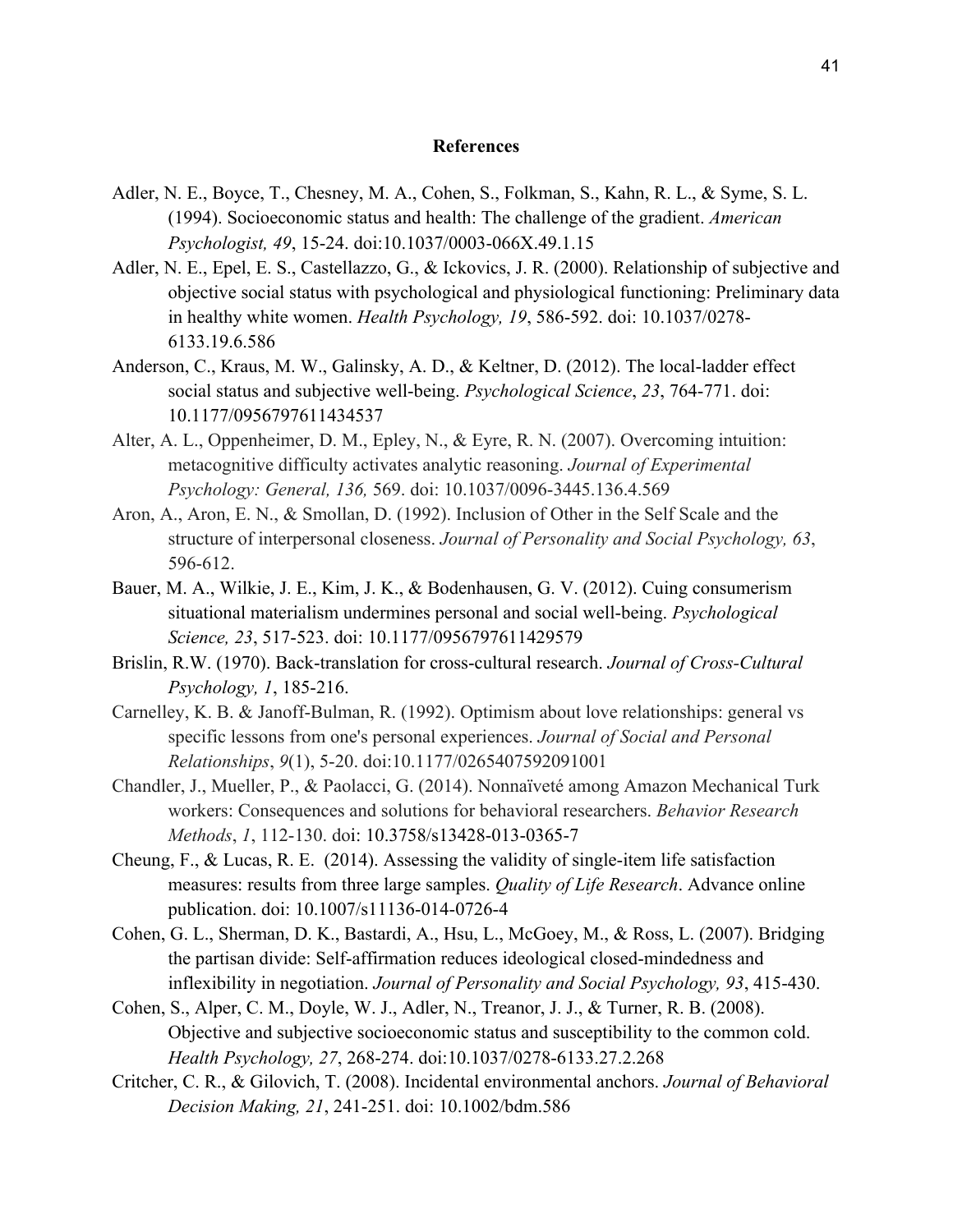Diener, E., Emmons, R. A., Larsen, R. J., & Griffin, S. (1985). The Satisfaction With Life Scale. *Journal of Personality Assessment*, *49*, 71–75. doi: 10.1207/s15327752jpa4901\_13

- Ehrhart, M. G., Ehrhart, K. H., Roesch, S. C., Chung-Herrera, B. G., Nadler, K., & Bradshaw, K. (2009). Testing the latent factor structure and construct validity of the Ten-Item Personality Inventory. *Personality and individual Differences*, *47*, 900-905. doi: 10.1016/j.paid.2009.07.012
- Finucane, M. L., & Gullion, C. M. (2010). Developing a tool for measuring the decision-making competence of older adults. *Psychology and Aging, 25*, 271. doi: 10.1037/a0019106
- Frederick, S. (2005). Cognitive reflection and decision making. *Journal of Economic Perspectives, 19*, 25-42.
- Gable, P. A., & Harmon-Jones, E. (2008). Approach-motivated positive affect reduces breadth of attention. *Psychological Science*, *19*, 476-482. doi: 10.1111/j.1467-9280.2008.02112.x
- Giessner, S. R., & Schubert, T. W. (2007). High in the hierarchy: How vertical location and judgments of leaders' power are interrelated. *Organizational Behavior and Human Decision Processes*, *104*, 30-44. doi: 10.1016/j.obhdp.2006.10.001
- Gilbert, D. T., & Malone, P. S. (1995). The correspondence bias. *Psychological Bulletin, 117*(1), 21-38.
- Gilbert, D. T., Pelham, B. W., & Krull, D. S. (1988). On cognitive busyness: When person perceivers meet persons perceived. *Journal of Personality and Social Psychology, 54*, 733-740.
- Gnambs, T. (2014). A meta-analysis of dependability coefficients (test-retest reliabilities) for measures of the Big Five. *Journal of Research in Personality*. Advance online publication. doi: 10.1016/j.jrp.2014.06.003
- Graham, J., Haidt, J., & Nosek, B. A. (2009). Liberals and conservatives rely on different sets of moral foundations. *Journal of Personality and Social Psychology*, *96*, 1029-1046. doi: 10.1037/a0015141
- Goldberg, L. R. (1981). Language and individual differences: The search for universals in personality lexicons. In L. Wheeler (Ed.), *Review of personality and social psychology* (Vol. 2, pp. 141.165). Beverly Hills, CA: Sage.
- Gosling, S. D. (2014, June 17). *GOZ Lab: Scales we've developed*. Retrieved from http://homepage.psy.utexas.edu/HomePage/Faculty/Gosling/scales\_we.htm
- Gosling, S. D., Rentfrow, P. J., & Swann, W. B. Jr. (2003). A very brief measure of the Big-Five personality domains. *Journal of Research in Personality, 37*, 504-528. doi: 10.1016/S0092-6566(03)00046-1
- Gray, K., & Wegner, D. M. (2009). Moral typecasting: divergent perceptions of moral agents and moral patients. *Journal of Personality and Social Psychology, 96*, 505-520. doi: 10.1037/a0013748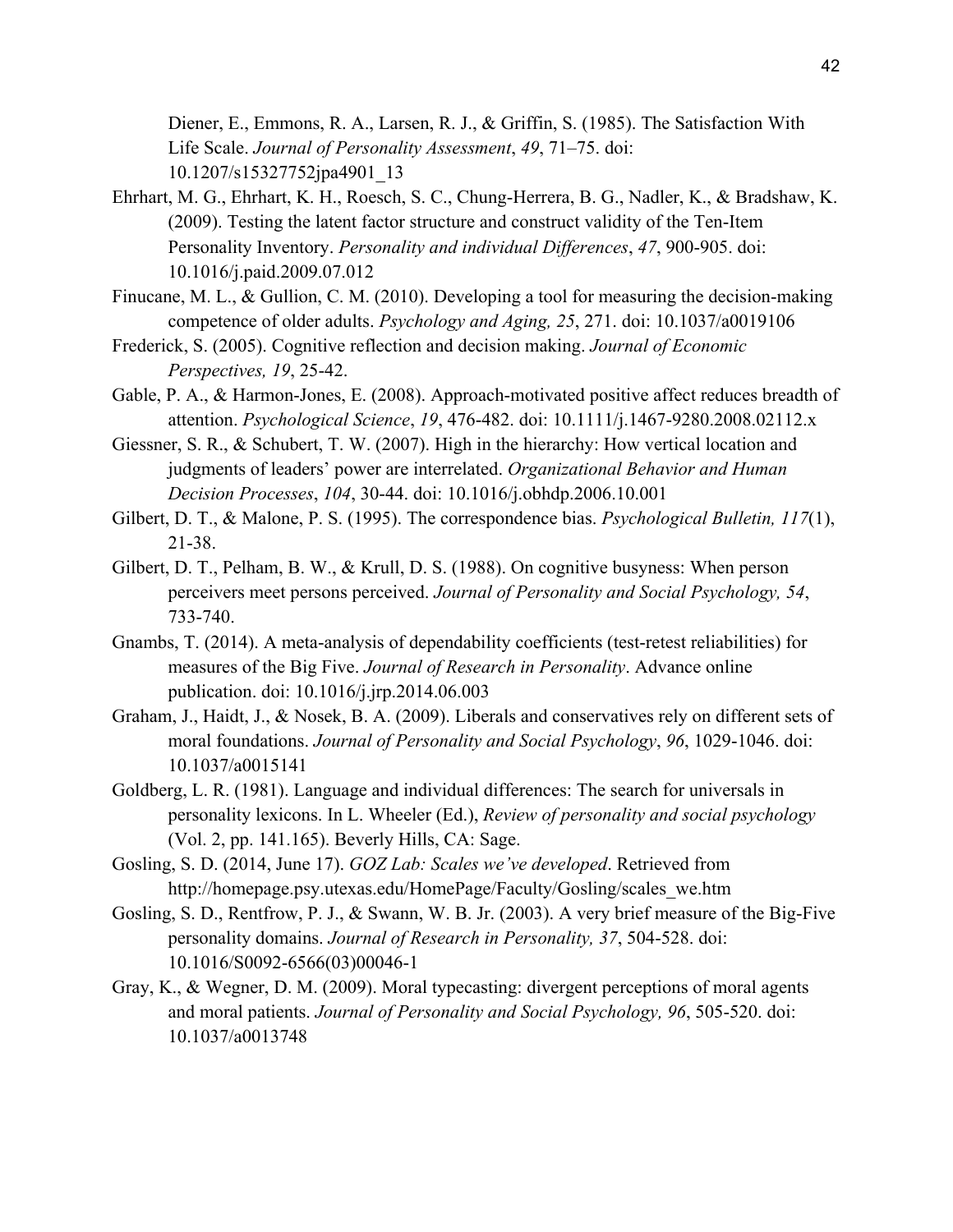- Haidt, J., McCauley, C., & Rozin, P. (1994). Individual differences in sensitivity to disgust: A scale sampling seven domains of disgust elicitors. *Personality and Individual Differences, 16*, 701-713. doi: 10.1016/0191-8869(94)90212-7
- Harter, S. (1985).*Manual for the Self-Perception Profile for Children (revision of the Perceived Competence Scale for Children).* Denver, CO: University of Denver.
- Hazan, C., & Shaver, P. (1987). Romantic love conceptualized as an attachment process. *Journal of personality and social psychology*, *52*(3), 511.
- Hauser, M., Cushman, F., Young, L., Kang-Xing Jin, R., & Mikhail, J. (2007). A dissociation between moral judgments and justifications. *Mind & Language, 22*, 1-21. doi: 10.1111/j.1468-0017.2006.00297.x
- Hofmans, J., Kuppens, P., & Allik, J. (2008). Is short in length short in content? An examination of the domain representation of the Ten Item Personality Inventory scales in Dutch language. *Personality and Individual Differences*, *45*, 750-755. doi: 10.1016/j.paid.2008.08.004
- Hsee, C. K. (1998). Less is better: When low-value options are valued more highly than highvalue options. *Journal of Behavioral Decision Making, 11*, 107-121. Huang, J. L., Bowling, N. A., Liu, M., & Li, Y. (2014). Detecting insufficient effort responding with an infrequency scale: Evaluating validity and participant reactions. *Journal of Business and Psychology*. Advance online publication, April 2014. doi: 10.1007/s10869-014-9357-6
- Huang, Y., Tse, C. S., & Cho, K. W. (2014). Living in the north is not necessarily favorable: Different metaphoric associations between cardinal direction and valence in Hong Kong and in the United States. *European Journal of Social Psychology, 44*, 360-369. doi: 10.1002/ejsp.2013
- Inbar, Y., Pizarro, D., Knobe, J., & Bloom, P. (2009). Disgust sensitivity predicts intuitive disapproval of gays. *Emotion, 9*, 435-439. doi: 10.1037/a0015960
- Jones, E. E., & Harris, V. A. (1967). The attribution of attitudes. *Journal of Experimental Social Psychology, 3*, 1-24. doi: 10.1016/0022-1031(67)90034-0 Johnson-Laird, P. N., & Bara, B. G.(1984). Syllogistic inference. *Cognition, 16*, 1-61. doi: 10.1016/0010-0277(84)90035-0
- Kay, A. C., Laurin, K., Fitzsimons, G. M., & Landau, M. J. (2014). A functional basis for structure-seeking: Exposure to structure promotes willingness to engage in motivated action. *Journal of Experimental Psychology: General*, *143*, 486-491. doi: 10.1037/a0034462 Keysar, B. (1994). The illusory transparency of intention: linguistic perspective taking in text. *Cognitive Psychology, 26*, 165–208. doi: 10.1006/cogp.1994.1006 Kim, H. S., & Sherman, D. K. (2007). "Express yourself": Culture and the effect of selfexpression on choice. *Journal of Personality and Social Psychology*, *92*, 1-11. doi: 10.1037/0022-3514.92.1.1
- Klein, R. A., Ratliff, K. A., Vianello, M., Adams, R. B., Jr., Bahník, S., Bernstein, M. J., Bocian, K., Brandt, M. J., Brooks, B., Brumbaugh, C. C., Cemalcilar, Z., Chandler, J., Cheong,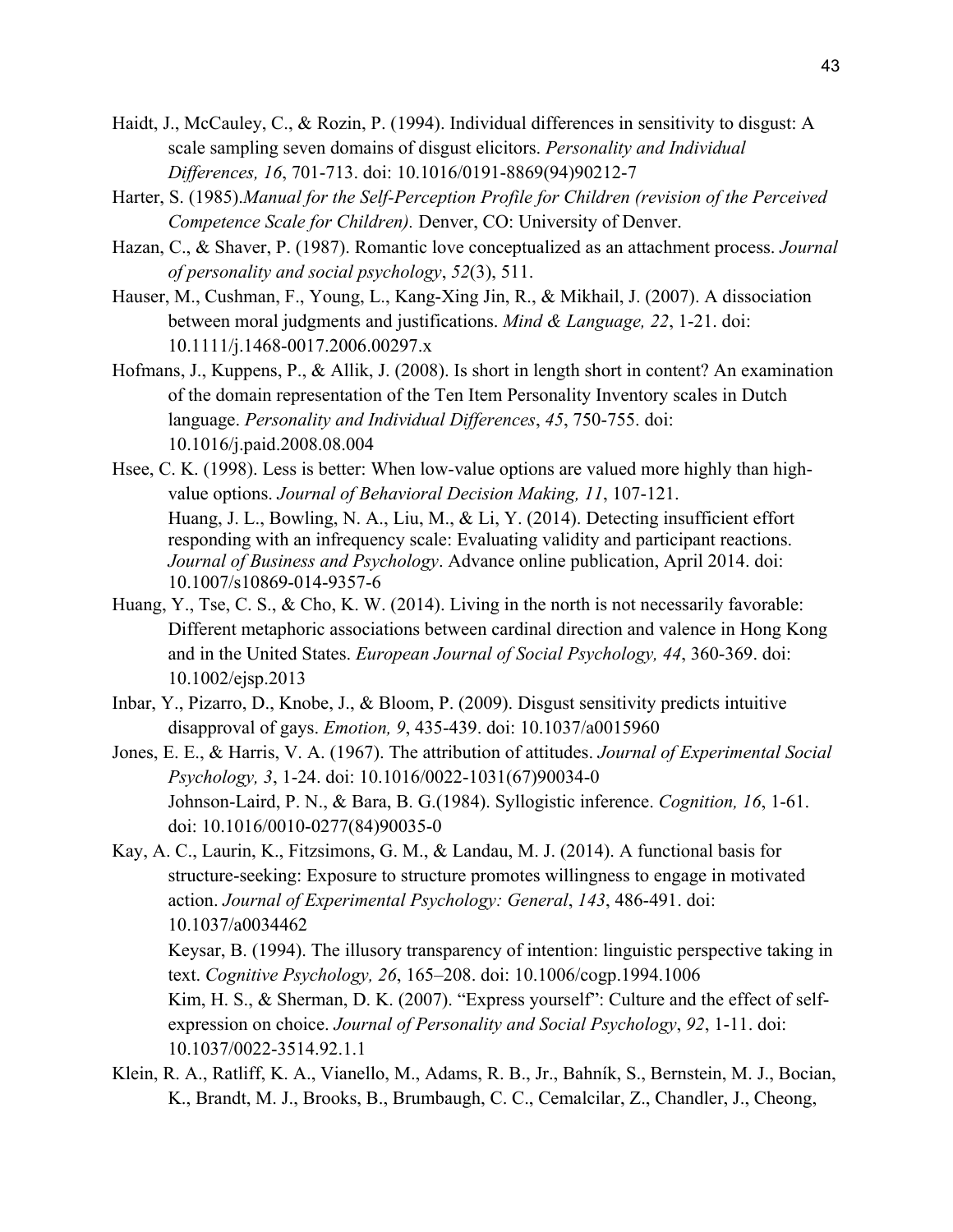W., Davis, W. E., Devos, T., Eisner, M., Frankowska, N., Furrow, D., Galliani, E. M., Hasselman, F., Hicks, J. A., Hovermale, J. F., Hunt, S. J., Huntsinger, J. R., IJzerman, H., John, M., Joy-Gaba, J. A., Kappes, H. B., Krueger, L. E., Kurtz, J., Levitan, C. A., Mallett, R. K., Morris, W. L., Nelson, A. J., Nier, J. A., Packard, G., Pilati, R., Rutchick, A. M., Schmidt, K., Skorinko, J. L., Smith, R., Steiner, T. G., Storbeck, J., Van Swol, L. M., Thompson, D., van 't Veer, A. E., Vaughn, L. A., Vranka, M., Wichman, A. L., Woodzicka, J. A., & Nosek, B. A. (2014). Investigating variation in replicability: A "many labs" replication project. *Social Psychology*, *45*(3): 142-152. doi: 10.1027/1864- 9335/a000178

- Knobe, J. (2003). Intentional action and side effects in ordinary language. *Analysis, 63*, 190-193. doi: 10.1111/1467-8284.00419
- Knobe, J. (2006). The concept of intentional action: A case study in the uses of folk psychology. *Philosophical Studies, 130,* 203-231. doi: 10.1007/s11098-004-4510-0
- Kornell, N., Rhodes, M. G., Castel, A. D., & Tauber, S. K. (2011). The ease-of-processing heuristic and the stability bias: Dissociating memory, memory beliefs, and memory judgments. *Psychological Science*, *22*, 787-794. doi: 10.1177/0956797611407929
- Lewin, K. (1936) *Principles of topological psychology*. New York, NY: McGraw-Hill.
- Lucas, R. E., & Donnellan, M. B. (2012). Estimating the reliability of single-item life satisfaction measures: Results from four national panel studies. *Social Indicators Research, 105*, 323- 331. doi: 10.1007/s11205-011-9783-z Meade, A. W., & Craig, S. B. (2012). Identifying careless responses in survey data. *Psychological Methods, 17*, 437–455. doi: 10.1037/a0028085
- Meier, B. P., Moller, A. C., Chen, J. J., & Riemer-Peltz, M. (2011). Spatial metaphor and real estate north-south location biases housing preference. *Social Psychological and Personality Science, 2,* 547-553. doi: 10.1177/1948550611401042
- Morsanyi, K., & Handley, S. J. (2012). Logic feels so good—I like it! Evidence for intuitive detection of logicality in syllogistic reasoning. *Journal Of Experimental Psychology: Learning, Memory, And Cognition*, *38*, 596-616. doi: 10.1037/a0026099
- Miyamoto, Y., & Kitayama, S. (2002). Cultural variation in correspondence bias: The critical role of attitude diagnosticity of socially constrained behavior. *Journal of Personality and Social Psychology, 83*, 1239-1248. doi: 10.1037/0022-3514.83.5.1239
- Muck, P. M., Hell, B., & Gosling, S. D. (2007). Construct validation of a short Five-Factor model instrument. A self-peer study on the German adaptation of the Ten-Item Personality Inventory (TIPI-G). *European Journal of Psychological Assessment, 23*, 166-175. doi: 10.1027/1015-5759.23.3.166^
- Mullen, B., Atkins, J. L., Champion, D. S., Edwards, C., Hardy, D., Story, J. E., & Vanderklok, M. (1985). The false consensus effect: A meta-analysis of 115 hypothesis tests. *Journal of Experimental Social Psychology*, *21*, 262-283. doi: 10.1016/0022-1031(85)90020-4
- Murphy, R. O., Ackermann, K. A., & Handgraaf, M. J. (2011). Measuring social value orientation. *Judgment and Decision Making*, *6*(8), 771-781.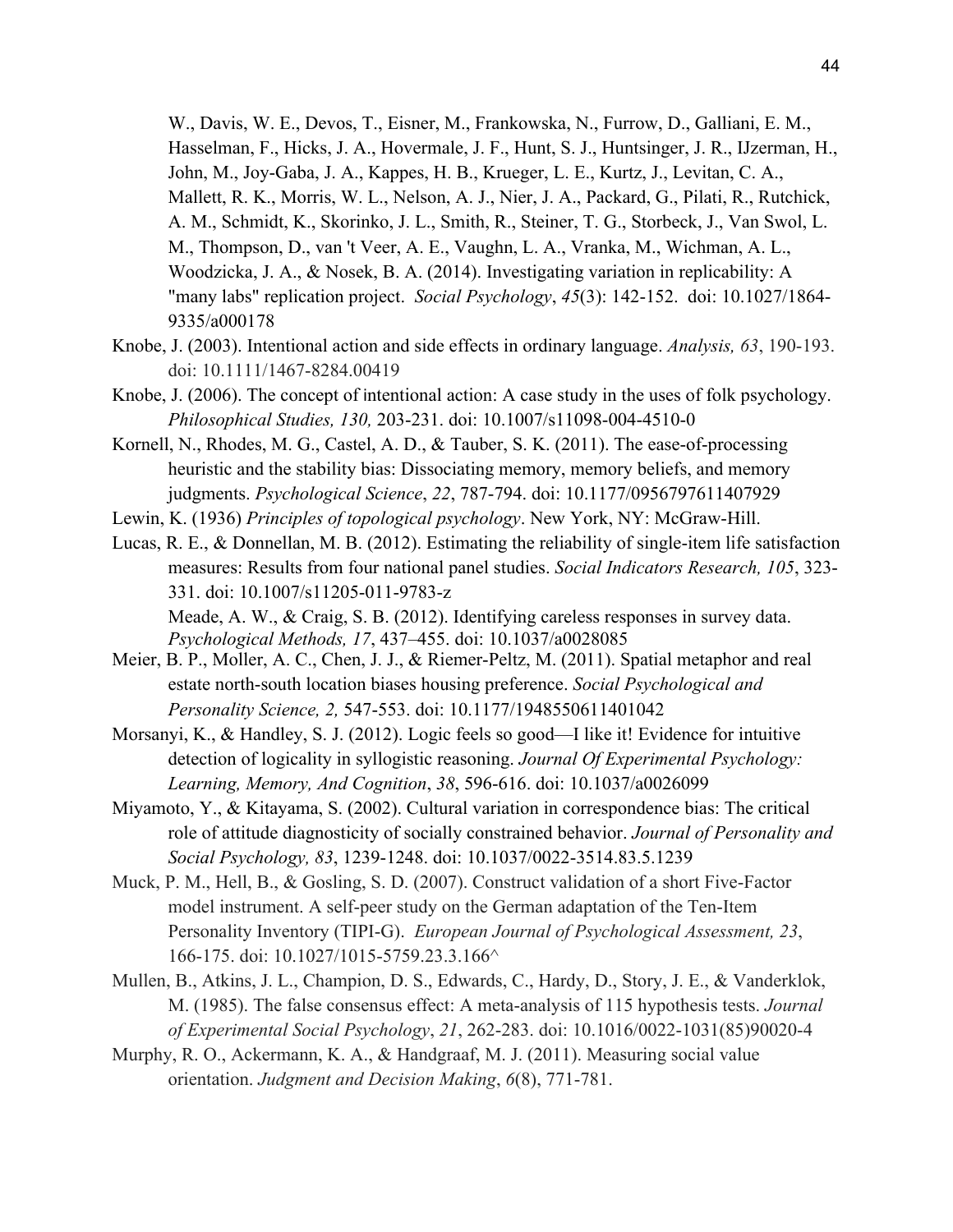- Mussweiler, T. (2001). Seek and ye shall find': antecedents of assimilation and contrast in social comparison. *European Journal of Social Psychology, 31*, 499-509. doi: 10.1002/ejsp.75
- Norenzayan, A., Smith, E. E., Kim, B. J., & Nisbett, R. E. (2002). Cultural preferences for formal versus intuitive reasoning. *Cognitive Science*, *26*, 653-684.
- Olatunji, B. O., Williams, N. L., Tolin, D. F., Abramowitz, J. S., Sawchuk, C. N. Lohr, J. M., & Elwood, L. S. (2007). The Disgust Scale: Item analysis, factor structure, and suggestions for refinement. *Psychological Assessment, 19*, 281-297. doi: 10.1037/1040-3590.19.3.281
- Oshio, A., Abe, S., Cutrone, P., & Gosling, S. D. (2013). Big Five content representation of the Japanese version of the Ten-Item Personality Inventory. *Psychology, 4*, 924. doi:10.4236/psych.2013.412133
- Oppenheimer, D. M., Meyvis, T., & Davidenko, N. (2009). Instructional manipulation checks: Detecting satisficing to increase statistical power. *Journal of Experimental Social Psychology, 45,* 867-872. doi: 10.1016/j.jesp.2009.03.009
- Oswald, A. J., & Wu, S. (2010). Objective confirmation of subjective measures of human wellbeing: Evidence from the U.S.A. *Science, 327*, 576-579. doi:10.1126/science.1180606
- Putrevu, S. (2014). Effects of mood and elaboration on processing and evaluation of goal framed appeals. *Psychology & Marketing, 31*, 134-146. doi: 10.1002/mar.20682
- Renau, V., Oberst, U., Gosling, S., Rusiñol, J., & Chamarro, A. (2013). Translation and validation of the Ten-Item-Personality Inventory into Spanish and Catalan. *Aloma: Revista de Psicologia, Ciències de l'Educació i de l'Esport, 31*(2).
- Risen, J. L., & Gilovich, T. (2008). Why people are reluctant to tempt fate. *Journal of Personality and Social Psychology, 95*, 293-307. doi: 10.1037/0022-3514.95.2.293
- Robins, R. W., Hendin, H. M., & Trzesniewski, K. H. (2001). Measuring global self-esteem: Construct validation of a single-item measure and the Rosenberg Self-Esteem Scale. *Personality and Social Psychology Bulletin, 27*, 151-161. doi: 10.1177/0146167201272002
- Rojas, S. L., & Widiger, T. A. (2014). Convergent and discriminant validity of the Five Factor Form. *Assessment, 21*, 143-157. doi: 10.1177/1073191113517260
- Rosenberg, M. (1965). *Society and the adolescent self-image.* Princeton, NJ: Princeton University Press.
- Ross, L., Greene, D., & House, P. (1977). The "false consensus effect": An egocentric bias in social perception and attribution processes. *Journal of Experimental Social Psychology, 13*, 279-301. doi: 10.1016/0022-1031(77)90049-X
- Ross, L., & Nisbett, R. E. (1991). *The person and the situation: Perspectives of social psychology*. McGraw-Hill.
- Rottenstreich, Y., & Hsee, C. K. (2001). Money, kisses, and electric shocks: On the affective psychology of risk. *Psychological Science, 12*, 185-190. doi: 10.1111/1467-9280.00334
- Sandvik, E., Diener, E., & Seidlitz, L. (1993). Subjective well-being: The convergence and stability of self-report and non-self-report measures. *Journal of Personality, 61*, 317-342. doi: 10.1111/j.1467-6494.1993.tb00283.x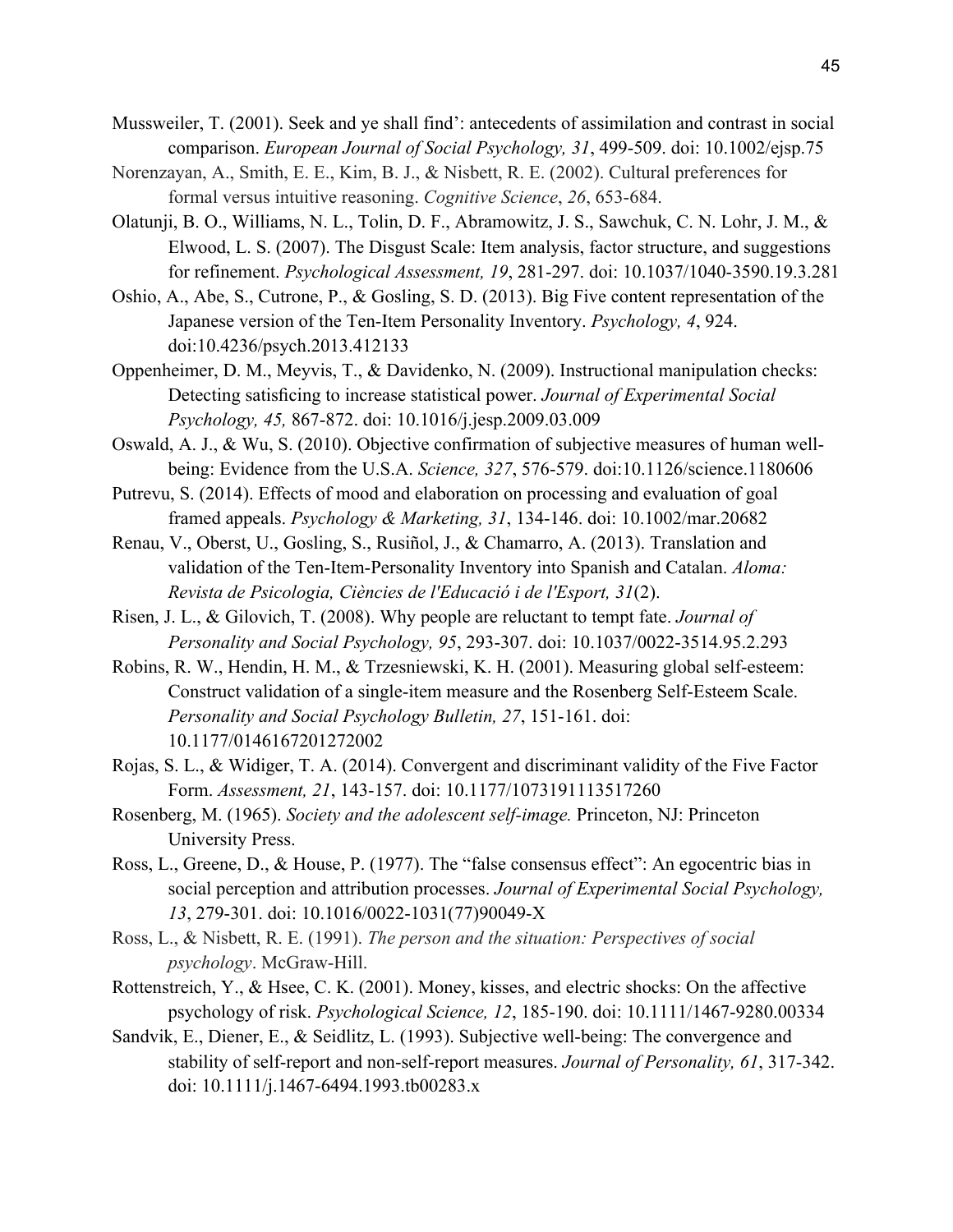- Savani, K., Markus, H. R., Naidu, N. V. R., Kumar, S., & Berlia, N. (2010). What counts as a choice? U.S. Americans are more likely than Indians to construe actions as choices. *Psychological Science, 21*, 391-398. doi: 10.1177/0956797609359908
- Schwarz, N., Strack, F., & Mai, H. P. (1991). Assimilation and contrast effects in part-whole question sequences: A conversational logic analysis. *Public Opinion Quarterly*, *55*, 3-23. doi: 10.1086/269239
- Shafir, E. (1993). Choosing versus rejecting: Why some options are both better and worse than others. *Memory & Cognition, 21*, 546-556. doi: 10.3758/BF03197186 Snyder, M. (1974). The self-monitoring of expressive behavior. *Journal of Personality and Social Psychology, 30,* 526-537. doi: 10.1037/h0037039
- Srull, T. K., & Wyer, R. S. (1979). The role of category accessibility in the interpretation of information about persons: Some determinants and implications. *Journal of Personality and Social Psychology, 37*, 1660-1672. doi: 10.1037/0022-3514.37.10.1660
- Todd, A. R., Hanko, K., Galinsky, A. D., & Mussweiler, T. (2011). When focusing on differences leads to similar perspectives. *Psychological Science, 22*, 134-141. doi: 10.1177/0956797610392929
- Tversky, A., & Gati, I. (1978). Studies of similarity. *Cognition and categorization, 1*, 79-98.
- Tversky, A., & Kahneman, D. (1981). The framing of decisions and the psychology of choice. *Science, 211,* 453-458.
- Uleman, J. S., Rhee, E., Bardoliwalla, N., Semin, G., & Toyama, M. (2000). The relational self: Closeness to ingroups depends on who they are, culture, and the type of closeness. *Asian Journal of Social Psychology, 3*, 1-17, doi: 10.1111/1467-839X.00052
- Uskul, A. K., Hynie, M., & Lalonde, R. N. (2004). Interdependence as a mediator between culture and interpersonal closeness for Euro-Canadians and Turks. *Journal of Cross-Cultural Psychology, 35,* 174-191, doi: 10.1177/0022022103262243
- Van Lange, P. A. M., Otten, W., De Bruin, E. M. N. & Joireman, J. A. (1997). Development of prosocial, individualistic, and competitive orientations: Theory and preliminary evidence. *Journal of Personality and Social Psychology, 73,* 4, 733-746, doi: 10.1037/0022- 3514.73.4.733

Veenhoven, R. (2009). The international scale interval study. In V. Møller & D. Huschka (Eds.), *Quality of life in the new millennium: Advances in quality-of-life studies, theory and research* (pp. 45-58). Dordrecht, Netherlands: Springer. Watson, D., Clark, L. A., & Tellegen, A. (1988). Development and validation of brief measures of positive and negative affect: The PANAS scales. *Journal of Personality and Social Psychology*, *54*, 1063–1070. doi: 10.1037/0022-3514.54.6.1063 Watson, R. E., Pritzker, L., & Madison, P. (1955). Hostility in neurotics and normals. *The Journal of Abnormal and Social Psychology*, *50*(1): 36-40. doi: 10.1037/h0041326

Zaval, L., Keenan, E. A., Johnson, E. J., & Weber, E. U. (2014). How warm days increase belief in global warming. *Nature Climate Change, 4*, 143-147. doi: 10.1038/nclimate2093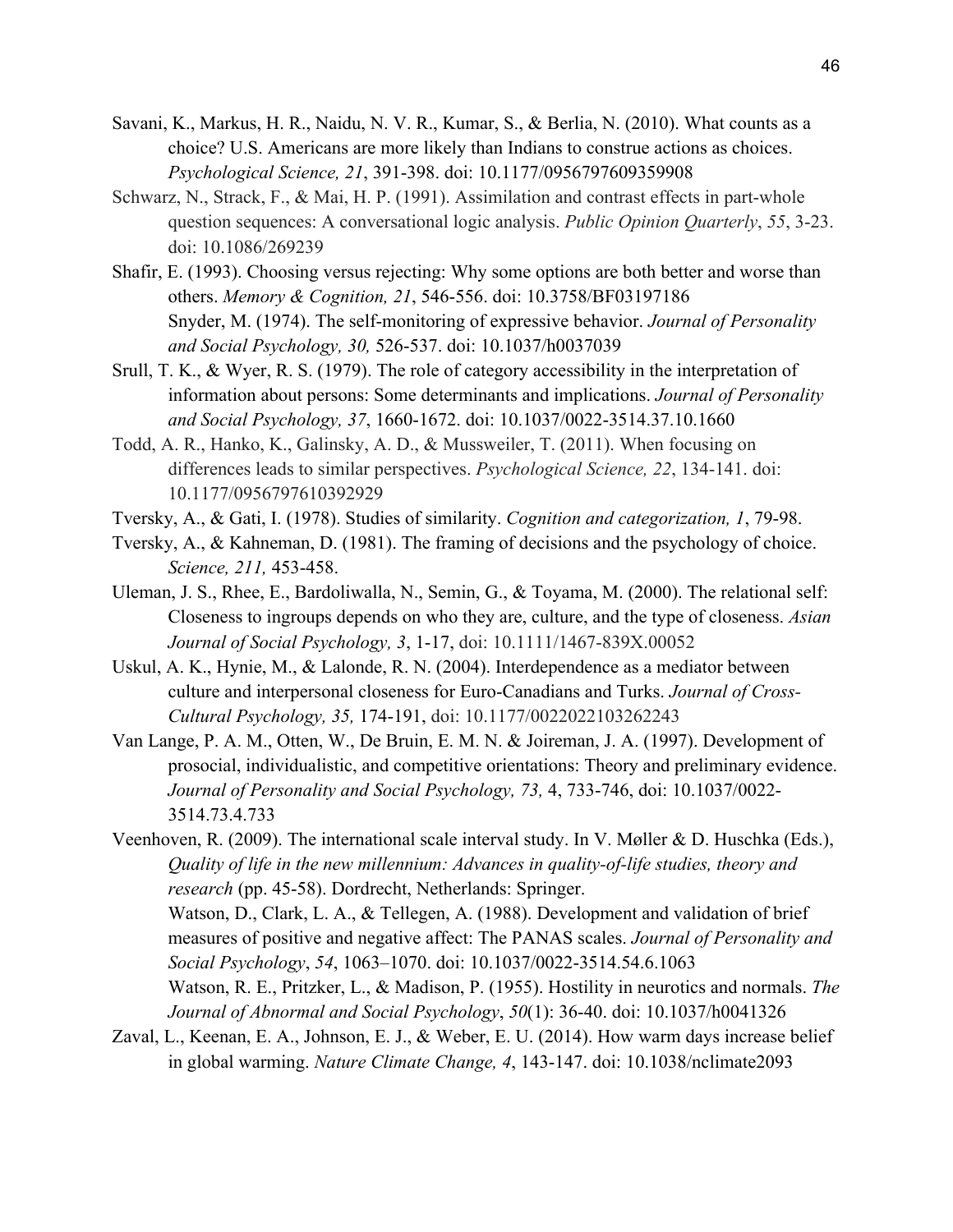Zhong, C. B., & Liljenquist, K. (2006). Washing away your sins: Threatened morality and physical cleansing. *Science, 313*, 1451–1452. doi: 10.1126/science.1130726 Zielinski, T. A., Goodwin, G., & Halford, G. S. (2006). Relational complexity and logic: Categorical syllogisms revisited. *Manuscript submitted for publication*.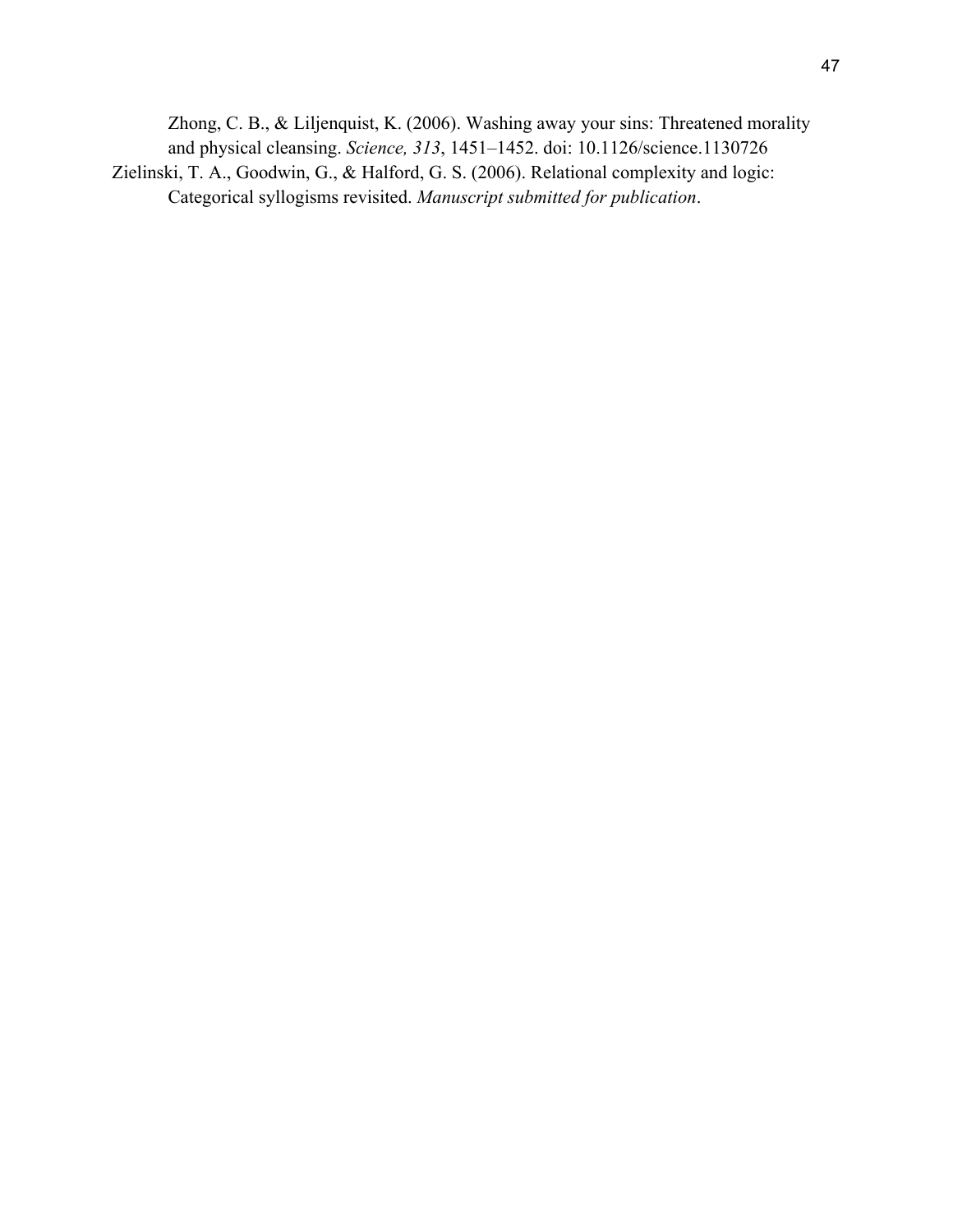Appendix. Individual Difference Measures and Original Articles of Included Effects. Citation counts from Google Scholar on September 14, 2014.

| Effect |                                                                                                                                                                                                                                                                                                                         | $\#$      |        |
|--------|-------------------------------------------------------------------------------------------------------------------------------------------------------------------------------------------------------------------------------------------------------------------------------------------------------------------------|-----------|--------|
| $\#$   | Measures, Effects, and Citation                                                                                                                                                                                                                                                                                         | citations | Study# |
|        | Demographics and individual difference measures                                                                                                                                                                                                                                                                         |           |        |
|        | Age, Sex, Race/ethnicity, Cultural origins (3 items), political ideology, education,<br>Hometown, location of wealthier people in hometown (for Huang et al., 2014)                                                                                                                                                     | N/A       |        |
|        | Well-being: Cantril, H. (1965). The patterns of human concerns. New Brunswick,<br>NJ: Rutgers University Press.                                                                                                                                                                                                         | 2798      |        |
|        | Cognitive reflection: Finucane, M. L., & Gullion, C. M. (2010). Developing a tool<br>for measuring the decision-making competence of older adults. Psychology and<br>Aging, 25, 271.                                                                                                                                    | 35        |        |
|        | Self-Esteem: Robins, R. W., Hendin, H. M., & Trzesniewski, K. H. (2001).<br>Measuring global self-esteem: Construct validation of a single-item measure and<br>the Rosenberg Self-Esteem Scale. Personality and Social Psychology Bulletin, 27,<br>151-161.                                                             | 905       |        |
|        | Personality: Gosling, S. D., Rentfrow, P. J., & Swann Jr, W. B. (2003). A very<br>brief measure of the Big-Five personality domains. Journal of Research in<br>Personality, 37, 504-528.                                                                                                                                | 1851      |        |
|        | Instruction Manipulation Check: Oppenheimer, D. M., Meyvis, T., & Davidenko,<br>N. (2009). Instructional manipulation checks: Detecting satisficing to increase<br>statistical power. Journal of Experimental Social Psychology, 45, 867-872.                                                                           | 303       |        |
|        | Data quality: Meade, A. W., & Craig, S. B. (2012). Identifying careless responses<br>in survey data. Psychological Methods, 17, 437–455.                                                                                                                                                                                | 63        |        |
|        | Subjective well-being: Veenhoven, R. (2009). The international scale interval<br>study. In V. Møller & D. Huschka (Eds.), Quality of life in the new millennium:<br>Advances in quality-of-life studies, theory and research (pp. 45-58). Dordrecht,<br>Netherlands: Springer.                                          | 13        |        |
|        | Mood: Cohen, G. L., Sherman, D. K., Bastardi, A., Hsu, L., McGoey, M., & Ross,<br>L. (2007). Bridging the partisan divide: Self-affirmation reduces ideological<br>closed-mindedness and inflexibility in negotiation. Journal of Personality and<br>Social Psychology, 93, 415-430.                                    | 94        |        |
|        | Disgust Sensitivity, Contaminiation subscale (Slate 1 only): Olatunji, B. O.,<br>Williams, N. L., Tolin, D. F., Abramowitz, J. S., Sawchuk, C. N. Lohr, J. M., &<br>Elwood, L. S. (2007). The Disgust Scale: Item analysis, factor structure, and<br>suggestions for refinement. Psychological Assessment, 19, 281-297. | 190       |        |
|        |                                                                                                                                                                                                                                                                                                                         |           |        |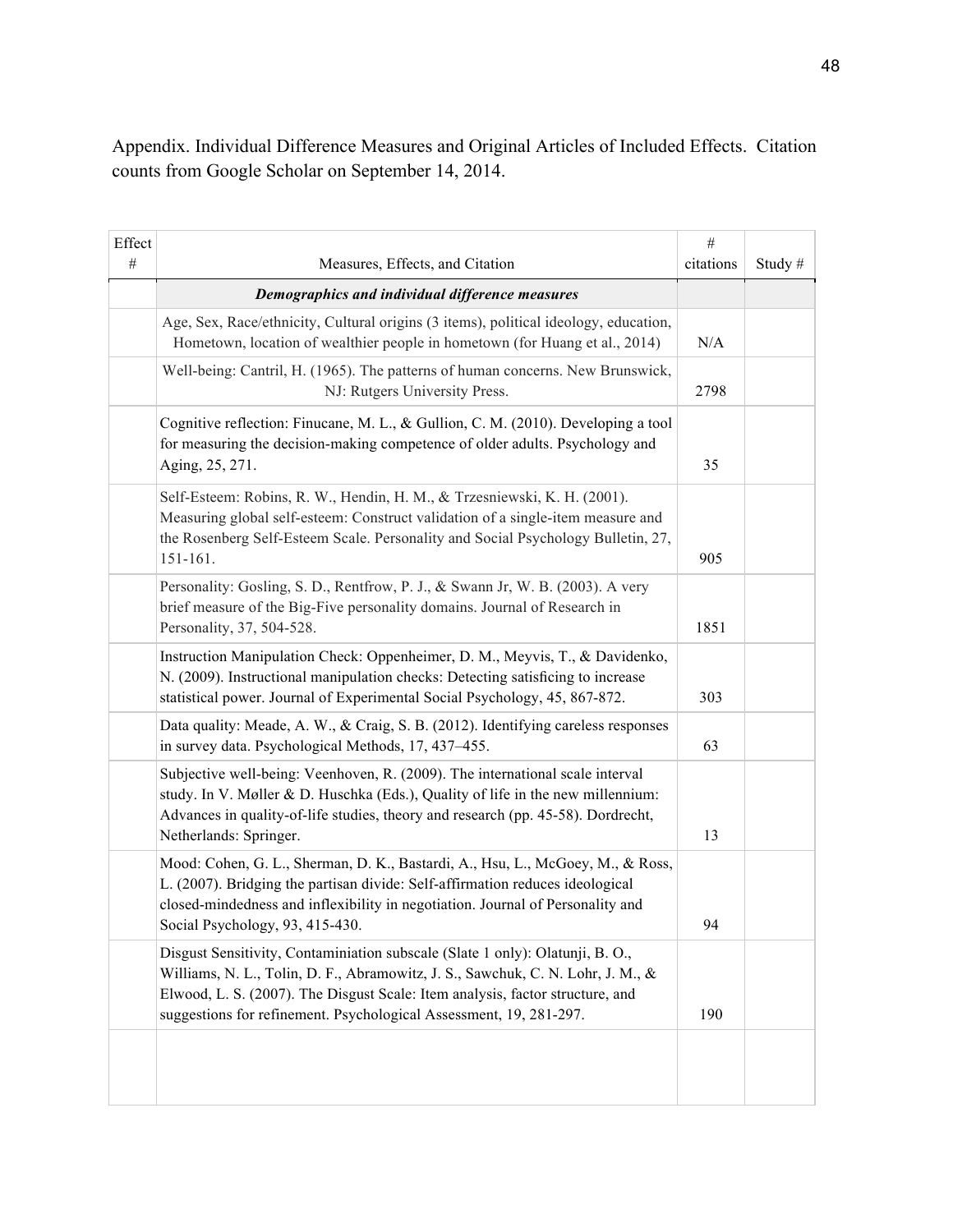| Effect         |                                                                                                                                                                                                                                                                            | $\#$             |                |
|----------------|----------------------------------------------------------------------------------------------------------------------------------------------------------------------------------------------------------------------------------------------------------------------------|------------------|----------------|
| $\#$           | Slate 1                                                                                                                                                                                                                                                                    | citations        | Study#         |
| $\mathbf{1}$   | Huang, Y., Tse, C. S., & Cho, K. W. (2014). Living in the north is not necessarily<br>favorable: Different metaphoric associations between cardinal direction and<br>valence in Hong Kong and in the United States. European Journal of Social<br>Psychology, 44, 360-369. | $\boldsymbol{0}$ | 1a             |
| $\overline{2}$ | Kay, A. C., Laurin, K., Fitzsimons, G. M., & Landau, M. J. (2014). A functional<br>basis for structure-seeking: Exposure to structure promotes willingness to engage<br>in motivated action. Journal of Experimental Psychology: General, 143, 486-491.                    | $\overline{2}$   | $\overline{2}$ |
| 3              | Alter, A. L., Oppenheimer, D. M., Epley, N., & Eyre, R. N. (2007). Overcoming<br>intuition: metacognitive difficulty activates analytic reasoning. Journal of<br>Experimental Psychology: General, 136, 569.                                                               | 295              | $\overline{4}$ |
| $\overline{4}$ | Graham, J., Haidt, J., & Nosek, B. A. (2009). Liberals and conservatives rely on<br>different sets of moral foundations. Journal of Personality and Social Psychology,<br>96, 1029-1046.                                                                                   | 606              | 1              |
| 5              | Rottenstreich, Y., & Hsee, C. K. (2001). Money, kisses, and electric shocks: On<br>the affective psychology of risk. Psychological Science, 12, 185-190.                                                                                                                   | 462              | $\mathbf{1}$   |
| 6              | Bauer, M. A., Wilkie, J. E., Kim, J. K., & Bodenhausen, G. V. (2012). Cuing<br>consumerism situational materialism undermines personal and social well-being.<br>Psychological Science, 23, 517-523.                                                                       | 28               | $\overline{4}$ |
| $\tau$         | Miyamoto, Y, & Kitayama, S. (2002). Cultural variation in correspondence bias:<br>The critical role of attitude diagnosticity of socially constrained behavior. Journal<br>of Personality and Social Psychology, 83,1239-1248.                                             | 91               | $\mathbf{1}$   |
| 8              | Inbar, Y., Pizarro, D., Knobe, J., & Bloom, P. (2009). Disgust sensitivity predicts<br>intuitive disapproval of gays. Emotion, 9, 435-439.                                                                                                                                 | 191              | 1              |
| 9              | Critcher, C. R., & Gilovich, T. (2008). Incidental environmental anchors. Journal<br>of Behavioral Decision Making, 21, 241-251.                                                                                                                                           | 56               | $\overline{2}$ |
| $10\,$         | Van Lange, P. A. M., Otten, W., De Bruin, E. M. N., & Joireman, J. A. (1997).<br>Development of prosocial, individualistic, and competitive orientations: Theory<br>and preliminary evidence. Journal of Personality and Social Psychology, 4, 733 -<br>746.               | 629              | $\overline{3}$ |
| 11             | Hauser, M., Cushman, F., Young, L., Kang-Xing Jin, R., & Mikhail, J. (2007). A<br>dissociation between moral judgments and justifications. Mind & Language, 22,<br>$1 - 21.$                                                                                               | 353              | 1.1            |
| 12             | Anderson, C., Kraus, M. W., Galinsky, A. D., & Keltner, D. (2012). The local-<br>ladder effect social status and subjective well-being. Psychological science, 23,<br>764-771.                                                                                             | 37               | 3              |
| 13             | Ross, L., Greene, D., & House, P. (1977). The "false consensus effect": An<br>egocentric bias in social perception and attribution processes. Journal of<br>Experimental Social Psychology, 13, 279-301.                                                                   | 1715             | 1.1            |
|                |                                                                                                                                                                                                                                                                            |                  |                |